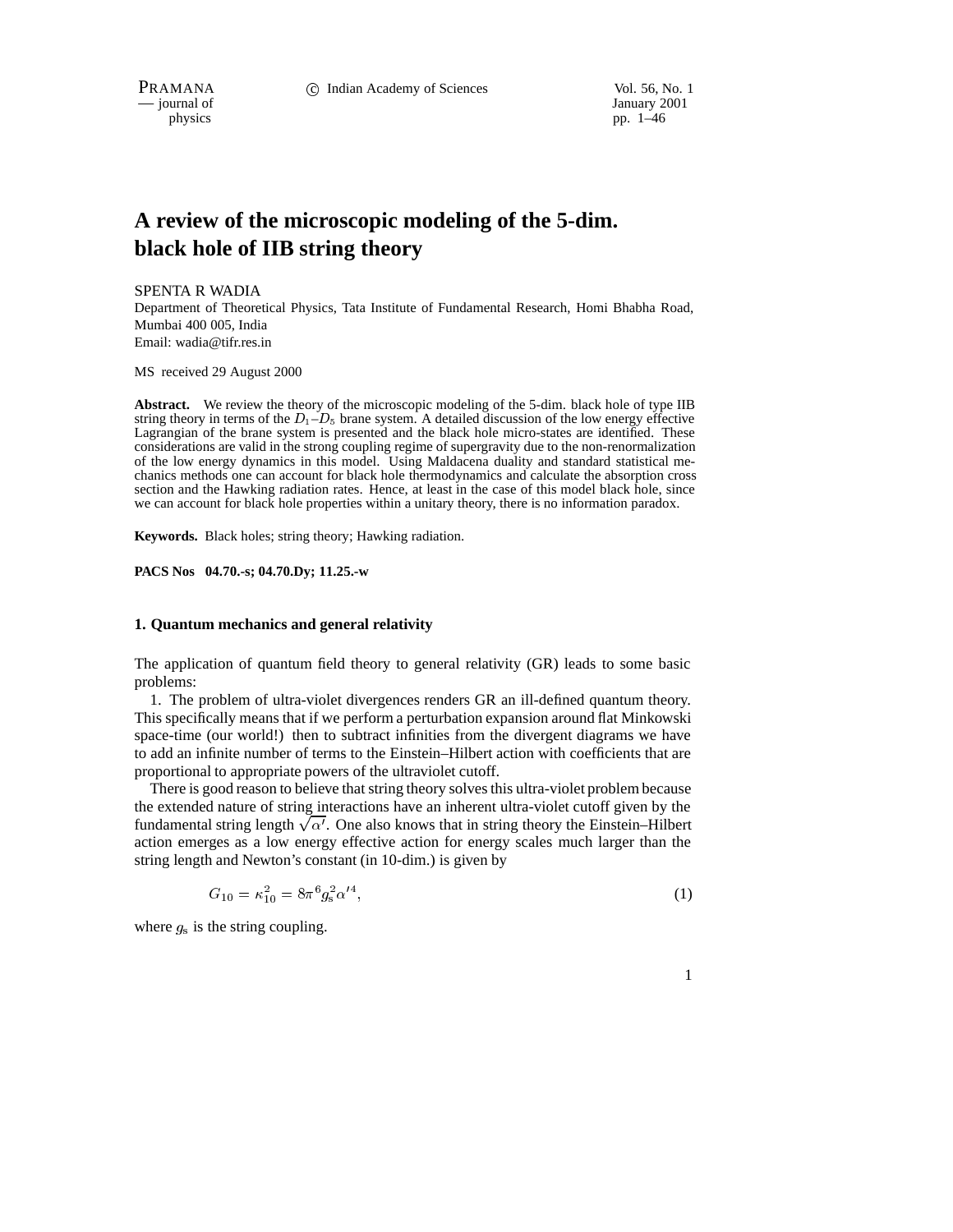2. The solutions of general relativity can be singular. There are a variety of singularities that have been encountered. Examples are i) the singularity of the black hole solution, ii) the singularities encountered in various brane solutions of supergravity, iii) singularities of the cosmological solutions of GR etc. A quantum theory of gravity must present an understanding about what are good and bad singularities in the sense whether one can have a well defined quantum mechanics in their presence. String theory has resolved some of these singularities, but a complete understanding of the issue of singularities is still lacking.

3. While the above problem is related to the high energy (short distance) behavior of GR, there exists another problem when we quantize matter fields in the presence of a black hole which does not involve high energy processes. This problem is called the information puzzle and in the following we shall explain the issue and also summarize the attempts within string theory to resolve the puzzle in a certain class of black holes.

String theory has been proposed as a theory that describes all elementary particles and their interactions. Presently the theory is not in the stage of development where it can provide quantitative predictions in particle physics. However in case this framework resolves some logical problems that arise in the applications of quantum field theory to general relativity, then it is a step forward for string theory.

4. Finally there is the problem of the cosmological constant, which is getting renewed attention in recent times.

In this review we will discuss only point 3. We will focus on the black hole solution of IIB string theory and discuss its modeling by the  $D_1-D_5$  system of branes. We will describe the low energy excitations of this system and learn how they couple to the bulk supergravity degrees of freedom using Maldacena duality. We will present the calculation of the Hawking rate for a class of massless particles which agrees with supergravity calculations due to the high degree of supersymmetry of the  $D_1 - D_5$  system.

## **2. Organization of the notes**

- Sections 3 and 4 present a general description of black hole thermodynamics and the information puzzle.
- Section 5 presents the string theory framework for black holes.
- Section 6 presents various supergravity solutions of relevance to our discussion: The BPS and the non-BPS black hole solution, the Maldacena limit and  $AdS_3 \times S^3$ , and the solution with a non-zero value of the Neveu–Schwarz  $B$ -field in the 4 compact dimensions. We also discuss the semi-classical derivation of Hawking radiation.
- Section 8 presents the  $D_1 D_5$  system and the  $N = 4$ ,  $U(Q_1) \times U(Q_5)$  gauge theory in 2-dimensions. We discuss low energy degrees of freedom and the conformally invariant sigma model at the infrared fixed point.
- Section 9 presents the discussion of  $D_1$  branes as solitonic strings of the  $D_5$  gauge theory. We discuss the moduli space of instantons which forms the target space of the solitonic strings.
- Sections 10–12 discuss the  $\mathcal{N} = 4$  super conformal algebra, the  $\mathcal{N} = (4, 4)$  SCFT on the orbifold  $(T^4)^{Q_1 Q_5}/S(Q_1 Q_5)$ , and the classification of states of the SCFT in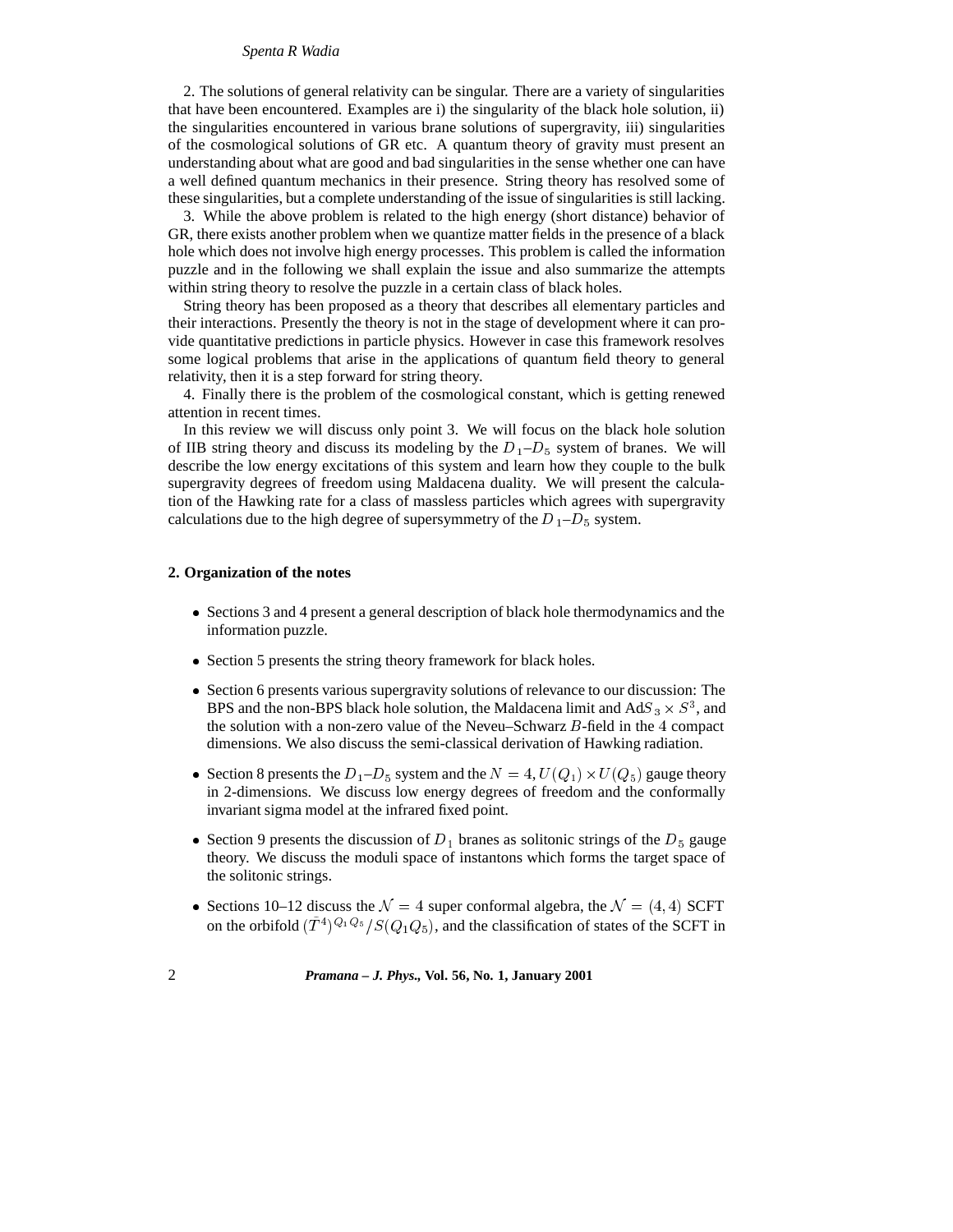terms of the supergroup  $SU(1, 1|2)$ . We identify the maximally twisted sector of the SCFT with the set of states that constitute the black hole.

- Section 13 compares the near horizon supergravity moduli and correspondence with SCFT operators.
- Section 14 discusses the microscopic derivation of Hawking radiation.
- Section 15 discusses some future directions.

In sections 10–12 there is overlap with Justin's PhD thesis [10]. The details of the construction of all the chiral primaries have been presented there.

## **3. The classical black hole horizon**

Classically a black hole is a solution of the GR equations, and it is characterized by an event horizon, which is a null surface. The horizon is a one way gate, in the sense that once we are inside it we cannot get out because of the causal structure of the black hole spacetime. Physically one can imagine the formation of an event horizon due to the bending property of light by the matter that makes up the black hole.

Let us list a few properties of classical black holes: (see e.g. the text book by Wald [1]). Firstly the event horizon has an area and there is a area law which states that in any adiabatic process involving black holes the final area of the event horizons is never less than the initial area(s):

$$
A_{12} \ge A_1 + A_2. \tag{2}
$$

The 'no hair theorems', tell us that the state of a classical black hole is completely characterized by its mass, angular momentum and global gauge charges. In particular the area of the event horizon depends only on these quantities. If we perturb a black hole then the perturbation decays in Planck time, and the new state of the black hole is again characterized by a event horizon whose area has increased and is characterized by the changed mass, angular momentum or charge of the final state.

The area law (2) prompted Bekenstein [2] to associate a entropy with the black hole that is proportional to its area:

$$
S = aA,\tag{3}
$$

where ' $a$ ' is a universal constant. The area law (2) then resembles the second law of thermodynamics where the black hole is treated as a macroscopic object,

$$
S_{12} \ge S_1 + S_2. \tag{4}
$$

From the viewpoint of classical general relativity there is no information puzzle because the stuff that went inside a black hole stays inside because the horizon is a one way gate.

*Pramana – J. Phys.,* **Vol. 56, No. 1, January 2001** 3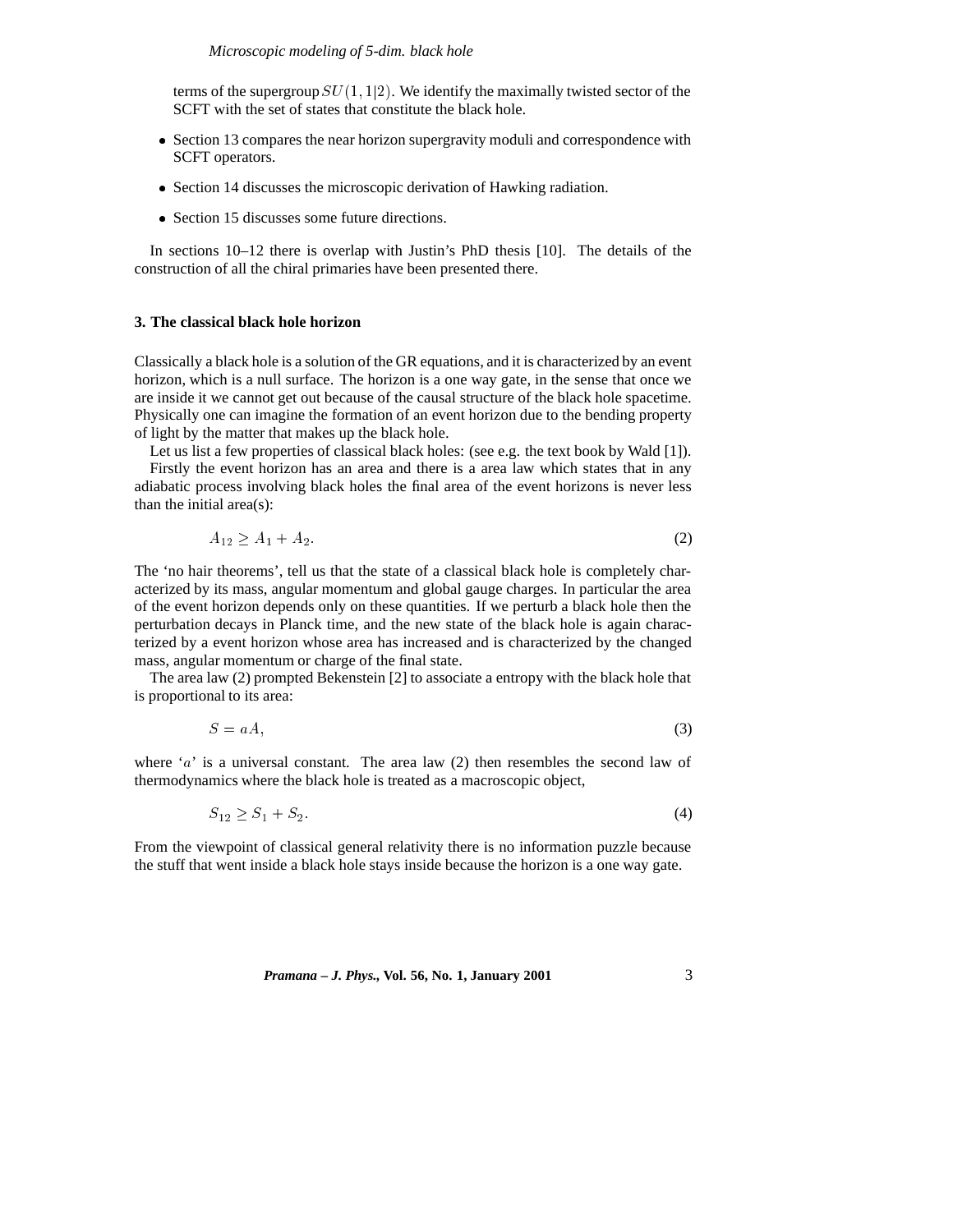## **4. Quantum mechanics and the information puzzle of black holes**

In the quantum theory since the absorption process is described by the matrix element of a hermitian hamiltonian, the emission amplitude is necessarily non-zero. Black holes radiate.

Application of quantum field theory to matter propagating in a black hole background leads to the following results which we briefly summarize:

Black holes behave like black bodies. They emit thermal radiation and they are characterized by a temperature which depends only on the mass, angular momentum and the global charges of the black hole. The fundamental formula for the temperature, due to Hawking [3] is given by

$$
T = \frac{\hbar \kappa}{2\pi},\tag{5}
$$

 $\kappa$  is surface gravity (acceleration due to gravity felt by a static observer) at the horizon of the black hole. For a Schwarzschild black hole:

$$
\kappa = \frac{1}{4G_N M}.\tag{6}
$$

The constant of proportionality in (3) is determined using the first law of thermodynamics and the temperature formula:  $TdS = dM$ ,

$$
S_{bh} = aA_h, \qquad a = \frac{c^3}{4G_N\hbar}.\tag{7}
$$

Using this we can now interpret (4) as the second law of black hole thermodynamics.

Formula (7), called the Bekenstein–Hawking formula is very fundamental because it is a formula that counts the effective degrees of freedom of the black-hole.  $a^{-1}$  is a basic unit of area and it has all the 3 fundamental constants in it.

The Hawking radiation as calculated in semi-classical GR is a mixed state. It turns out to be difficult to calculate the correlations between the ingoing and outgoing Hawking particles in the standard framework of general relativity. Such a calculation would require a good quantum theory of gravity where controlled approximations are possible.

If we accept the semi-classical result that black holes emit radiation that is EXACTLY thermal then it leads to the information puzzle:

Initially the matter that formed the black hole is in a pure quantum mechanical state. Here in principle we know all the quantum mechanical correlations between the degrees of freedom of the system. In case the black hole evaporates completely then the final state of the system is purely thermal and hence it is a mixed state. This evolution of a pure state to a mixed state is in conflict with the standard laws of quantum mechanics which involve unitary time evolution of pure states into pure states.

Hence we either have to modify quantum mechanics, as was advocated by Hawking [4], or as we shall argue, the other possibility is to replace the paradigm of quantum field theory by that of string theory. In string theory we retain quantum mechanics and resolve the information puzzle (for a certain class of black holes) by discovering the microscopic degrees of freedom of the black hole. In string theory the Hawking radiation is NOT thermal and in principle we can reconstruct the initial state of the system from the final state.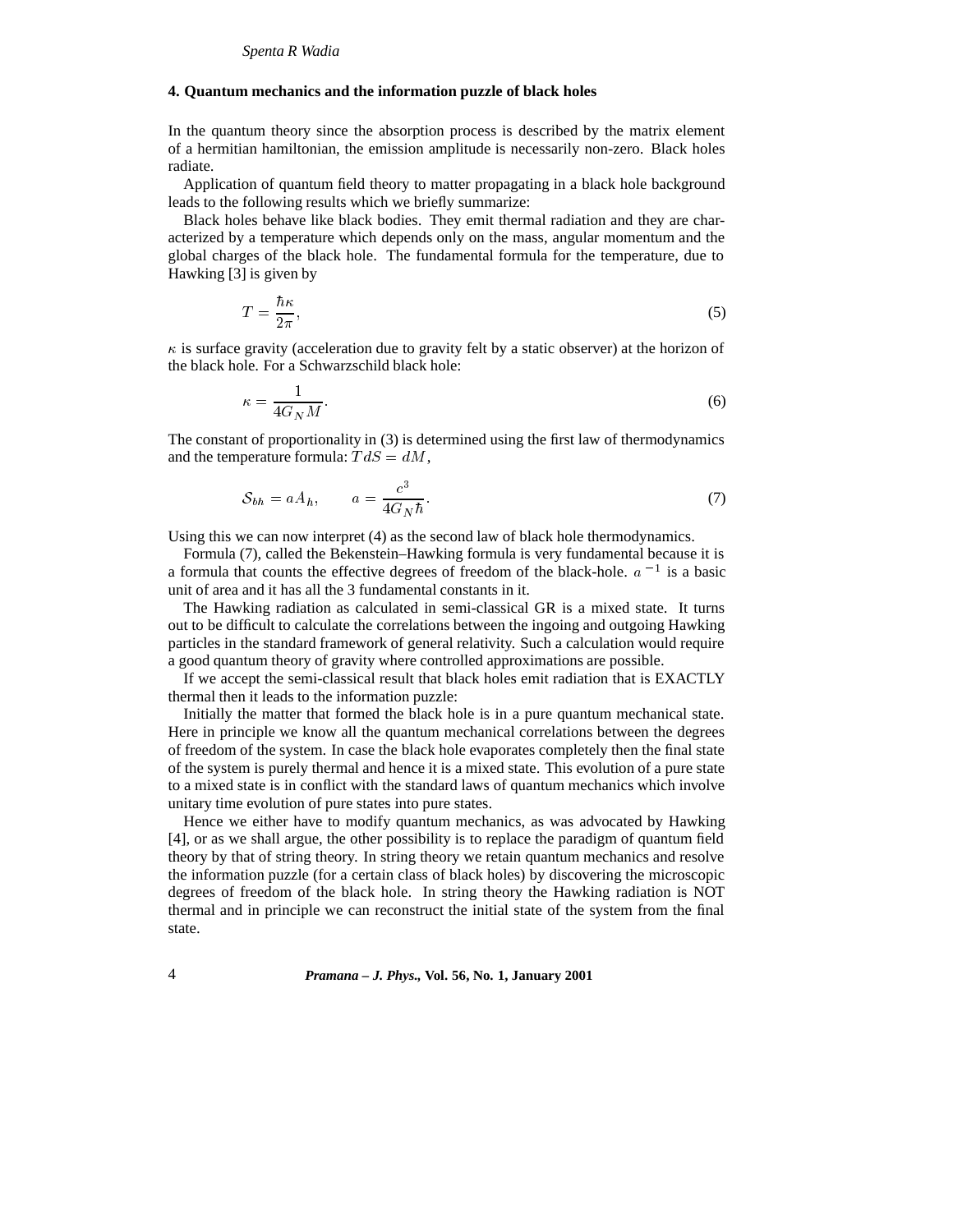In standard statistical mechanics, for a system with a large number of degrees of freedom we introduce a density matrix to derive the thermodynamic description. The same thing can be done for black holes in string theory. In this way the thermodynamic formulas for black hole entropy and decay rates of Hawking radiation can be derived from string theory. In particular the Bekenstein–Hawking formula is derived from Boltzmann's law:

$$
S = \ln \Omega,\tag{8}
$$

where  $\Omega$  is the number of micro-states of the system.

The possible connection of the degeneracy of the fundamental string spectrum with the black hole entropy has been speculated by many authors and more recently by Susskind [5]. The approximate verity of this suggestion was demonstrated for the first time by Sen [6] for supersymmetric extremal black holes with a small horizon area. Subsequently Strominger and Vafa [7] gave a brane construction for a extremal black hole of IIB string theory and exactly verified the Bekenstein–Hawking formula using the Boltzmann's formula. This paper led to a lot of activity in the microscopic modeling of black holes and the description and derivation of Hawking radiation from near extremal black holes to which this review is devoted.

It is well worth pointing out that the existence of black holes in nature (for which there is mounting evidence) compels us to resolve the conundrums that black holes present. One may take recourse to the fact that for a black hole whose mass is a few solar masses the Hawking temperature is very tiny ( $\sim 10^{-8}$  degs. Kelvin), and not of any observable consequence. However the logical problem that we have described above cannot be wished away and its resolution makes a definitive case for the string paradigm as a correct framework for fundamental physics as opposed to standard local quantum field theory.

## **5. The string theory framework for black holes**

The basic point in the string theory description is that a black hole is described by a density matrix:

$$
\rho = \frac{1}{\Omega} \sum_{i} |i\rangle\langle i|,
$$
  
\n
$$
S = \ln \Omega,
$$
\n(9)

where  $|i\rangle$  is a micro-state.

Given this we can calculate formulas of black hole thermodynamics just like we calculate the thermodynamic properties of macroscopic objects using standard methods of statistical mechanics. Here the quantum correlations that existed in the initial state of the system are in principle all present and are only erased by our procedure of defining the black hole state in terms of a density matrix. In this way one can account for not only the entropy of the system which is a counting problem but also the rate of Hawking radiation which depends on interactions.

Let us recall the treatment of radiation coming from a star, or a lump of hot coal. The 'thermal' description of the radiation coming is the result of averaging over a large number of quantum states of the coal. In principle by making detailed measurements on the wave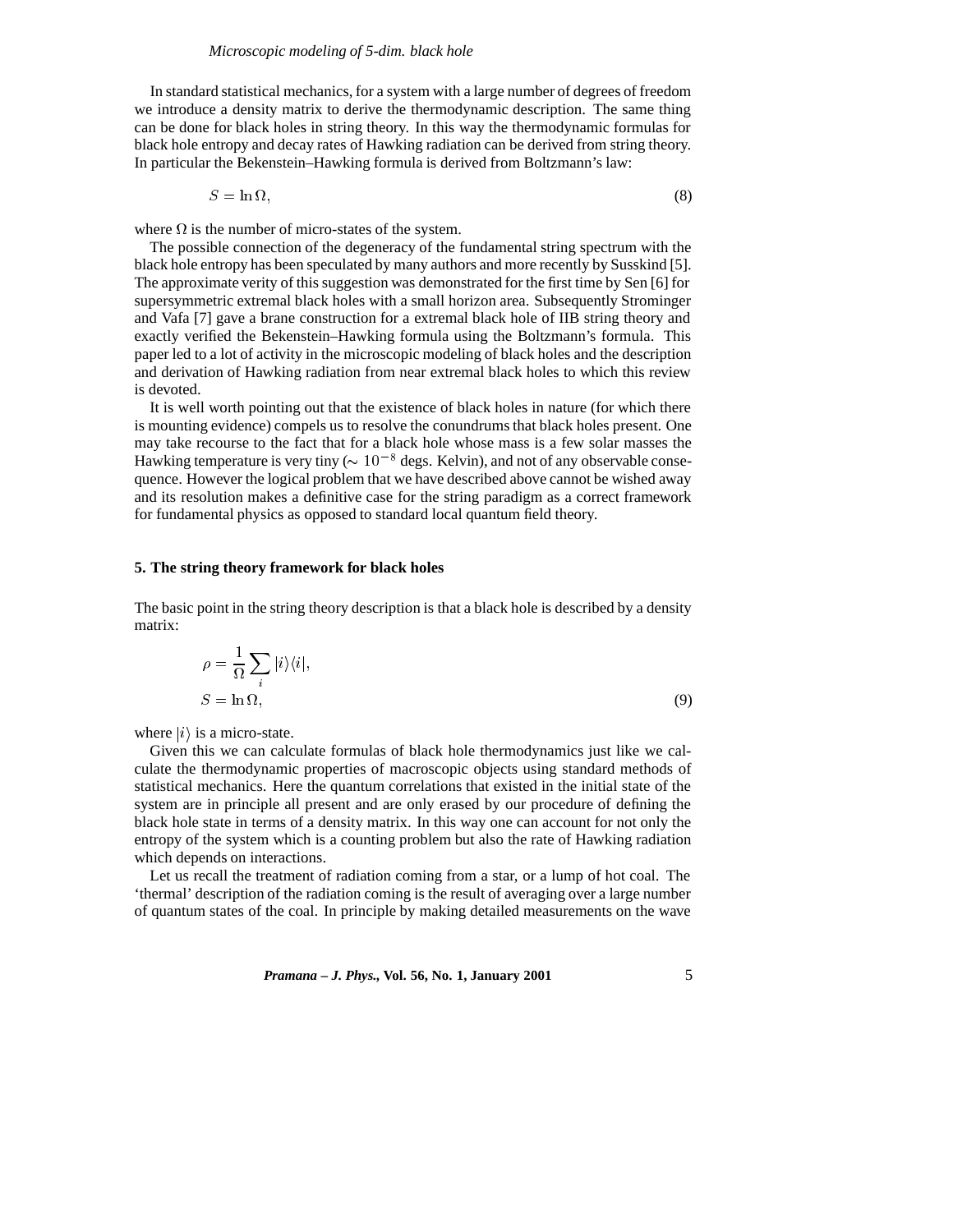function of the emitted radiation we can infer the precise quantum state of the emitting body. For black holes the reasoning is similar.

Hence in the string theory formulation the black hole can exist as a pure state: one among the highly degenerate set of states that are characterized by a small number of parameters. Let us also note that in Hawking's semi-classical analysis, which uses quantum field theory in a given black-hole space-time, there is no possibility of a microscopic construction of the black hole wave functions.

We summarize the four basic ingredients we need in string theory to calculate Hawking radiation from low temperature near extremal black holes:

1. The microscopic constituents of the black hole. In the case of the 5-dim. black hole of type IIB string theory the microscopic modeling is in terms of a system of  $D_1$ – $D_5$  branes wrapped on  $S^1 \times M_4$ , where  $M_4$  is a 4-dim. compact manifold, which can be either  $T^4$  or  $K_3$ . Here we will consider  $T^4$ .

2. The spectrum of the low energy degrees of freedom of the bound state of the  $D_1-D_5$ system. Usually these are arrived at weak coupling and we need to know if the spectrum survives at strong coupling.

3. The coupling of the low energy degrees of freedom to supergravity modes.

4. The description of the black hole as a density matrix. This implies expressions for decay and absorption probabilities which are related to S-matrix elements between initial and final states of the black hole.

The decay probability from a state  $|i\rangle$  to a state  $|f\rangle$  is given by

$$
P_{\text{decay}}(i \to f) = \sum_{i,f} \frac{1}{\Omega_f} |\langle f|S|i\rangle|^2. \tag{10}
$$

The absorption probability from a state  $|i\rangle$  to a state  $|f\rangle$  is given by

$$
P_{\text{abs}}(i \to f) = \sum_{i,f} \frac{1}{\Omega_i} |\langle f|S|i\rangle|^2. \tag{11}
$$

In the above formulae  $\Omega_f$  and  $\Omega_i$  refer to the number of final and initial states respectively.

One of the important issues in this subject is that 1 and 2 are usually known in the the case when the effective open string coupling is small. In this case the Schwarzschild radius  $R_{\rm sch}$  of the black hole is smaller than the string length  $l_s$  and we have a complicated string state. As the coupling is scaled up we go over to the supergravity description where  $R_{\rm sch} \gg l_{\rm s}$  and we have a black hole. Now it is an issue of dynamics whether the spectrum of the theory undergoes a drastic enough change, so that the description of states in weak coupling which enabled a thermodynamic description is still valid. In the model we consider we will see that the description of the weak coupling effective lagrangian goes over to strong coupling because of supersymmetry. It is an outstanding challenge to understand this problem when the weak coupling theory has little or no supersymmetry [8,9].

#### **6. Black holes of IIB string theory: Supergravity solutions**

We will now present a summary of the SUGRA solutions of relevance to the  $D_1-D_5$  system. This will include the BPS and near BPS black hole solutions, and the near horizon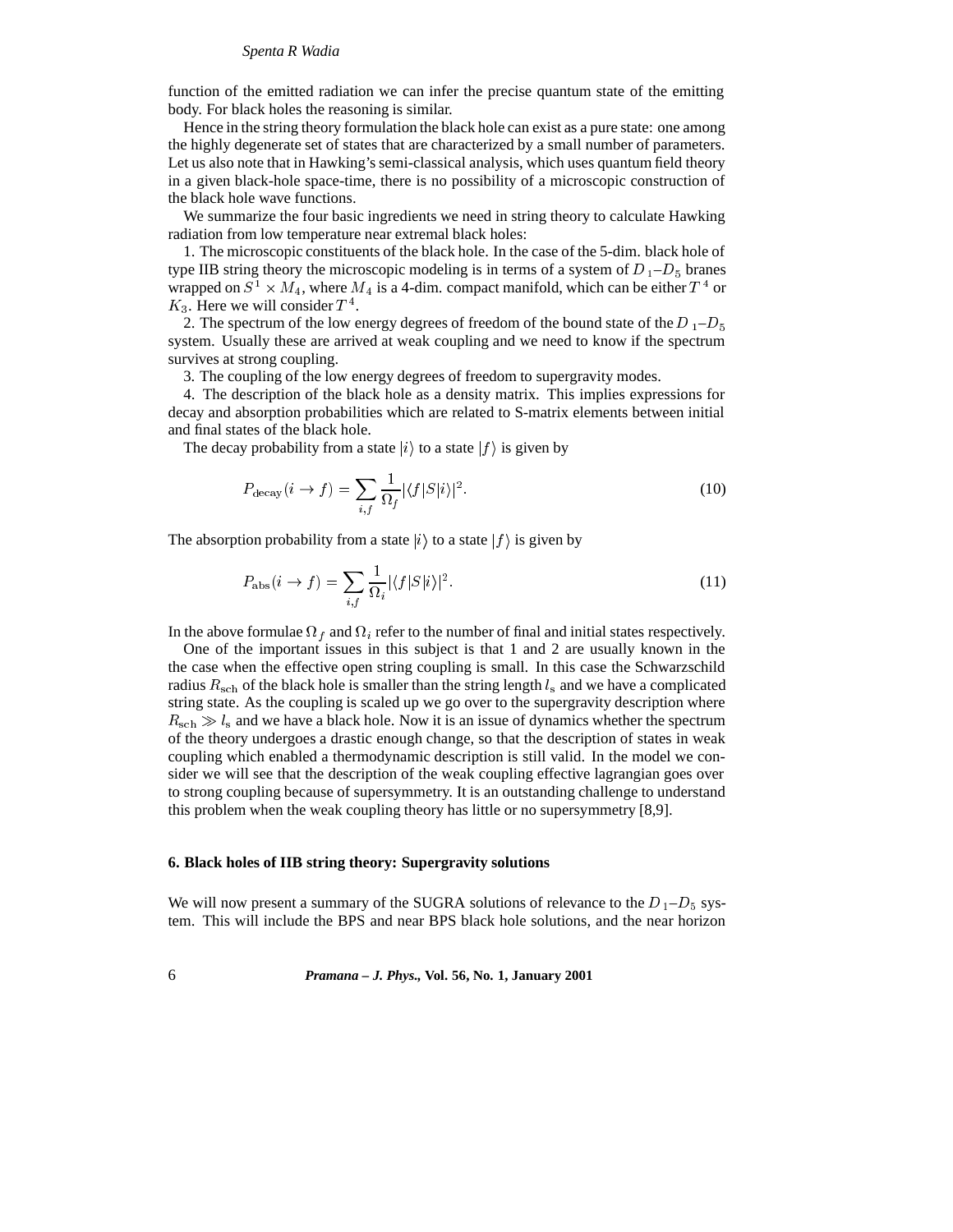geometry of the  $D_1$ – $D_5$  system. We also discuss the geometry in the presence of the vev of the Neveu–Schwarz  $B_{\text{NS}}$  with components along the directions of the internal space  $T^4$ . There is a huge literature on this subject and we refer the reader to the review by Mandal [11]. The material relevant to our discussion can be found in [7,12–16].

## 6.1 *The BPS black hole*

Let us begin by describing type IIB string theory in 10-dimensions. This string theory has 32 real sypersymmetries. Its massless bosonic content in the NS-NS sector consists of the metric  $G_{a,b}$ , the dilaton  $\phi$  and the 2-form  $B_{NS}^{(2)}$ . The  $R-R$  sector consists of the gauge potentials  $C^n$ ,  $n = 0, 2, 4$ . The low energy effective action is given by

$$
S_{\rm IIB} = \frac{1}{2\kappa^2} \int d^{10}x \sqrt{-G} \left\{ e^{-2\phi} \left( R + 4(\nabla\phi)^2 - \frac{1}{2.3!} (H^{(3)})^2 \right) - \frac{1}{2.3!} (F^{(3)})^2 \frac{1}{4.5!} (F^{(5)})^2 \right\} + \frac{1}{4\kappa^2} \int C^{(4)} \wedge F^{(3)} \wedge H^{(3)}, \tag{12}
$$

where  $(H^{(3)})^2 = H_{\text{MNP}}^{(3)} H^{(3) \text{MNP}}$ ,  $(F^{(n)})^2 = F_{M_1 \cdots M_n}^{(n)} F^{(n) M_1 \cdots M_n}$  and, using the standard form notation,

$$
H^{(3)} = dB_{NS}^{(2)},
$$
  
\n
$$
F^{(3)} = dC^{(2)},
$$
  
\n
$$
F^{(5)} = dC^{(4)} - \frac{1}{2}C^{(2)} \wedge H^{(3)} + \frac{1}{2}B^{(2)} \wedge F^{(3)}.
$$
\n(13)

The self-duality constraint,  $*F^{(5)} = F^{(5)}$ , is imposed at the level of the equations of motion. Also,  $\kappa^2 = 8\pi G_{10}$ , where  $G_{10} = 8\pi^6 g_s^2 \alpha'^4$  is the 10-dimensional Newton's constant (in the convention that the dilaton,  $\phi$ , vanishes asymptotically).

Let us now present the supergravity solution that preserves 4 out of the 32 SUSYs of the original theory. A simple ansatz is to consider all the bosonic fields in (12) to be zero except the metric  $G_{a,b}$ , the dilaton  $\phi$  and the Ramond 2-form  $C^2$ . We compactify the 6, 7, 8, 9 directions on a torus  $T^4$  of volume  $V_4$  and the  $x_5$  direction on a circle of radius  $R_5$ . We then wrap  $Q_5$   $D_5$ -branes along the directions 5, 6, 7, 8, 9 and  $Q_1$   $D_1$ -branes along the  $x_5$  direction. We introduce N units of momentum along the  $x_5$  direction in order to obtain a black hole of finite horizon area. The supergravity solution with these boundary conditions is given by:

$$
ds^{2} = f_{1}^{-\frac{1}{2}} f_{5}^{-\frac{1}{2}} (-dt^{2} + dx_{5}^{2} + k(dt - dx_{5})^{2})
$$
  
\n
$$
+ f_{1}^{\frac{1}{2}} f_{5}^{\frac{1}{2}} (dx_{1}^{2} + \dots + dx_{4}^{2}) + f_{1}^{\frac{1}{2}} f_{5}^{-\frac{1}{2}} (dx_{6}^{2} + \dots + dx_{9}^{2}),
$$
  
\n
$$
e^{-2\phi} = \frac{1}{g_{s}^{2}} f_{5} f_{1}^{-1},
$$
  
\n
$$
C_{05}^{(2)} = \frac{1}{2} (f_{1}^{-1} - 1),
$$
  
\n
$$
F_{abc}^{(3)} = (dC^{(2)})_{abc} = \frac{1}{2} \epsilon_{abcd} \partial_{d} f_{5}, \quad a, b, c, d = 1, 2, 3, 4
$$
 (14)

where  $f_1$ ,  $f_5$  and k are given by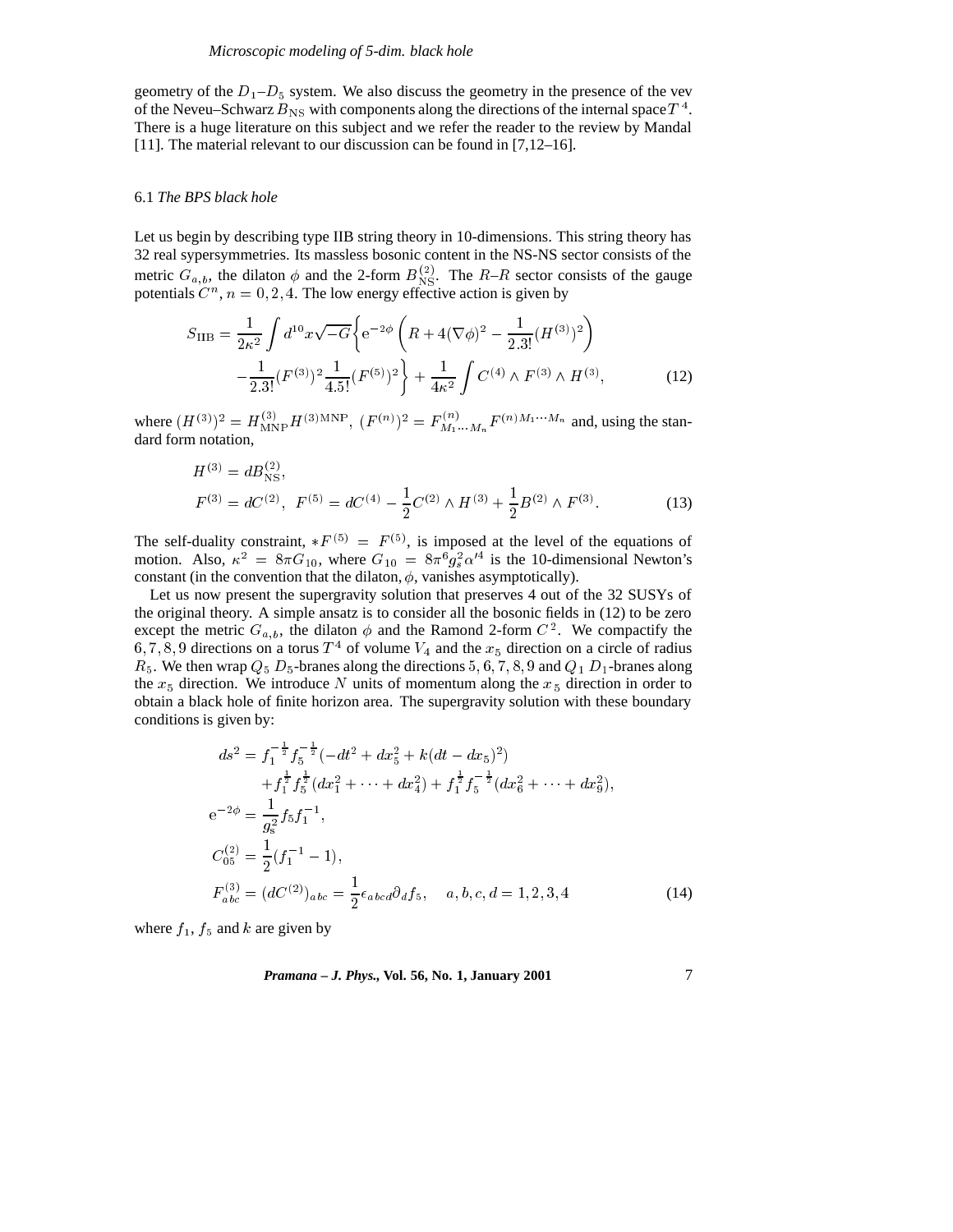$$
f_1 = 1 + \frac{16\pi^4 g_s \alpha'^3 Q_1}{V_4 r^2}, \ f_5 = 1 + \frac{g_s \alpha' Q_5}{r^2}, \ k = \frac{16\pi^4 g_s^2 \alpha'^3 N}{V_4 R_5^2 r^2}.
$$
 (15)

Here  $r^2 = x_1^2 + x_2^2 + x_3^2 + x_4^2$  denotes the distance measured in the transverse direction to all the D-branes.

The horizon in the above solution occurs at  $r = 0$  and we can read off the horizon area and hence the entropy which is given by,

$$
S = 2\pi \sqrt{Q_1 Q_5 N}.\tag{16}
$$

The mass of the black hole for the above solution turns out to be a linear combination of its 3 charges,

$$
M = \frac{1}{g_s^2} (a_1 g_s Q_1 + a_2 g_s Q_5 + a_3 g_s^2 N), \qquad (17)
$$

where

$$
a_1 = \frac{R}{\alpha'}, \quad a_2 = \frac{RV_4}{16\pi^4 \alpha'^3}, \quad a_3 = \frac{1}{R}.
$$
 (18)

Anticipating the microscopic modeling, this means that we have a marginal bound state with zero binding energy. Also, since this is an extremal black hole its Hawking temperature is zero, a fact which will have an obvious explanation in the microscopic theory.

#### 6.2 *The near extremal limit and non-zero Hawking temperature*

In order to have a black hole with a non-zero temperature we have to consider a non-BPS and non-extremal black hole solution. This solution preserves none of the original 32 supersymmetries of the type IIB theory and can be obtained by allowing the total momentum N to be distributed in both directions around the  $x_5$  direction. The solution in 10-dims. is given by:

$$
e^{-2\phi} = \frac{1}{g_s^2} \left( 1 + \frac{r_5^2}{r^2} \right) \left( 1 + \frac{r_1^2}{r^2} \right)^{-1},
$$
  
\n
$$
F^{(3)} = \frac{2r_5^2}{g_s} \epsilon_3 + 2g_s e^{-2\phi} r_1^2 *_{6} \epsilon_3,
$$
  
\n
$$
ds^2 = \left( 1 + \frac{r_1^2}{r^2} \right)^{-1/2} \left( 1 + \frac{r_5^2}{r^2} \right)^{-1/2} \left[ -dt^2 + dx_5^2 + \frac{r_0^2}{r^2} (\cosh \sigma dt + \sinh \sigma dx_5)^2 + \left( 1 + \frac{r_1^2}{r^2} \right) g_s Q_5 (dx_6^2 + \dots + dx_9^2) \right]
$$
  
\n
$$
+ \left( 1 + \frac{r_1^2}{r^2} \right)^{1/2} \left( 1 + \frac{r_5^2}{r^2} \right)^{1/2} \left[ \left( 1 - \frac{r_0^2}{r^2} \right)^{-1} dr^2 + r^2 d\Omega_3^2 \right],
$$
\n(19)

where  $*_6$  is the Hodge dual in the six dimensions  $x_0$ , ...,  $x_5$  and  $\epsilon_3$  is the volume form on the unit three-sphere.  $x_5$  is periodically identified with period  $2\pi R_5$  and directions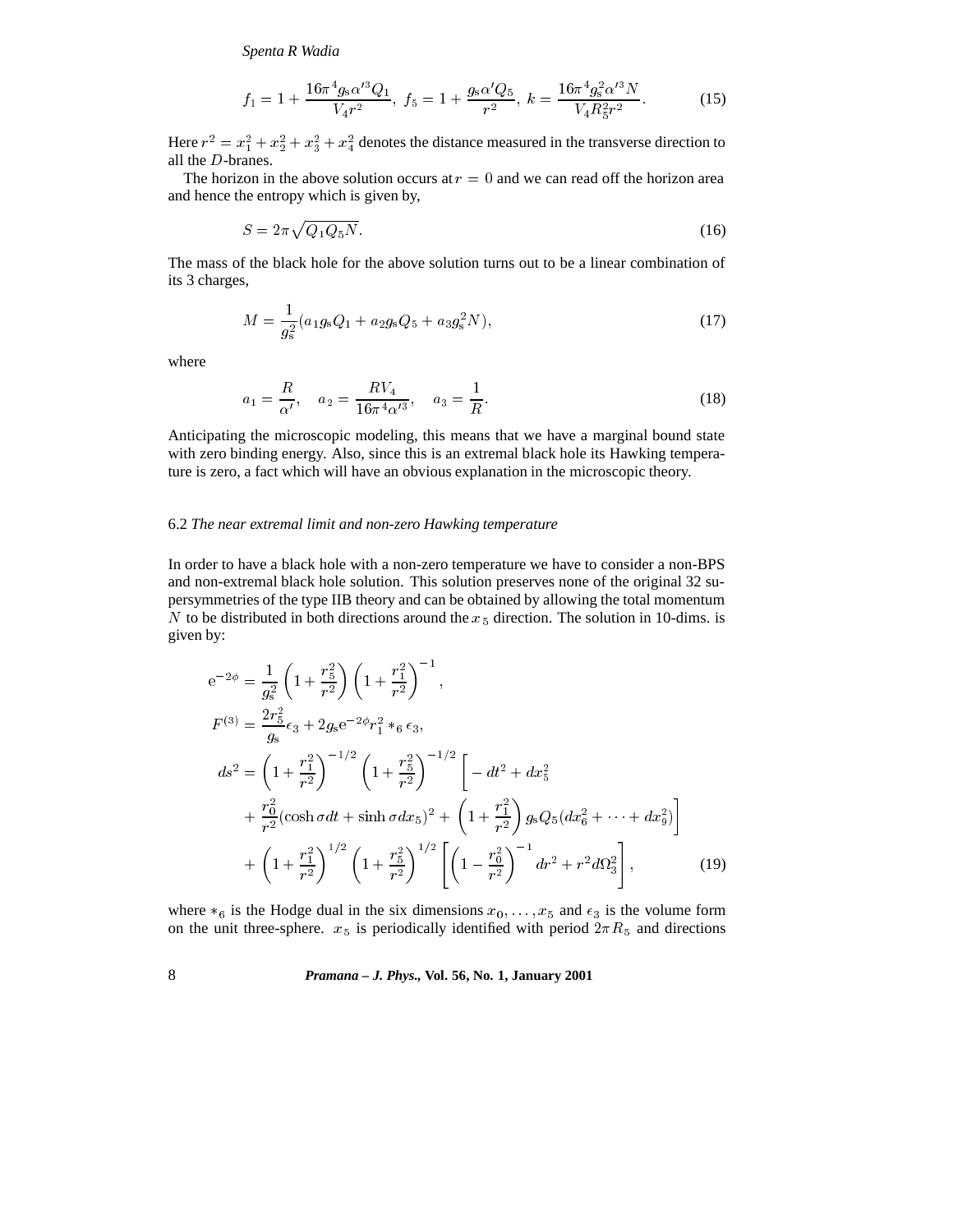$x_6, \ldots, x_9$  are compactified on a torus  $T^4$  of volume  $V_4$ .  $\Omega_3$  is the volume of the unit three-sphere in the transverse directions. This solution is parameterized by six independent quantities:  $r_1, r_5, r_0, \sigma, R_5$  and  $V_4$ . These are related to the number of  $D_1$ -branes,  $D_5$ branes and Kaluza–Klein momentum on  $x_5$  as follows,

$$
Q_1 = \frac{V_4}{64\pi^6 g_s^2 \alpha'^3} \int e^{2\phi} *_6 F^{(3)} = \frac{V_4 r_1^2}{16\pi^4 \alpha'^3 g_s},
$$
  
\n
$$
Q_5 = \frac{1}{4\pi^2 \alpha'} \int F^{(3)} = \frac{r_5^2}{g_s \alpha'},
$$
  
\n
$$
N = \frac{R_5^2 V_4 r_0^2}{32\pi^4 \alpha'^4 g_s^2} \sinh 2\sigma.
$$
\n(20)

 $r_0$  is the non-extremality parameter. At  $r_0 = 0$ , the two classical horizons coincide. On compactifying this solution to five dimensions using the Kaluza–Klein ansatz one obtains a five-dimensional black hole with a horizon at  $r = r_0$ . The entropy and the mass of this black hole is given by

$$
S = \frac{A}{4G_5} = \frac{2\pi^2 r_1 r_5 r_0 \cosh 2\sigma}{4G_5},
$$
  

$$
M = \frac{\pi}{4G_5} \left( r_1^2 + r_5^2 + \frac{r_0^2 \cosh 2\sigma}{2} \right),
$$
 (21)

where the five-dimensional Newton's constant is

$$
G_5 = \frac{4\pi^5 \alpha'^4 g_s^2}{V_4 R_5}.
$$
\n(22)

Let us now discuss the restrictions on the various parameters which result from the requirement that the above solution makes sense in the quantum theory and that we are actually describing a macroscopic black hole whose horizon is much larger than the string length  $l_s = \sqrt{\alpha'}$ . The above classical solution has a quantum significance only if the string coupling  $g_s \to 0$ . This implies that the Newton coupling  $G_5 \to 0$ , and hence the entropy formula (16) implies that we have a finite horizon area only if

$$
g_s \to 0,
$$
  
with  $g_s Q_1$ ,  $g_s Q_5$ ,  $g_s^2 N$  fixed. (23)

The formulae in (20) indicate that this is also equivalent to

$$
g_s \to 0,
$$
  
with  $r_1$ ,  $r_5$ ,  $r_n$  fixed. (24)

where  $r_N = r_0 \sinh \sigma$ . For a macroscopic black hole we require that the string length is much smaller than the horizon area, or equivalently from (21) we conclude that  $r_1, r_5, r_N \gg l_s$ . This implies

$$
g_s Q_1 \gg 1, \ g_s Q_5 \gg 1, \ g_s^2 N \gg 1. \tag{25}
$$

*Pramana – J. Phys.,* **Vol. 56, No. 1, January 2001** 9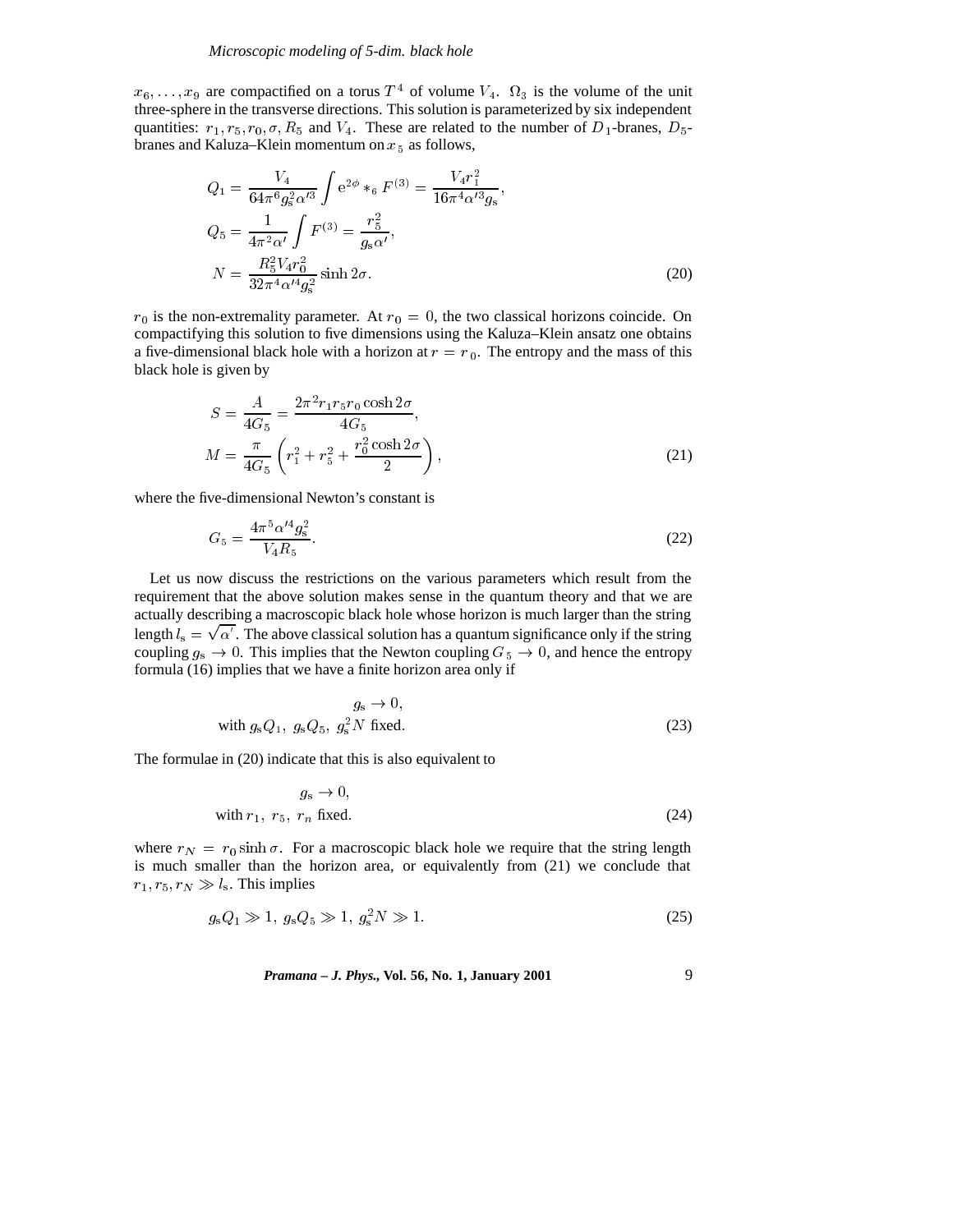Since  $g_sQ_1$ ,  $g_sQ_5$  correspond to the effective open string coupling constants, the macroscopic black hole exists at strong coupling!

The non-BPS black hole has a small Hawking temperature given by

$$
T_H = \frac{r_0}{2\pi r_1 r_5 \cosh \sigma} \sim \frac{r_0 \exp - \sigma}{\pi r_1 r_5} \ll 1. \tag{26}
$$

In the near extremal limit, when for large  $\sigma$ ,  $r_0 \sim \exp(-\sigma)$ , we see that  $T_H \sim 0(r_0^2)$ .

We also note that the black hole has a positive specific heat  $\Delta M = cT_H^2 > 0$ . This is unlike the case of the Schwarzschild bh :  $\Delta M < 0$ .

## 6.3 *The near horizon limit of Maldacena*

In this section we will exhibit the form of the classical solution in the so called near horizon limit of Maldacena [17]. To explain the basic point let us study the metric of the black hole with the KK charge  $N = 0$ . In this case the horizon area shrinks to zero, but that is not relevant to the physical point we want to make. The metric then takes the form,

$$
ds^{2} = f_{1}^{-\frac{1}{2}} f_{5}^{-\frac{1}{2}} (-dt^{2} + dx_{5}^{2}) + f_{1}^{\frac{1}{2}} f_{5}^{\frac{1}{2}} (dx_{1}^{2} + \dots + dx_{4}^{2})
$$
  
+  $f_{1}^{\frac{1}{2}} f_{5}^{-\frac{1}{2}} (dx_{6}^{2} + \dots + dx_{9}^{2}),$   
e<sup>-2 $\phi$</sup>  =  $\frac{1}{g_{s}^{2}} f_{5} f_{1}^{-1},$   

$$
C_{05}^{2} = \frac{1}{2} (f_{1}^{-1} - 1),
$$
  

$$
F_{abc}^{(3)} = (dC^{(2)})_{abc} = \frac{1}{2} \epsilon_{abcd} \partial_{d} f_{5}, \quad a, b, c, d = 1, 2, 3, 4
$$
 (27)

where  $f_1$  and  $f_5$  are given by

$$
f_1 = \frac{16\pi^4 g_s \alpha'^3 Q_1}{V_4 r^2}, \quad f_5 = \frac{g_s \alpha' Q_5}{r^2}, \tag{28}
$$

here  $r^2 = x_1^2 + x_2^2 + x_3^2 + x_4^2$  denotes the distance measured in the transverse direction to all the D-branes.

The basic idea of the near horizon limit is that, near the horizon of a black hole, the energies of particles as seen by the asymptotic observer get red-shifted:

$$
E_{\infty} = \sqrt{G^{00}} E. \tag{29}
$$

In the metric at hand the red-shift factor is

$$
\sqrt{G}^{00} = (f_1 f_5)^{-1/4}.
$$
\n(30)

Clearly as  $r \to \infty$  the red shift factor is unity. However near the horizon we get the equation

$$
E_{\infty} = \frac{r}{R}E,\tag{31}
$$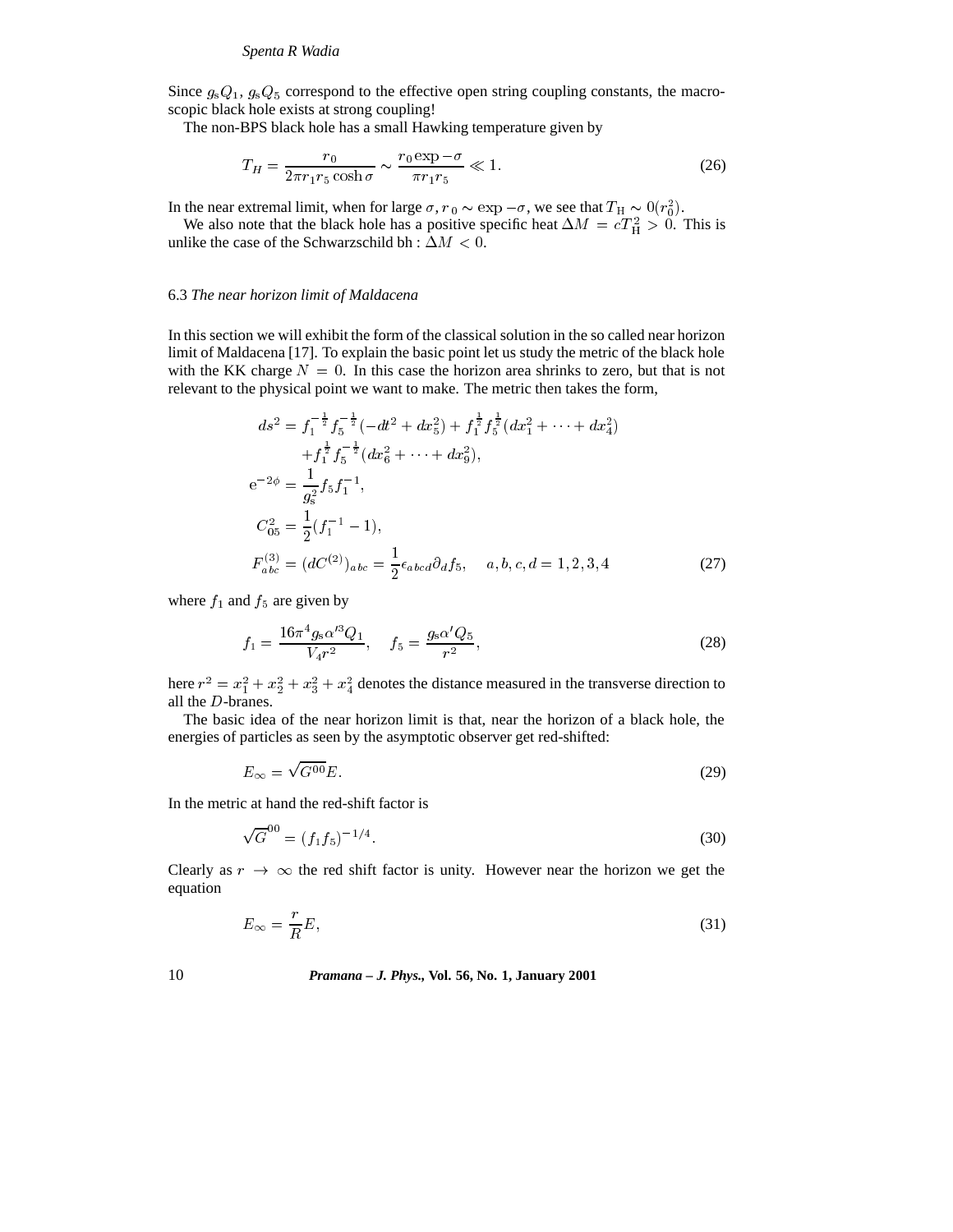where  $R^2 \sim \alpha' \sqrt{g_s^2 Q_1 Q_5}$  is the typical length scale that characterizes the geometry. For  $r \ll R$  we see that the energy observed by the asymptotic observer goes to zero for finite values of E. This means that near the horizon (characterized by large  $R$ ) an excitation of arbitrary energy looks massless. For massless modes this means that they have almost infinitely long wavelengths and for massive modes they appear as long wavelength massless excitations. If one examines the potential energy of a particle in the above geometry then in the near horizon limit the potential barrier becomes very high so that the modes near the horizon cannot get out. In the exact limit of  $Q_1$  and  $Q_5$  going to infinity the horizon degrees of freedom become exactly massless and decouple from the bulk degrees of freedom. As we shall see later it is in this limit that the bulk string theory is dual to a SCFT which also exhibits massless behavior in the infrared.

A more precise scaling limit of the geometry is given by

$$
\alpha' \to 0, \quad \frac{r}{\alpha'} \equiv U = \text{fixed}
$$

$$
v \equiv \frac{V_4}{16\pi^4 \alpha'^2} = \text{fixed}, \quad g_6 = \frac{g_s}{\sqrt{v}} = \text{fixed}.
$$
(32)

In this limit the metric in (27) becomes

$$
ds^{2} = \alpha' \left[ \frac{U^{2}}{g_{6}\sqrt{Q_{1}Q_{5}}}(-dx_{0}^{2} + dx_{5}^{2}) + g_{6}\sqrt{Q_{1}Q_{5}}\frac{dU^{2}}{U^{2}} + g_{6}\sqrt{Q_{1}Q_{5}}d\Omega_{3}^{2} \right] + \sqrt{\frac{Q_{1}}{vQ_{5}}}(dx_{6}^{2} + \ldots + dx_{9}^{2}).
$$
\n(33)

Thus the near horizon geometry is that of AdS<sub>3</sub>  $\times$  S<sup>3</sup>  $\times$  T<sup>4</sup>. Our notation for coordinates here is as follows:  $AdS_3$ :  $(x_0, x_5, r)$ ;  $S^3$ :  $(\chi, \theta, \phi)$ ;  $T^4$ :  $(x_6, x_7, x_8, x_9)$ .  $r, \chi, \theta, \phi$ are spherical polar coordinates for the directions  $x_1, x_2, x_3, x_4$ . The radius of  $S^3$  and the anti-deSitter space is  $R = \sqrt{\alpha'} (g_6^2 Q_1 Q_5)^{1/4}$ .

Note that the effective string coupling in the near horizon limit is given by

$$
g_{\text{eff}} = g_6 \sqrt{Q_1 / Q_5}.\tag{34}
$$

The formulas for the black hole entropy and temperature, which depend only on the near horizon properties of the geometry, do not change in the near horizon limit.

It is important to mention the symmetries of the near horizon geometry. The bosonic symmetries arise from the isometries of  $AdS_3 \times S^3$ . The isometries of the  $AdS_3$ space form the non-compact group  $SO(2,2)$ , while the isometries of  $S<sup>3</sup>$  form the group  $SO(4)_E = SU(2)_E \times SU(2)_E$ . The supergroups that contain this bosonic subgroup  $SO(2,2) \times SO(4)_E = (SL(2,R) \times SU(2)) \times (SL(2,R) \times SU(2))$  are either  $Osp(3|2, R) \times Osp(3|2, R)$  and  $SU(1, 1|2) \times SU(1, 1|2)$ . It is the latter that corresponds to the symmetry of the  $D_1$ – $D_5$  system because the supercharges in this case transform as a spinor of  $SO(4)_E$ . We shall see that the identification of the near horizon symmetry group  $SU(1,1|2) \times SU(1,1|2)$  plays a crucial role in matching SCFT operators with the (dual) supergravity modes.

*Pramana – J. Phys.,* **Vol. 56, No. 1, January 2001** 11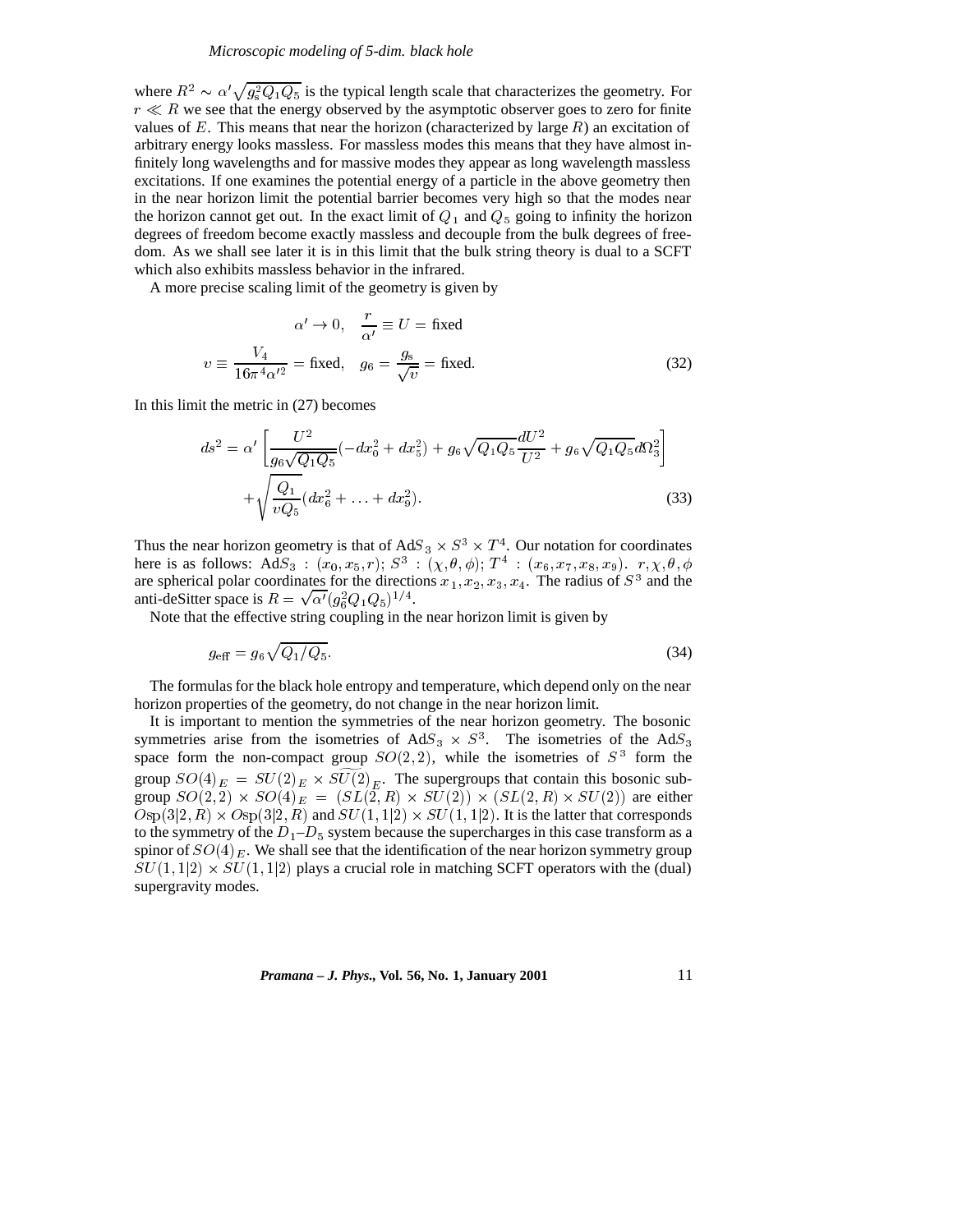## 6.4 *Supergravity solution with non-zero vev of*  $B_{\text{NS}}$

Our discussion so far has been devoted to SUGRA solutions in which the values of all the moduli fields were set to zero. Such solutions have the characteristic that the mass of the  $D_1$ – $D_5$  system is a sum of the charges that characterize the system. Such bound states are marginal, without any binding energy, and can fragment into clusters of  $D_1$ - $D_5$ branes. The corresponding CFT has singularities. In order to obtain a stable bound state and a non-singular CFT we have to turn on certain moduli fields. We will consider the case when  $B_{\text{NS}}$  is non-zero.

The construction of the supergravity solution that corresponds to a  $\frac{1}{4}$  BPS configuration, with a non-zero  $B_{\text{NS}}$  was presented in [16]. See also [18].  $B_{\text{NS}}$  has non-zero components only along the directions 6,7,8,9 of the internal torus. From the view point of open string theory this is then a non-commutative torus.

Here we will summarize the result. The solution contains, besides  $D_1$  and  $D_5$  brane charges,  $D_3$  brane charges that are induced by the  $B_{\text{NS}}$ . For simplicity we consider only non-zero values for  $B_{79}$  and  $B_{68}$ . The asymptotic values are given by  $B_{79}^{(\infty)} = b_{79}$  and  $B_{68}^{(\infty)} = b_{68}$ . It is important that at least 2 components of the  $B_{NS}$  are non-zero, in order to be able to discuss the self-dual and anti-self-dual components.

Below we present the full solution which can be derived by a solution generating technique. Details can be found in [16].

$$
ds^{2} = (f_{1}f_{5})^{-1/2}(-dt^{2} + (dx^{5})^{2}) + (f_{1}f_{5})^{1/2}(dr^{2} + r^{2}d\Omega_{3}^{2})
$$

$$
+ (f_{1}f_{5})^{1/2} \left\{ Z_{\varphi}^{-1}((dx^{6})^{2} + (dx^{8})^{2}) + Z_{\psi}^{-1}((dx^{7})^{2} + (dx^{9})^{2}) \right\},
$$
(35)

$$
e^{2\phi} = f_1 f_5 / Z_{\varphi} Z_{\psi},\tag{36}
$$

$$
B_{\text{NS}}^{(2)} = (Z_{\varphi}^{-1} \sin \varphi \cos \varphi (f_1 - f_5) + b_{68}) dx^6 \wedge dx^8 + (Z_{\psi}^{-1} \sin \psi \cos \psi (f_1 - f_5) + b_{79}) dx^7 \wedge dx^9,
$$
 (37)

$$
F^{(3)} = \cos\varphi\cos\psi\tilde{K}^{(3)} + \sin\varphi\sin\psi K^{(3)},\tag{38}
$$

$$
F^{(5)} = Z_{\varphi}^{-1}(-f_5 \cos \varphi \sin \psi K^{(3)} + f_1 \cos \psi \sin \varphi \tilde{K}^{(3)}) \wedge dx^6 \wedge dx^8
$$
  
+ 
$$
Z_{\psi}^{-1}(-f_5 \cos \psi \sin \varphi K^{(3)} + f_1 \cos \varphi \sin \psi \tilde{K}^{(3)}) \wedge dx^7 \wedge dx^9, \tag{39}
$$

$$
Z_{\varphi,\psi} = 1 + \frac{\mu_{\varphi,\psi}}{2} \left(\frac{\alpha'}{r^2}\right), \quad \mu_{\varphi} = \mu_1 \sin^2 \varphi + \mu_5 \cos^2 \varphi,
$$

$$
\mu_{\psi} = \mu_1 \sin^2 \psi + \mu_5 \cos^2 \psi.
$$
(40)

Here  $b_{68}$  and  $b_{79}$  are arbitrary constants which we have added at the end by a T-duality transformation that shifts the NS B-field by a constant. Note that for  $\varphi = \psi = 0$  and  $b_{68} = b_{79} = 0$ , the above solution reduces to the known solution for  $D_1 - D_5$  system without B-field.

The above solution depends upon 4 parameters  $\mu_1$ ,  $\mu_5$ , and the angles  $\phi$  and  $\psi$ , and in general represents a system of  $D_1$ ,  $D_5$  and  $D_3$  branes. Since we are seeking a solution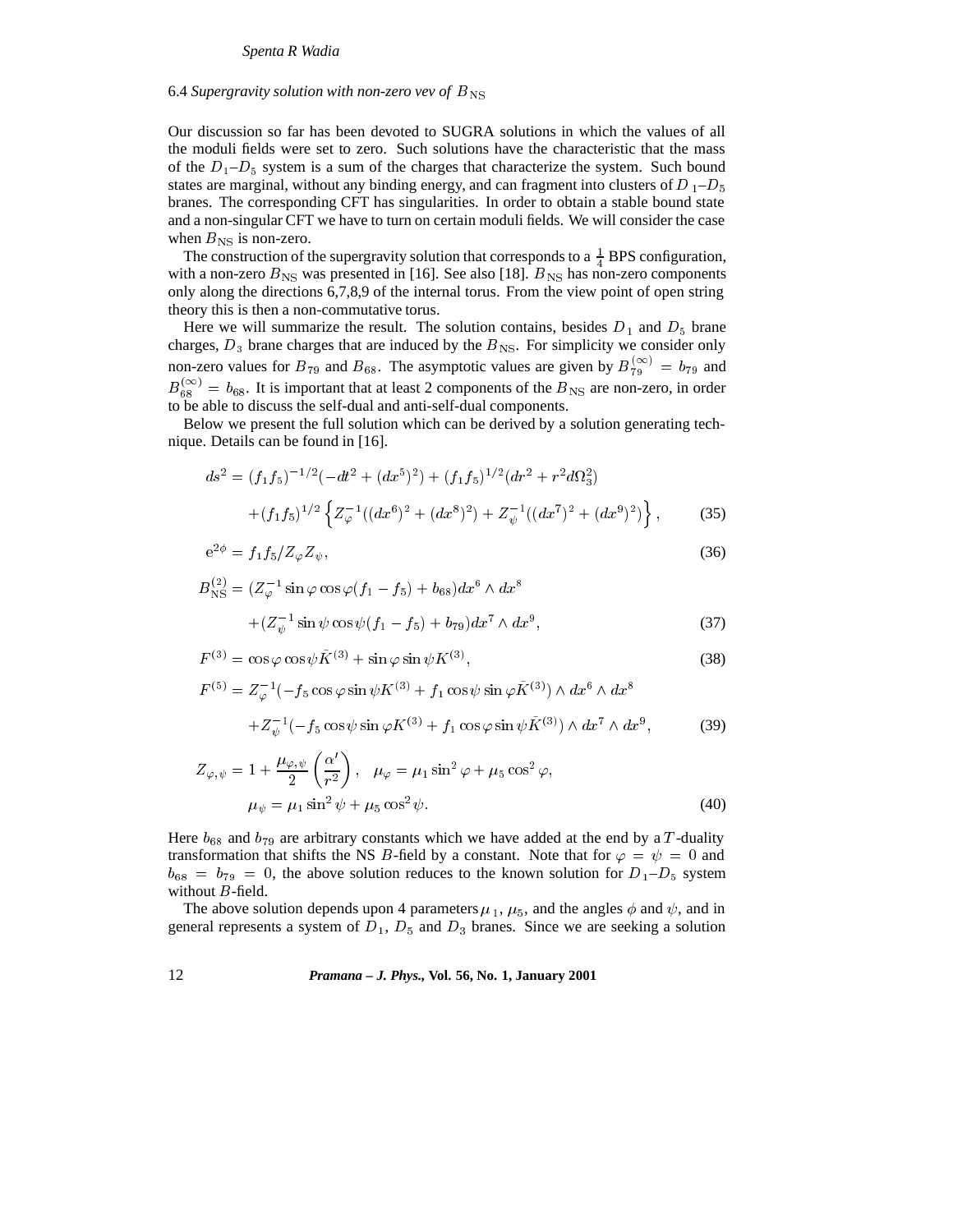that has no source  $D_3$  branes we require that the  $D_3$  brane charges are only induced by the presence of the non-zero  $B_{\text{NS}}$ . This leads to certain conditions on the solutions which we do not derive here, but whose physical implication we analyze. We discuss both the asymptotically flat and near horizon geometry.

## *Asymptotically flat geometry*

In this case the induced  $D_3$  brane charges along the (5,7,9) and (5,6,8) directions are

$$
Q_3 = B_{79}^{(\infty)} Q_5, \quad Q_3' = B_{68}^{(\infty)} Q_5,\tag{41}
$$

where

$$
B_{79}^{(\infty)} = b_{79}, \quad B_{68}^{(\infty)} = b_{68}.\tag{42}
$$

There is a induced contribution to the  $D_1$  brane charge. The charge  $Q_{1s}$  of the source  $D_1$ branes is

$$
Q_{1s} = Q_1 - b_{68} b_{79} Q_5, \tag{43}
$$

while the  $D_5$  brane charge remains unaffected by the moduli.

## *Mass*

Let us now study the mass formula as a function of the charges and the moduli. The mass corresponding to the  $\frac{1}{4}$  BPS solution [15], which coincides with the ADM mass, is given in terms of the appropriate charges by

$$
M^2 = (Q_1 + Q_5)^2 + (Q_3 - Q_3')^2.
$$
\n(44)

This can in turn be expressed in terms of  $Q_{1s}$ ,  $Q_5$  and  $b_{68}$ ,  $b_{79}$ 

$$
M^2 = (Q_{1s} + b_{68}b_{79}Q_5 + Q_5)^2 + Q_5^2(b_{68} - b_{79})^2
$$
\n(45)

We must consider the mass as a function of the moduli, holding  $Q_{1s}$  and  $Q_5$  fixed. We see that for non-zero moduli we have a true bound state that turns marginal when the moduli are set to zero. To locate the values of the moduli which minimize the mass, we extremize the mass w.r.t the moduli. The extremal values of the moduli are

$$
b_{68} = -b_{79} = \pm \sqrt{Q_{1s}/Q_5 - 1},\tag{46}
$$

This says that the  $B_{\text{NS}}$  moduli are self-dual, in the asymptotically flat metric. The mass at the critical point of the true bound state is then given by

$$
M^2 = 4Q_{1s}Q_5. \t\t(47)
$$

*Pramana – J. Phys.,* **Vol. 56, No. 1, January 2001** 13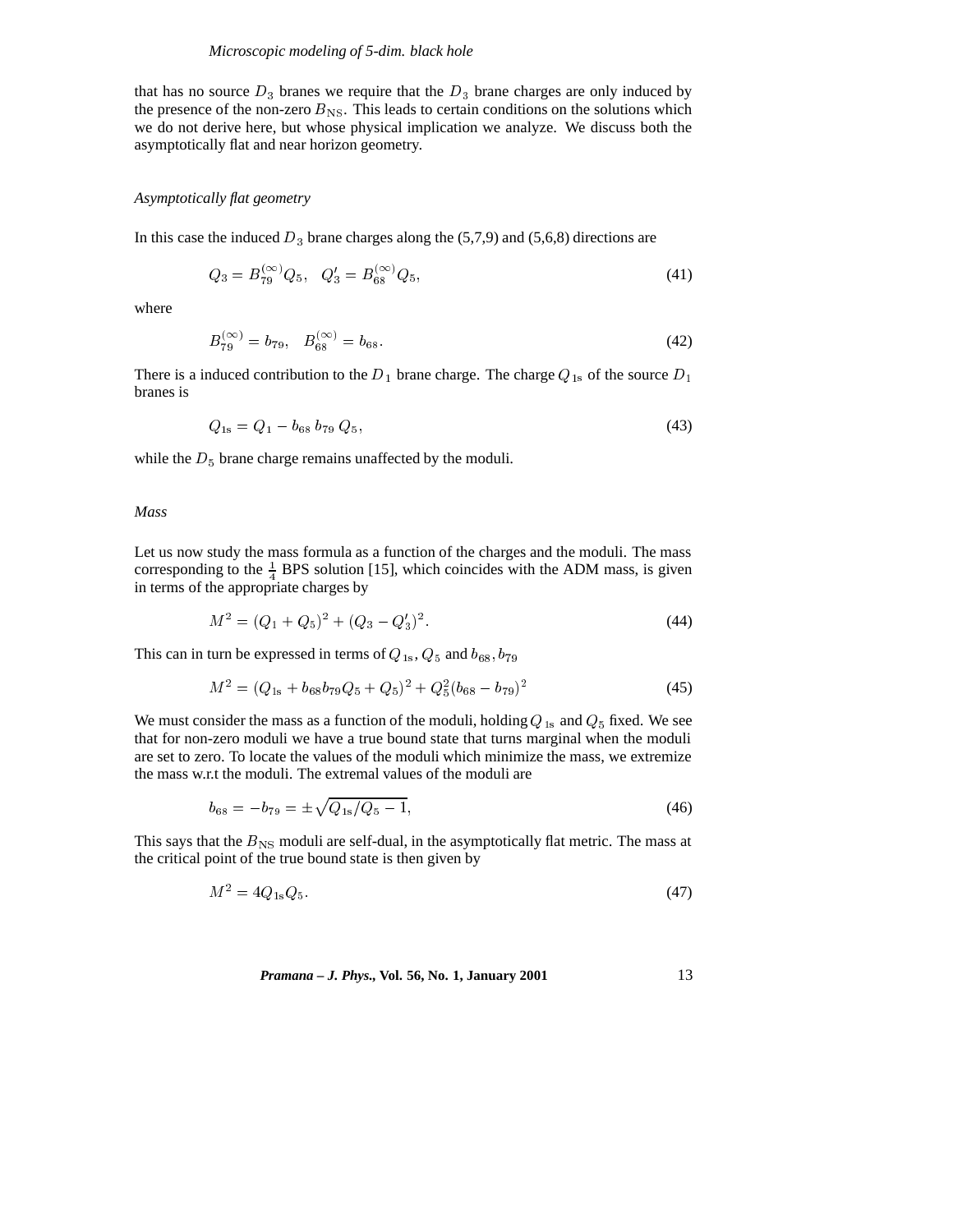# *Near horizon geometry*

In this case, absence of  $D_3$ -brane sources is ensured if we set

$$
Q_3^{(h)} = B_{79}^{(h)} Q_5, \quad Q_3^{(h)'} = B_{68}^{(h)} Q_5,\tag{48}
$$

where

$$
B_{68}^{(h)} = \frac{\mu_1 - \mu_5}{\mu_\varphi} \sin \varphi \cos \varphi + b_{68},\tag{49}
$$

$$
B_{79}^{(h)} = \frac{\mu_1 - \mu_5}{\mu_\psi} \sin \psi \cos \psi + b_{79},\tag{50}
$$

are the horizon values of the two nonzero components of the <sup>B</sup>-field. Moreover, we see that in this case

$$
\frac{B_{68}^{(h)}}{\mu_{\psi}} = -\frac{B_{79}^{(h)}}{\mu_{\varphi}},\tag{51}
$$

which is the self-duality condition on the B-field in the near horizon geometry. We also note that the volume of  $T<sup>4</sup>$  at the horizon is given by

$$
V_{T^4}^{(h)} = \frac{\mu_1 \mu_5}{\mu_\varphi \mu_\psi} = \frac{Q_{1\,\text{s}}^{(h)}}{Q_5}.\tag{52}
$$

The  $D_1$ -brane charge that arises from source  $D_1$ -branes in this case is given by

$$
Q_{1s}^{(h)} = Q_1^{(h)} - B_{68}^{(h)} B_{79}^{(h)} Q_5.
$$
 (53)

One can show that

$$
Q_{1s}^{(h)} = Q_{1s},\tag{54}
$$

where  $Q_{1s}$  is given by (53). Thus we see that not only do the parameters  $b_{68}$  and  $b_{79}$ have the same values here as in the asymptotically flat case, even the source  $D_1$ -branes are identical, despite the total  $D_1$ -brane charges being very different in the two cases.

## *Mass*

The  $\frac{1}{4}$  BPS mass formula in terms of the various charge densities in this case is

$$
\left(\frac{M^{(h)}}{V_{T^4}^{(h)}}\right)^2 = \left(\frac{Q_1^{(h)}}{V_{T^4}^{(h)}} + Q_5\right)^2 + \left(\frac{Q_3^{(h)}}{\sqrt{g_{77}g_{99}}} - \frac{Q_3^{(h)'} }{\sqrt{g_{66}g_{88}}}\right)^2.
$$
\n(55)

Using (48)–(54) it can be easily seen that

$$
\left(M^{(h)}\right)^2 = V_{T^4}^{(h)}\left(4Q_{1s}Q_5\right). \tag{56}
$$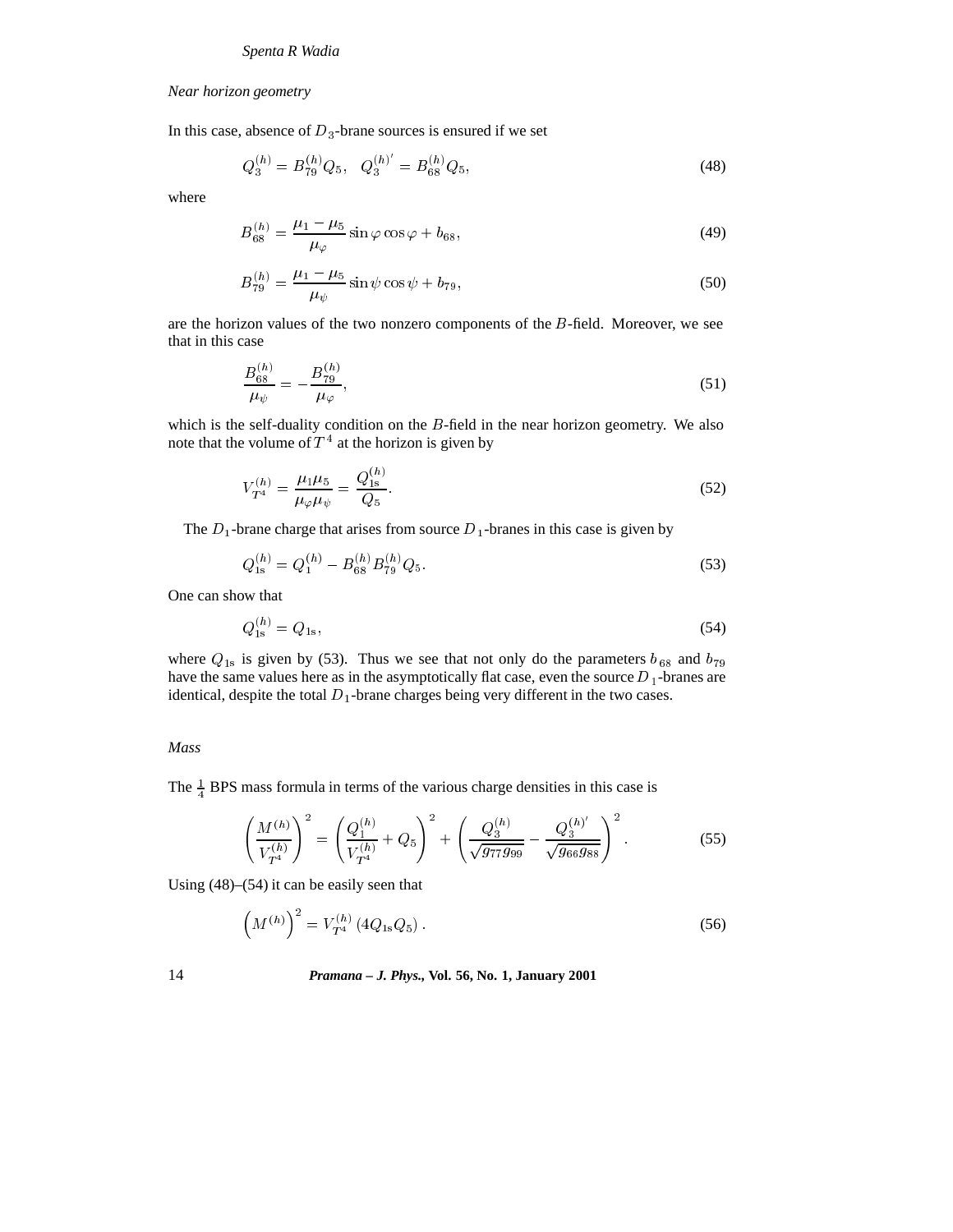Apart from the extra factor of the  $T^4$  volume in the near horizon geometry, this is exactly the same as (47). The extra volume factor correctly takes into account the difference in the 6-dimensional Newton's constant between the asymptotically flat and near horizon geometries because of the difference in the  $T<sup>4</sup>$  volume in the two cases. We have already seen that the B-field is automatically self-dual in the near horizon geometry and that the volume of  $T<sup>4</sup>$  satisfies the condition given by (52) and (53). We now see that the mass of the bound state is already at the fixed point value. Thus the solution we have here provides an explicit demonstration of the attractor mechanism [19].

The significance of this solution is that it is the description of a stable bound state in the near horizon geometry. As we shall discuss later this situation corresponds to a nonsingular dual CFT.

## 6.5 *Semi-classical absorption cross-section and semi-classical Hawking radiation formula*

Now that we have discussed the various classical solutions we want to summarize the basic steps in the calculation of the semi-classical absorption cross-section and its relation to the emission rate of Hawking radiation from a black hole [20–22]. We do the calculation for minimal scalars in the s-wave. These fields satisfy a linear equation in which only the Einstein metric is present, leading to a great simplification in the calculation.

$$
D_{\mu}\partial^{\mu}\varphi = 0. \tag{57}
$$

For the 5-dim. black hole discussed earlier the <sup>s</sup>-wave radial equation becomes

$$
\left[\frac{h}{r^3}\frac{d}{dr}\left(hr^3\frac{d}{dr}\right) + fw^2\right]R_w(r) = 0\tag{58}
$$

where  $f = f_1 f_5$  and

$$
\varphi = R_w(r) \exp[-iwt].\tag{59}
$$

Introducing  $\psi = r^{3/2}R$  and  $r_* = r + \frac{r_0}{2} \ln \left| \frac{r - r_0}{r + r_0} \right|$  we  $\left|\frac{r-r_0}{r+r_0}\right|$  we h we have the Schrödinger type equation

$$
\left[-\frac{d^2}{dr_*^2} + V_w(r_*)\right]\psi = 0\tag{60}
$$

where

$$
V_w(r_*) = -w^2 f + \frac{3}{4r^2} (1 + 2r_0^2/r^2 - 3r_0^4/r^4). \tag{61}
$$

The basic idea is to solve the equation in 2 regions with appropriate boundary conditions and then match the solution in the overlapping region. In order to do so we need to choose the parameters characterizing the solution to be in the following range,

$$
r_0, r_n \ll r_1, r_5,
$$
  
\n
$$
wr_5 \ll 1,
$$
  
\n
$$
r_1 \sim r_5, r_0 \sim r_n.
$$
\n(62)

*Pramana – J. Phys.,* **Vol. 56, No. 1, January 2001** 15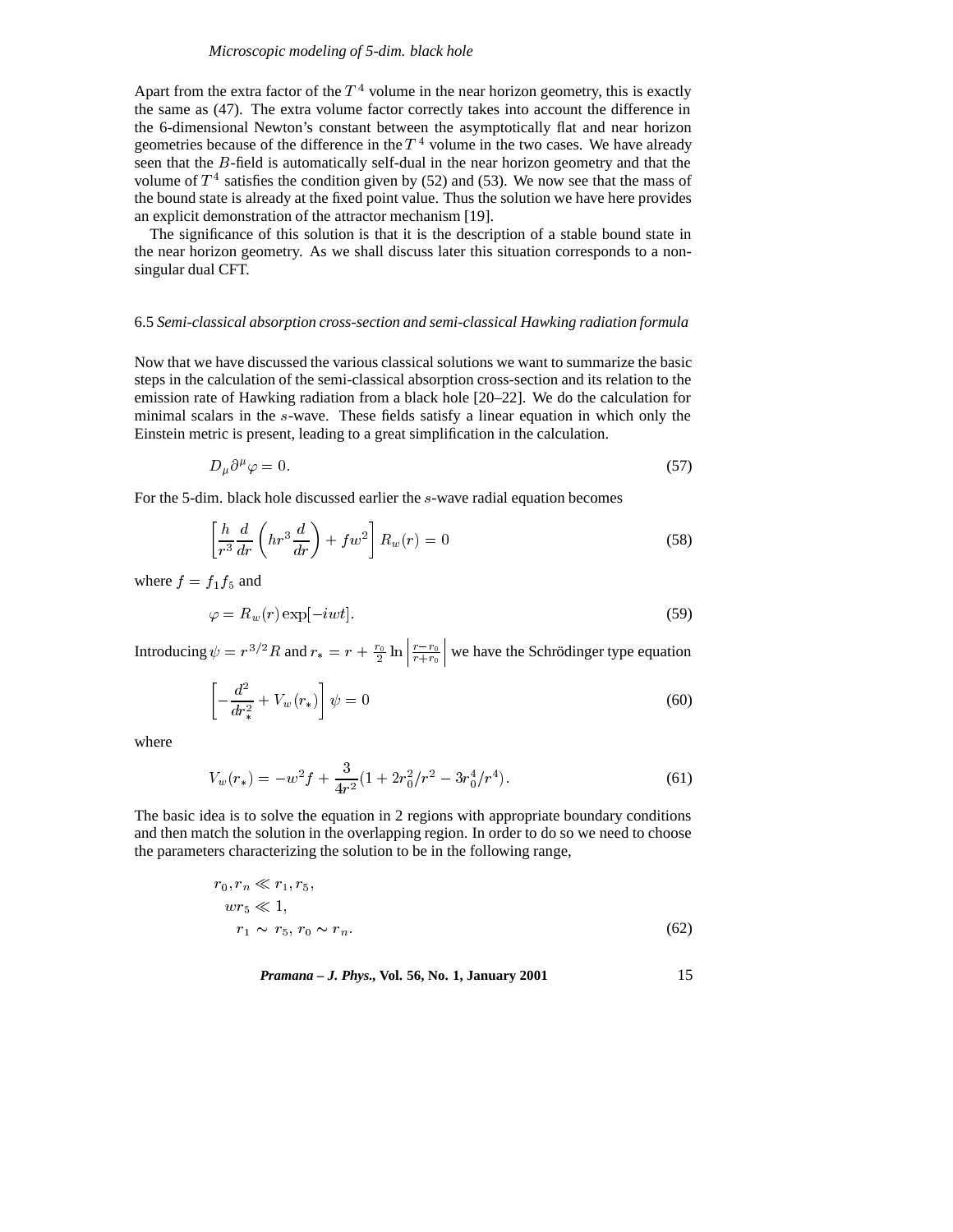Also the wave length of the incident radiation  $1/w$  is comparable to the thermal wavelength specified by the  $1/T_H$ . The far and near solutions are matched at a point  $r_m$  such that

$$
r_0, r_n \ll r_m \ll r_1, r_5, \qquad wr_1 \ll r_m/r_1 \tag{63}
$$

*Far Zone* ( $r \geq r_m$ ):

Here the potential  $V_w$  becomes (in terms of  $\rho = wr$ )

$$
V_w(\rho) = -w^2 \left(1 - \frac{3}{4\rho^2}\right). \tag{64}
$$

This is Bessel's equation, so that

$$
\psi = \alpha F(\rho) + \beta G(\rho)
$$
  

$$
F(\rho) = \sqrt{\pi \rho/2} J_1(\rho), \quad G(\rho) = \sqrt{\pi \rho/2} N_1(\rho).
$$
 (65)

For  $\rho \to \infty$  one can easily see the coefficients of the incoming wave  $e^{-iwr}$  and the outgoing wave  $e^{iwr}$ .

*Near zone* ( $r \leq r_m$ ):

This is the region near the pit of the potential, or the throat region. Here we get a hypergeometric equation,

$$
\frac{h}{r^3}\frac{d}{dr}\left(hr^3\frac{d}{dr}R\right) + \left[\frac{(wr_nr_1r_5)^2}{r^6} + \frac{w^2r_1^2r_5^2}{r^4}\right]R_w(r) = 0\tag{66}
$$

which is solved by

$$
R = AR_{in} + BR_{out},
$$
  
\n
$$
R_{in} = z^{-i(a+b)/2} F(-ia, -ib, 1 - ia - ib, z),
$$
  
\n
$$
R_{out} = z^{i(a+b)/2} F(-ia, -ib, 1 - ia - ib, z),
$$
  
\n
$$
z = (1 - r_0^2/r^2),
$$
  
\n
$$
a = w/(4\pi T_R), b = w/(4\pi T_L).
$$
\n(67)

The temperatures  $T_{R,L}$  are given by

$$
T_{L,R} = \frac{r_0}{2\pi r_1 r_5} e^{\pm \sigma}.
$$
\n(68)

The important boundary condition that we impose is  $B = 0$ . This says that at the black hole horizon there is no outgoing wave.

R and  $\frac{d}{dr}R$  can now be matched in the overlapping region (below the potential barrier) at some point  $r_m$ . The matching conditions imply

$$
\sqrt{\pi/2}w^{3/2}\alpha/2 = Ae_1,
$$
  
\n
$$
e_1 \equiv \frac{\Gamma(1 - ia - ib)}{\Gamma(1 - ib)\Gamma(1 - ia)},
$$
  
\n
$$
\beta/\alpha \ll 1.
$$
\n(69)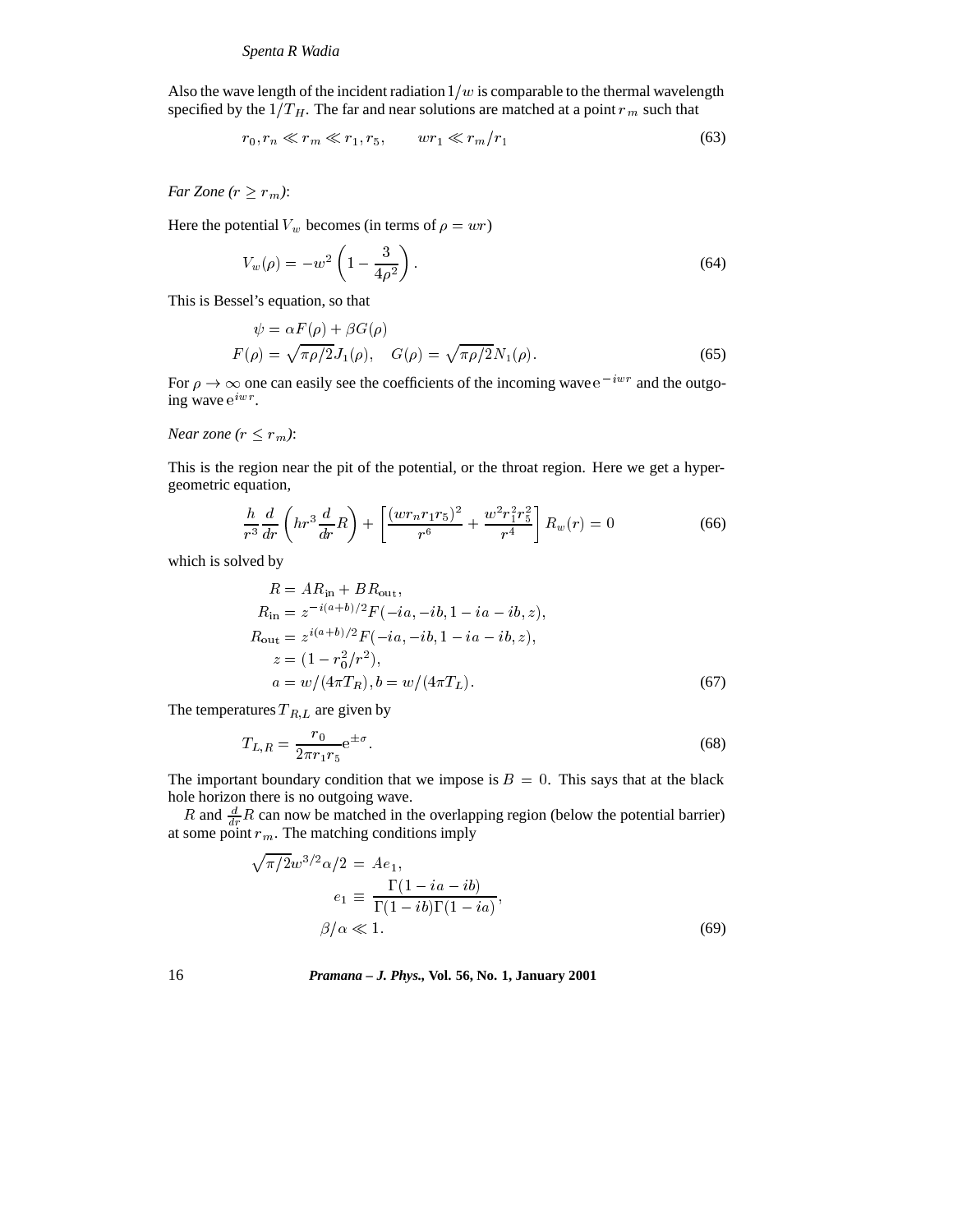Now that we have constructed the solution we can calculate the flux from the Schrödinger equation

$$
\mathcal{F}(r) = \frac{1}{2i} [R^*hr^3 dR/dr - \text{c.c.}] \tag{70}
$$

This flux is 'conserved'  $\frac{d}{dr}\mathcal{F}=0$ .

The fraction of the flux that gets absorbed at the horizon is given by the ratio of the flux calculated from the solution at the horizon (where we used the horizon boundary condition) and the flux due to the incoming spherical wave from infinity,

$$
R_1 = \mathcal{F}(r_0) / \mathcal{F}^{\text{in}}(\infty) = r_0^2 \frac{a+b}{w|e_1|^2} w^3 \pi / 2.
$$
 (71)

*Absorption cross-section*: To calculate the absorption cross-section of an incident plane wave as opposed to the spherical wave that we did the above calculation with, we have to introduce a conversion factor. This is easily done by the expansion of a plane wave in terms of spherical waves,

$$
e^{-iwz} = (4\pi/w^3)e^{-iwr}Z_{000} + \text{other partial waves.}
$$
 (72)

Taking this into account we get [22]

$$
\sigma_{\text{abs}} = (4\pi/w^{\circ})R_1
$$
  
=  $2\pi^2 r_1^2 r_5^2 \frac{\pi w}{2} \frac{\exp(w/T_H) - 1}{(\exp(w/2T_R) - 1)(\exp(w/2T_L) - 1)}.$  (73)

In the  $w \rightarrow 0$  limit, one gets [20]

$$
\sigma_{\rm abs} = A_{\rm h} \tag{74}
$$

where  $A_h$  denotes the area of the event horizon.

The decay rate is given by the well known formula of Hawking,

$$
\Gamma = \text{Prob}_{\text{decay}} \frac{V_4}{\tilde{R}T} \frac{d^4 k}{(2\pi)^4}, \ \tilde{R} = Q_1 Q_1 R \tag{75}
$$

giving

$$
\Gamma_H = \sigma_{\text{abs}} (e^{w/T_H} - 1)^{-1} \frac{d^4 k}{(2\pi)^4}.
$$
\n(76)

With this we conclude our discussion of supergravity aspects and now turn to explaining some of the important thermodynamical formulas from the viewpoint of string theory.

## **7. Microscopic modeling of the black hole in terms of the**  $D_1 - D_5$  **system**

Our aim here is to study the low energy collective excitations of the  $D_1-D_5$  system. There are two ways to proceed and we shall discuss both of them. The first method is a description in terms of a 2-dim. gauge theory and the second method involves identifying  $D_1$  branes with instantons of a 4 dim. gauge theory. The latter description is more accurate and is valid for instantons of all sizes. The 2-dim. gauge theory description is valid for small instanton size but it is more physical and gives a feeling for the dynamics. We will discuss this more approximate description first.

*Pramana – J. Phys.,* **Vol. 56, No. 1, January 2001** 17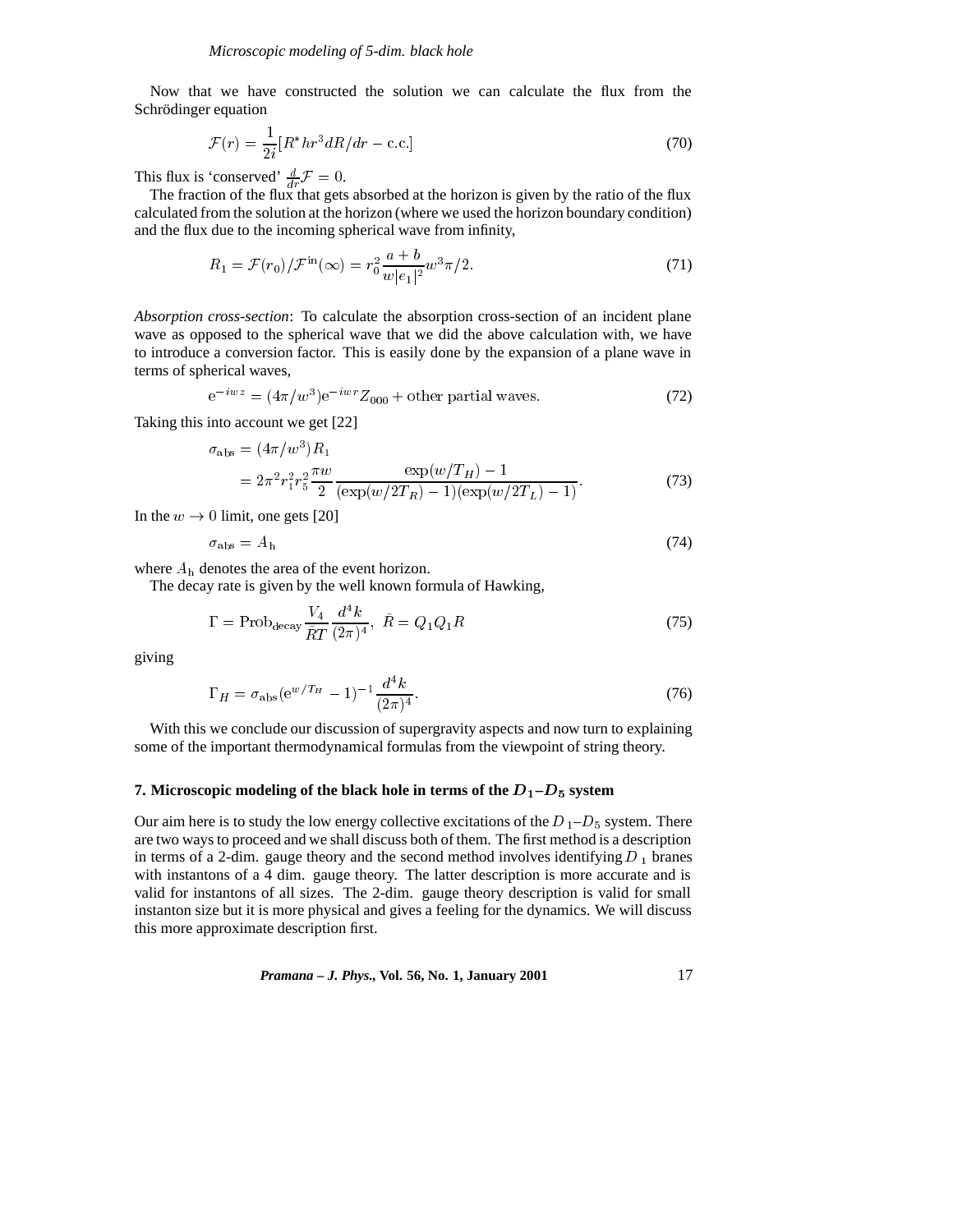# **8.** The  $D_1$ – $D_5$  system and the  $\mathcal{N}{=}4, U(Q_1){\times}U(Q_5)$  gauge theory in **2-dimensions**

Consider type IIB string theory with five coordinates, say  $x^5, \dots, x^9$ , compactified on  $S^1 \times T^4$ . The microscopic model consists  $Q_1 D_1$ -branes and  $Q_5 D_5$ -branes [7,12]. The  $D_1$ -branes are parallel to the  $x^5$  coordinate compactified to a circle  $S^1$  of radius R, while the D<sub>5</sub>-branes are parallel to  $x^5$  and  $x^6, \dots, x^9$  compactified on a torus  $T^4$  of volume  $V_4$ . The charge N is related to the momenta of the excitations of this system along  $S<sup>1</sup>$ . We take the  $T^4$  radii to be of the order of  $\alpha'$  and smaller than  $R$  which, in turn, is much smaller than the black hole radius.

We shall see that the low-energy dynamics of this  $D$ -brane system is described by a  $U(Q_1) \times U(Q_5)$  gauge theory in two dimensions with  $N = 4$  supersymmetry [13,23]. The gauge theory will be assumed to be in the Higgs phase because we are interested in the bound state where the branes are not seperated from each other in the transverse direction. In order to really achieve this and prevent branes from splitting off we will turn on the Fayet–Illiopoulos parameters. In supergravity these correspond to the vev of the Neveu–Schwarz  $B_{\text{NS}}$ . In principle we can also turn on the  $\theta$  term in the gauge theory. This corresponds to a vev of a certain linear combination of the RR <sup>0</sup>-form and <sup>4</sup>-form.

The elementary excitations of the  $D$ -brane system correspond to open strings with two ends attached to the branes and there are three classes of such strings: the  $(1,1)$ ,  $(5,5)$  and (1,5) strings. The associated fields fall into vector multiplets and hypermultiplets, using the terminology of  $N = 2$ ,  $D = 4$  supersymmetry.

#### *(1,1) strings*

The part of the spectrum coming from  $(1,1)$  strings is simply the dimensional reduction, to  $1 + 1$  dimensions (the  $(t, x^5)$ -space), of the  $N = 1$ ,  $U(Q_1)$  gauge theory in  $9 + 1$ dimensions [27].

The bosonic fields of this theory can be organized into the vector multiplet and the hypermultiplet of  $N = 2$  theory in four-dimensions as

Vector multiplet: 
$$
A_0^{(1)}, A_5^{(1)}, Y_m^{(1)}, m = 1, 2, 3, 4
$$
  
Hypermultiplet:  $Y_i^{(1)}, i = 6, 7, 8, 9.$  (77)

The  $A_0^{(1)}$ ,  $A_5^{(1)}$  are the  $U(Q_1)$  gauge fields in the non-compact directions. The  $Y_m^{(1)}$ 's and  $Y_i^{(1)}$ 's are gauge fields in the compact directions of the  $N = 1$  super Yang-Mills in tendimensions. They are hermitian  $Q_1 \times Q_1$  matrices transforming as adjoints of  $U(Q_1)$ . The hypermultiplets of  $N = 2$  supersymmetry are doublets of the  $SU(2)_R$  symmetry of the theory. The adjoint matrices  $Y_i^{(1)}$ 's can be arranged as doublets under  $SU(2)_R$  as

$$
N^{(1)} = \begin{pmatrix} N_1^{(1)} \\ N_2^{(1)\dagger} \end{pmatrix} = \begin{pmatrix} Y_9^{(1)} + iY_8^{(1)} \\ Y_7^{(1)} - iY_6^{(1)} \end{pmatrix}.
$$
 (78)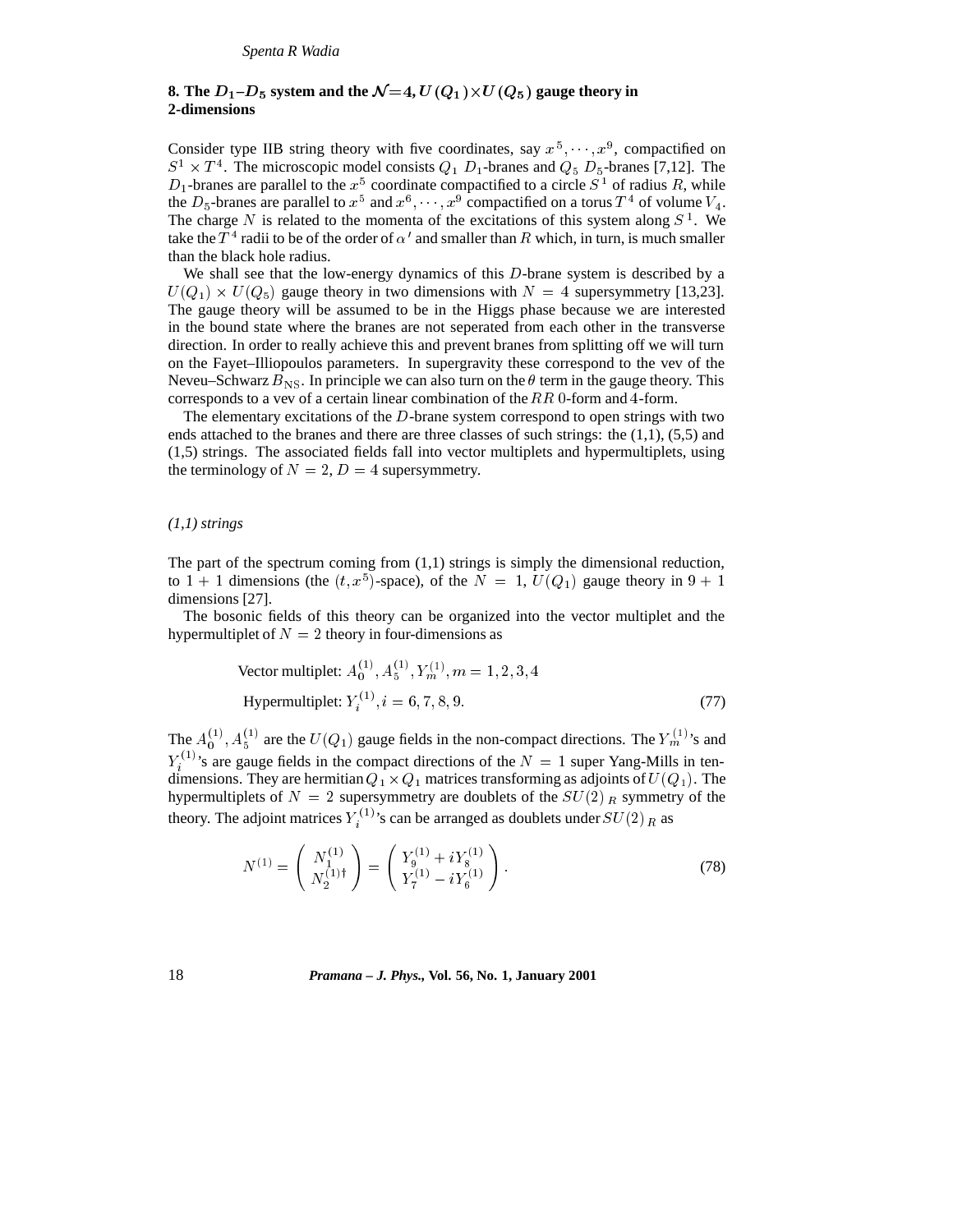# *(5,5) strings*

The field content of these massless open strings is similar to the the  $(1, 1)$  strings except for the fact that the gauge group is  $U(Q_5)$  instead of  $U(Q_1)$ . Normally one would have expected the gauge theory of the (5,5) strings to be a dimensional reduction of  $N = 1$  $U(Q_5)$  super Yang–Mills to  $5+1$  dimensions. Since we are ignoring the Kaluza–Klein modes on  $T<sup>4</sup>$  this is effectively a theory in  $1+1$  dimensions. The vector multiplets and the hypermultiplets are given by

Vector multiplet: 
$$
A_0^{(5)}
$$
,  $A_5^{(5)}$ ,  $Y_m^{(5)}$   $m = 1, 2, 3, 4$   
Hypermultiplet:  $Y_i^{(5)}$   $i = 6, 7, 8, 9.$  (79)

The  $A_0^{(0)}, A_5^{(5)}$  are the  $U(Q_5)$  gauge fields in the non-compact directions. The  $Y_m^{(0)}$ 's and  $Y_i^{(5)}$ 's are gauge fields in the compact directions of the  $N = 1$  super Yang–Mills in tendimensions. They are hermitian  $Q_5 \times Q_5$  matrices transforming as adjoints of  $U(Q_5)$ . The hypermultiplets  $Y_i^{(0)}$ 's can be arranged as doublets under  $SU(2)_R$  as

$$
N^{(5)} = \begin{pmatrix} N_1^{(5)} \\ N_2^{(5)\dagger} \end{pmatrix} = \begin{pmatrix} Y_9^{(5)} + iY_8^{(5)} \\ Y_7^{(5)} - iY_6^{(5)} \end{pmatrix}.
$$
 (80)

Since  $x^m$  are compact, the (1,1) strings can also have winding modes around the  $T^4$ . These are, however, massive states in the  $(1 + 1)$ -dimensional theory and can be ignored. This is because their masses are proportional to  $R \gg \sqrt{\alpha'}$ . Similarly, the part of the spectrum coming from  $(5,5)$  strings is the dimensional reduction, to  $5+1$  dimensions, of the  $N = 1, U(Q_5)$  gauge theory in  $9 + 1$  dimensions. In this case, the gauge field components  $A_m^{(5)}$  ( $m = 6, 7, 8, 9$ ) also have a dependence on  $x^m$ . Momentum modes corresponding to this dependence are neglected because the size of the 4-torus is of the order of the string scale  $\sqrt{\alpha'}$ . The neglect of the winding modes of the (1, 1) strings and the KK modes of the  $(5, 5)$  strings is consistent with T-duality. A set of four T-duality transformations along  $x^m$  interchanges  $D_1$ - and  $D_5$ -branes and also converts the momentum modes of the (5,5) strings along  $T<sup>4</sup>$  into winding modes of (1,1) strings around the dual torus [28]. Since these winding modes have been ignored, a T -duality covariant formulation requires that we should also ignore the associated momentum modes.

## *(1,5) and (5,1) strings*

The field content obtained so far is that of  $N = 2$ ,  $U(Q_1) \times U(Q_5)$  gauge theory, in  $1+5$ dimensions, reduced to  $1 + 1$  dimensions on  $T<sup>4</sup>$ .

The  $SO(4) \sim SU(2)_L \times SU(2)_R$  rotations on the tangent space of the torus act on the components of the adjoint hypermultiplets  $X_m^{(1,5)}$  as an R-symmetry. To this set of fields we have to add the fields from the  $(1,5)$  sector that are constrained to live in  $1+1$ dimensions by the ND boundary conditions. These strings have their ends fixed on different types of D-branes and, therefore, the corresponding fields transform in the fundamental representation of both  $U(Q_1)$  and  $U(Q_5)$ . The ND boundary conditions have the important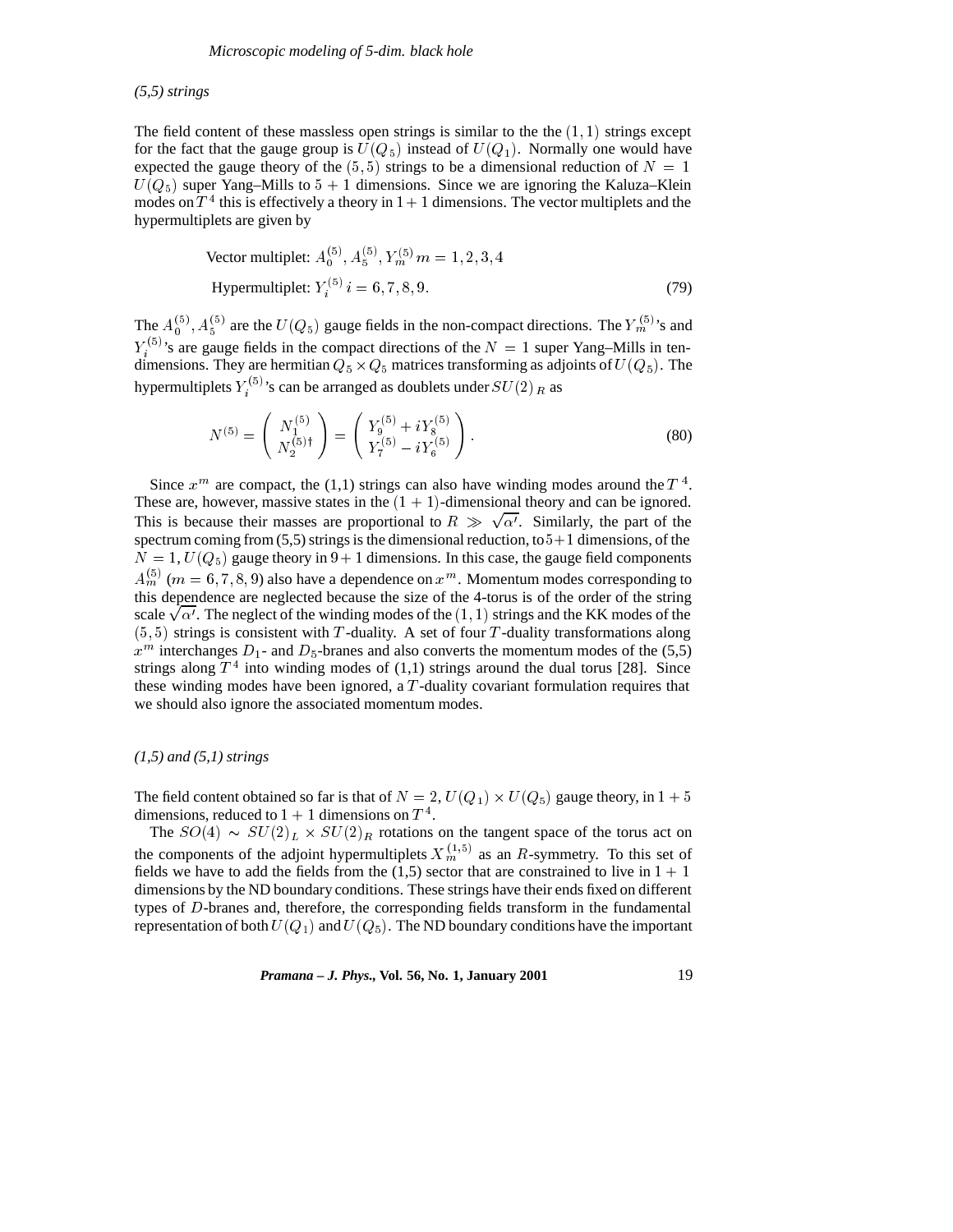consequence that the (1,5) sector fields form a hypermultiplet which is chiral w.r.t.  $SO(4)$  <sub>I</sub>. The chirality projection is due to the GSO projection. Hence the  $R$ -symmetry group is  $SU(2)_R$ .

$$
\chi_{a\bar{b}} = \begin{pmatrix} A_{a\bar{b}} \\ B_{a\bar{b}}^{\dagger} \end{pmatrix} . \tag{81}
$$

A few comments are in order:

- 1. The inclusion of these fields breaks the supersymmetry by half, to the equivalent of  $N = 1$  in  $D = 6$ , and the final theory only has  $SU(2)_R$  R-symmetry.
- 2. The fermionic superpartners of these hypermultiplets which arise from the Ramond sector of the massless excitations of  $(1, 5)$  and  $(5, 1)$  strings carry spinorial indices under  $SO(4)_E$  and they are singlets under  $SO(4)_I$ .
- 3. The  $U(1) \times U(1)$  subgroup is important. One combination leaves the hypermultiplet invariant. The other combination is active and  $(A_{a'a}, B_{a'a})$  have  $U(1)$  charges  $(+1, -1).$
- 4.  $\chi$  is a chiral spinor of  $SO(4)_I$  with convention  $\Gamma_{6789} \chi = -\chi$ .
- 5. Since we are describing the Higgs phase in which all the branes sit on top of each other we have  $Y_i^{(1,0)}=0$ .
- 6. In the above discussion, the fields  $Y_i$  and  $X_i$  along the torus directions are assumed to be compact. However it is not obvious how to compactify the range of  $\chi$  so that the integration over this field in the path integral is finite.

In summary, the gauge theory of the  $D_1-D_5$  system is a  $1+1$  dimensional  $(4,4)$  supersymmetric gauge theory with gauge group  $U(Q_1) \times U(Q_5)$ . The matter content of this theory consists of hypermultiplets  $Y^{(1)}$ 's,  $Y^{(5)}$ 's transforming as adjoints of  $U(Q_1)$  and  $U(Q_5)$  respectively. It also has the hypermultiplets  $\chi$ 's which transform as bi-fundamentals of  $U(Q_1) \times U(Q_5)$ .

## 8.1 *The potential terms*

The lagrangian of the above gauge theory can be worked out from the dimensional reduction of  $d = 4$ ,  $\mathcal{N} = 2$  gauge theory. The potential energy density of the vector and hyper multiplets is a sum of 4 positive terms. In this section for convenience of notation we have defined  $Y_i^{(1)} = Y_i$ ,  $Y_i^{(0)} = X_i$ ,  $Y_m^{(1)} = Y_m$ ,  $Y_m^{(0)} = X_m$ 

$$
V = V_1 + V_2 + V_3 + V_4, \tag{82}
$$

$$
V_1 = -\frac{1}{4g_1^2} \sum_{m,n} \text{tr}_{U(Q_1)} [Y_m, Y_n]^2 - \frac{1}{4g_5^2} \sum_{m,n} \text{tr}_{U(Q_5)} [X_m, X_n]^2,
$$
(83)

$$
V_2 = -\frac{1}{2g_1^2} \sum_{i,m} \text{tr}_{U(Q_1)} [Y_i, Y_m]^2 - \frac{1}{2g_5^2} \sum_{i,m} [X_i, X_m]^2,
$$
 (84)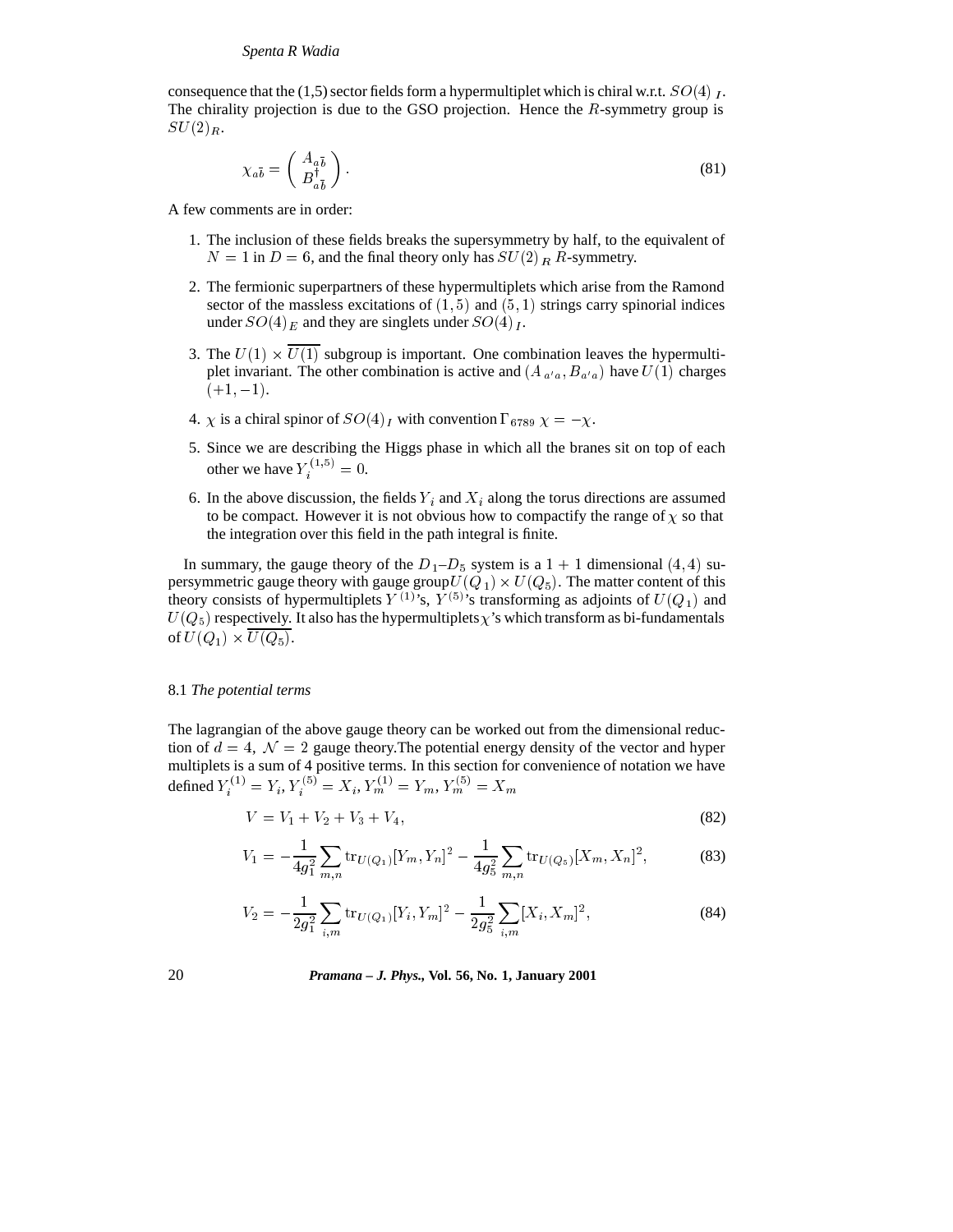*Microscopic modeling of 5-dim. black hole*

$$
V_3 = \frac{1}{4} \sum_{m} \text{tr}_{U(Q_1)} (\chi X_m - Y_m \chi) (X_m \chi^{\dagger} - \chi^{\dagger} Y_m)^2,
$$
(85)  

$$
V_4 = \frac{1}{4} \text{tr}_{U(Q_1)} \left( \chi i \Gamma_{ij}^T \chi^+ + i[Y_i, Y_j]^+ - \zeta_{ij}^{\dagger} \frac{1}{Q_1} \right)^2
$$

$$
+ \frac{1}{4} \text{tr}_{U(Q_5)} \left( \chi^+ i \Gamma_{ij} \chi + i[X_i, X_j]^+ - \zeta_{ij}^{\dagger} \frac{1}{Q_5} \right)^2.
$$
(86)

The potential energy  $V_4$  comes from a combination of  $F$  and  $D$  terms of the higher dim. gauge theory.  $\Gamma_{ij} = \frac{i}{2} [\Gamma_i, \Gamma_j]$  are spinor rotation matrices. The notation  $a_{ij}^+$  denotes the self-dual part of the anti-symmetric tensor  $a_{ij}$ .

In  $V_4$  we have included the Fayet–Iliopoulos (FI) terms  $\zeta_{ii}^+$ , which form a triplet under  $SU(2)_R$ . Their inclusion is consistent with  $N = 4$  SUSY. The FI terms can be identified with the self dual part of  $B_{ij}$ , the anti-symmetry tensor of the NS sector of the closed string theory [29]. This identification at this stage rests on the fact that (i)  $\zeta_{ij}^+$  and  $B_{ij}^+$  have identical transformation properties under  $SU(4)_I$  and (ii) at the origin of the Higgs branch where  $\chi = X = Y = 0$ ,  $V_4 \sim \zeta_{ii}^+ \zeta_{ii}^+$ . This signals a tachyonic mode from the view point of string perturbation theory. The tachyon mass is easily computed and this implies the relation  $\zeta_{ij}^+ \zeta_{ij}^+ \sim B_{ij}^+ B_{ij}^+$ .

## 8.2 *D-flatness equations and the moduli space*

The supersymmetric ground state (semi-classical) is characterized by the 2-sets of <sup>D</sup>flatness equations which are obtained by setting  $V_4 = 0$ . They are best written in terms of the  $SU(2)_R$  doublet fields  $N_{a'b'}^{(1)}$  and  $N_{ab}^{(9)}$  :

$$
N^{(1)} = \begin{pmatrix} N_1^{(1)} \\ N_2^{(1)} \end{pmatrix} = \begin{pmatrix} Y_9 + iY_8 \\ Y_7 + iY_6 \end{pmatrix},
$$
  
\n
$$
N^{(5)} = \begin{pmatrix} N_1^{(5)} \\ N_2^{(5)} \end{pmatrix} = \begin{pmatrix} X_9 + iX_8 \\ X_7 + iX_9 \end{pmatrix}.
$$
\n(87)

We also define  $\zeta = \zeta_{69}^+$  and  $\zeta_c = \zeta_{67}^+ + i\zeta_{68}^+$ . With these definitions the 2 sets of D-flatness conditions become:

$$
(AA^{+}-B^{+}B)_{a'b'} + [N_{1}^{(1)}, N_{1}^{(1)\dagger}]_{a'b'} - [N_{2}^{(1)}, N_{2}^{(1)\dagger}]_{a'b'} = \frac{\zeta}{Q_{1}} \delta_{a'b'}, \quad (88)
$$

$$
(AB)_{a'b'} + [N_1^{(1)}, N_2^{(1)\dagger}]_{a'b'} = \frac{\zeta_c}{Q_1} \delta_{a'b'},
$$
\n(89)

$$
(A^+A - BB^+)_{ab} + [N_1^{(5)}, N_1^{(5)\dagger}]_{ab} - [N_2^{(5)}, N_2^{(5)\dagger}]_{ab} = \frac{\zeta}{Q_5} \delta_{ab},\tag{90}
$$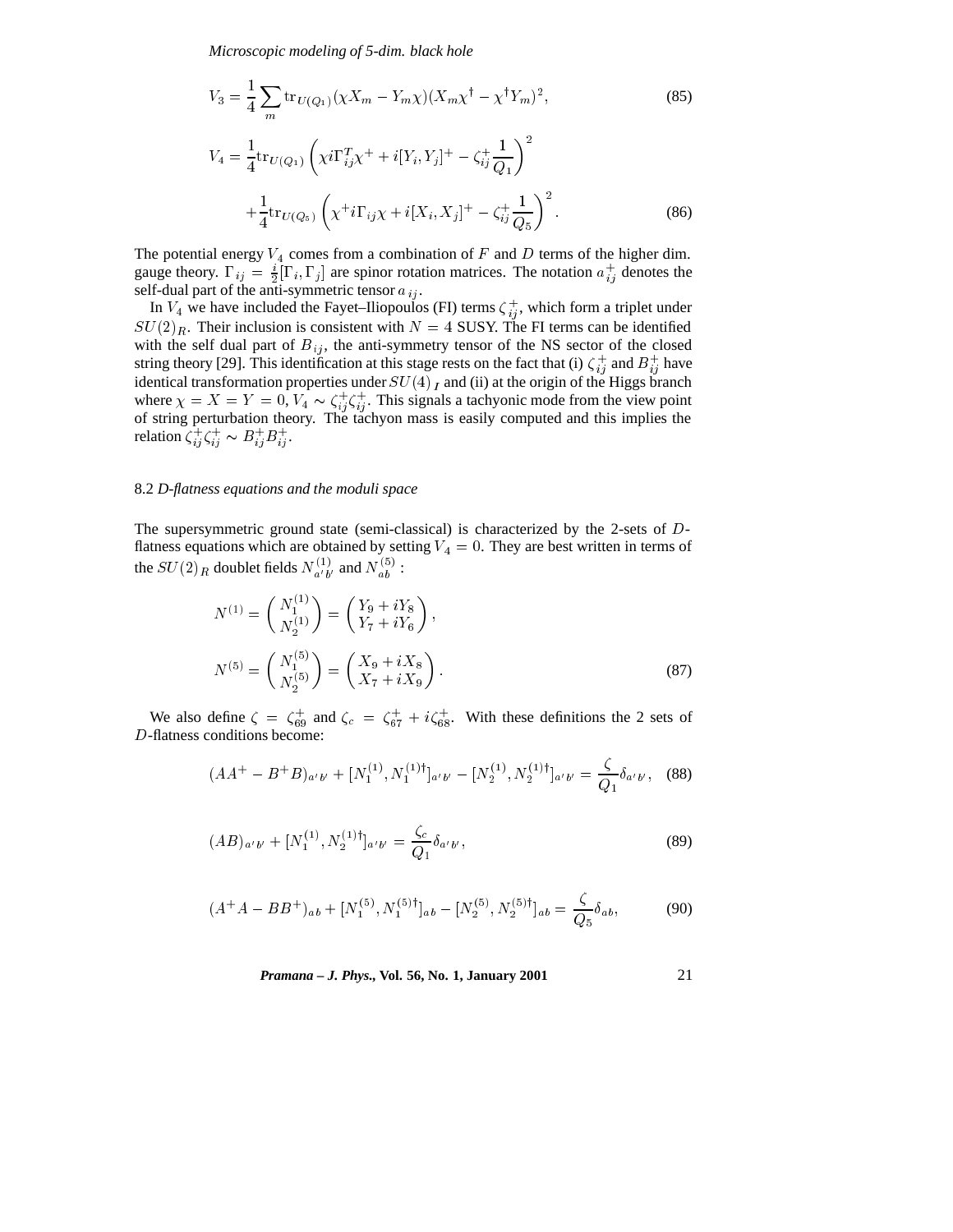$$
(A^+B^+)_{ab} + [N_1^{(5)}, N_2^{(5)\dagger}]_{ab} = \frac{\zeta_c}{Q_5} \delta_{ab}.
$$
\n(91)

The hypermultiplet moduli space is a solution of the above equations modulo the gauge group  $U(Q_1) \times U(Q_5)$ . A detailed discussion of the procedure was given in [23,16]. Here we summarize.

If we take the trace parts of (88) we get the *same* set of 3 equations as the D-flatness equations for a  $U(1)$  theory with  $Q_1Q_5$  hypermultiplets, with  $U(1)$  charge assignment  $(+1, -1)$  for  $(A_{a'b}, B_{a'b}^T)$ . Thus,

$$
\sum_{a'b} (A_{a'b} A_{a'b}^* - B_{a'b}^T B_{a'b}^{T*}) = \zeta,
$$
\n(92)

$$
\sum_{a'b} A_{a'b} B_{a'b}^T = \zeta_c. \tag{93}
$$

For a given point on the surface defined by (92), (93) the traceless parts of (88) lead to  $3Q_1^2 + 3Q_5^2 - 6$  constraints among  $4Q_1^2 + 4Q_5^2 - 8$  degrees of freedom corresponding to the traceless parts of the adjoint hypermultiplets  $N^{(1)}$  and  $N^{(5)}$ . Using  $Q_1^2 + Q_5^2 - 2$ gauge conditions corresponding to  $SU(Q_1) \times SU(Q_5)$  we have  $(3Q_1^2 + 3Q_5^2 - 6) + (Q_1^2 + Q_5^2 - 2) = 4Q_1^2 + 4Q_5^2 - 8$  conditions for the  $(4Q_1^2 + 4Q_5^2 - 8)$  degrees of freedom in the traceless parts of  $N^{(1)}$  and  $N^{(5)}$ . The 8 degrees of freedom corresponding to tr $X_i$  and  $\text{tr}Y_i$ ,  $i = 6, 7, 8, 9$  correspond to the centre-of-mass of the  $D_5$  and  $D_1$  branes respectively.

#### 8.3 *The bound state in the Higgs phase*

z za zapisani za nastani za nastani za nastani za nastani za nastani za nastani za nastani za nastani za nasta

Having discussed the moduli space that characterizes the SUSY ground state we can discuss the fluctuations of the transverse vector multiplet scalars  $X_m$  and  $Y_m$ ,  $m = 1, 2, 3, 4$ . In the Higgs phase since  $\langle X_m \rangle = \langle Y_m \rangle = 0$  and  $\chi = \overline{\chi}$  lies on the surface defined by (92), (93). The relevant action of fluctuations in the path integral is,

$$
S = \sum_{m} \int dt dx_5 (\text{tr}_{U(Q_5)} \partial_\alpha X_m \partial^\alpha X_m + \text{tr}_{U(Q_1)} \partial_\alpha Y_m \partial^\alpha Y_m)
$$
  
+ 
$$
\int dt dx_5 (V_2 + V_3).
$$
 (94)

We restrict the discussion to the case when  $Q_5 = 1$  and  $Q_1$  is arbitrary. In this case the matrix  $X_m$  is a real number which we denote by  $x_m$ .

 $\chi$  is a complex column vector with components  $(A_{a'}, B_{a'})$ ,  $a' = 1, ..., Q_1$ . Since we are looking at the fluctuations of the  $Y_m$  only to quadratic order in the path integral, the integrals over the different  $Y_m$  decouple from each other and we can treat each of them separately. Let us discuss the fluctuation  $Y_1$  and set  $(Y_1)_{a'b'} = \delta_{a'b'} y_{1a'}$ . Then the potential  $V_3$ , (85) becomes

$$
V_3 = \sum_{a'} (|A_{a'}|^2 + |B_{a'}|^2)(y_{1a'} - x_1)^2.
$$
 (95)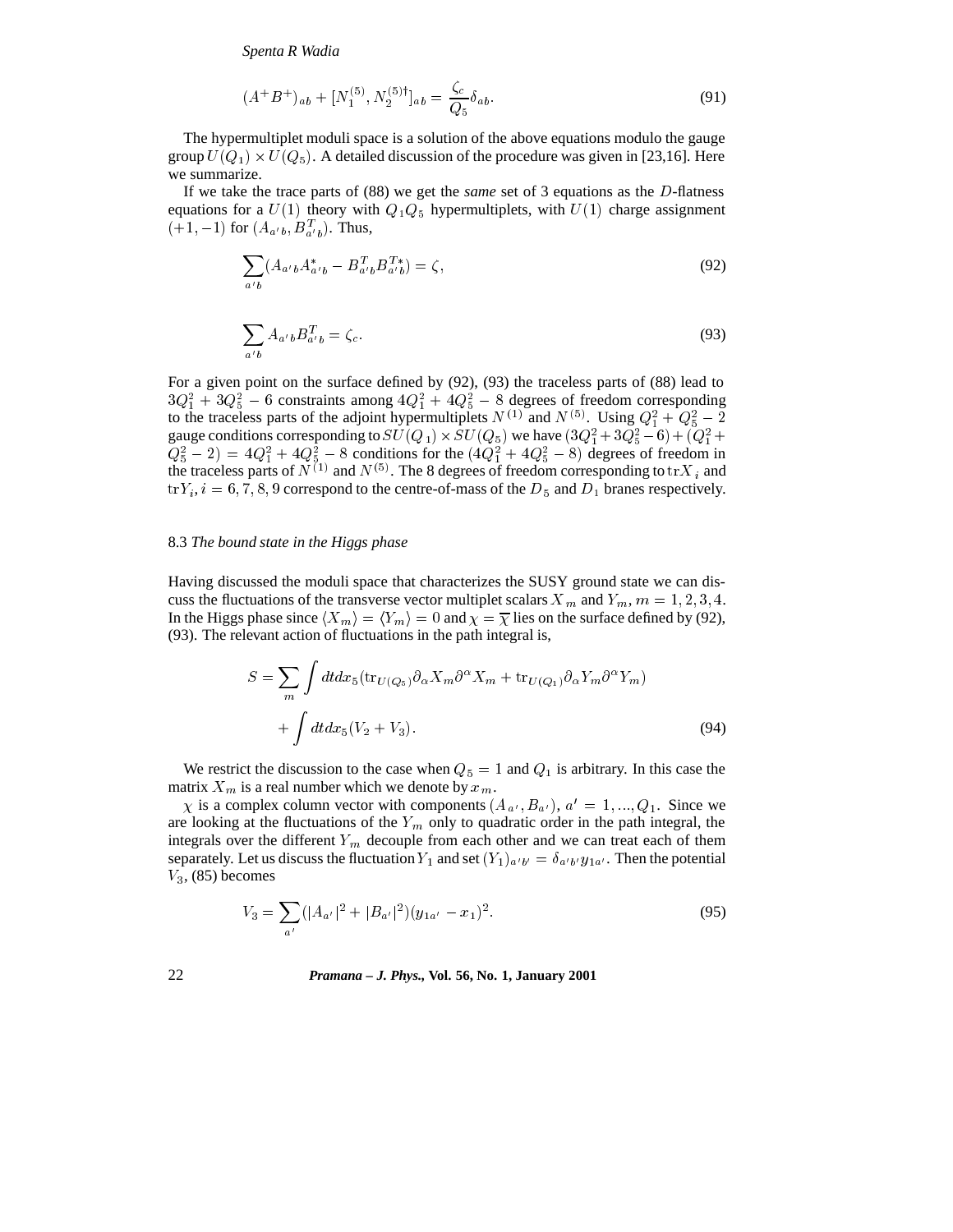We will prove that  $|A_{a'}|^2 + |B_{a'}|^2$  can never vanish if the FI terms are non-zero. In order to do this let us analyze the complex  $D$ -term equation (93)

$$
A_{a'}B_{b'} + [N_1^{(1)}, N_2^{(1)\dagger}]_{a'b'} = \frac{\zeta_c}{Q_1} \delta_{a'b'}.
$$
\n(96)

We can use the complex gauge group  $GL(C, Q_1)$  to diagonalize the complex matrix  $N_1^{(1)}$ [24]. Then, (96) becomes

$$
A_{a'}B_{b'} + (n_{a'} - n_{b'}) (N_2^{(1)\dagger})_{a'b'} = \frac{\zeta_c}{Q_1} \delta_{a'b'}.
$$
\n(97)

For  $a' \neq b'$ , this determines the non-diagonal components of  $N_2^{(1)}$ 

$$
(N_2^{(1)\dagger})_{a'b'} = -\frac{A_{a'}B_{b'}}{n_{a'} - n_{b'}}.\tag{98}
$$

For  $a = b$ , we get the equations

$$
A_{a'}B_{a'} = \frac{\zeta_c}{Q_1}, a' = 1, ..., Q_1
$$
\n(99)

which imply that

$$
|A_{a'}||B_{a'}| = \frac{|\zeta_c|}{Q_1} \tag{100}
$$

with the consequence that  $|A_{a'}|$  and  $|B_{a'}|$  are non-zero for all  $a' = 1, ..., Q_1$ . This implies that  $(|A_{a'}|^2 + |B_{a'}|^2) > 0$ , and hence the fluctuation  $(y_{1a'} - x_1)$  is massive. If we change variables  $y_{1a} \rightarrow y_{1a'} + x_1$ , then  $x_1$  is the only flat direction. This corresponds to the global translation of the 5-brane in the  $x_1$  direction.

A similar analysis can be done for all the remaining directions  $m = 2, 3, 4$  with identical conclusions. This shows that a non-zero FI term implies a true bound state of the  $Q_5 = 1$ ,  $Q_1 = N$  system. If FI = 0, then there is no such guarantee and the system can easily fragment, due to the presence of flat directions in  $(Y_m)_{a'b'}$ .

What the above result says is that when the FI parameters are non-zero the zero mode of the fields  $(Y_m)_{a'b'}$  is massive. If we regard the zero mode as a collective coordinate then the Hamiltonian of the zero mode has a quadratic potential which agrees with the near horizon limit of the Liouville potential derived in [29,16].

The general case with an arbitrary number of  $Q_1$  and  $Q_5$  branes seems significantly harder to prove, but the result is very plausible on physical grounds. If the potential for a single test  $D_1$  brane is attractive, it is hard to imagine any change in this fact if there are 2 test  $D_1$  branes, because the  $D_1$  branes by themselves can form a bound state.

## 8.4 *The conformally invariant limit of the gauge theory*

The sigma model that describes the low energy modes corresponding to the hyper-multiplet moduli defined by the equations (88) is given by the lagrangian (bosonic part),

*Pramana – J. Phys.,* **Vol. 56, No. 1, January 2001** 23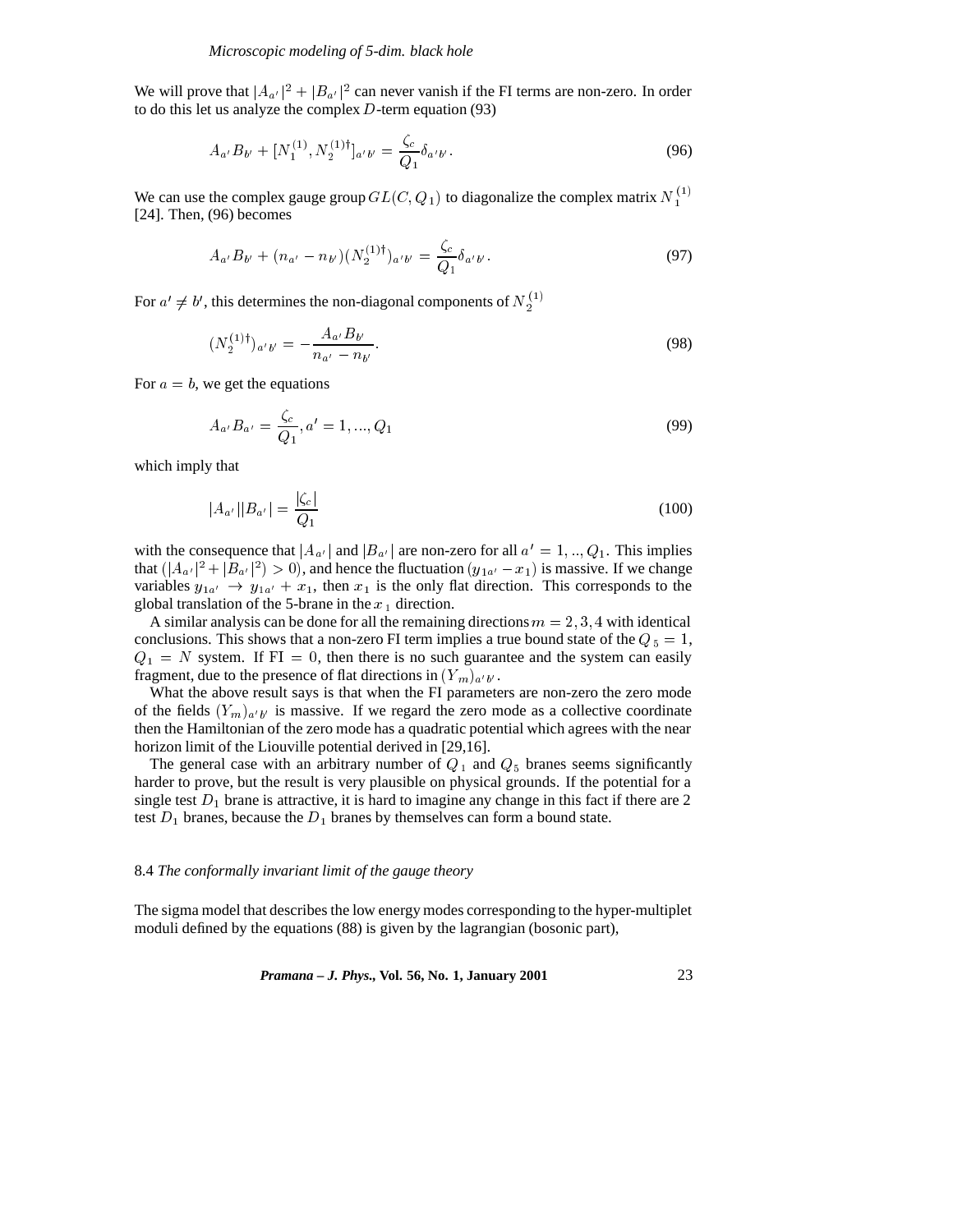$$
S = \sum_{m} \int dt dx_{5} (\text{tr}_{U(Q_{5})} \partial_{\alpha} X_{i} \partial^{\alpha} X_{i} + \text{tr}_{U(Q_{1})} \partial_{\alpha} Y_{i} \partial^{\alpha} Y_{i})
$$

$$
+ \int dt dx_{5} (\partial_{\alpha} \chi \partial^{\alpha} \chi^{\dagger}). \tag{101}
$$

This is a very difficult non-linear system, with  $N = 4$  SUSY. Since we are interested in the low energy dynamics we may ask whether there is a SCFT fixed point. Such a SCFT must have (4,4) supersymmetry (16 real supersymmetries) with a central charge  $c = 6(Q_1Q_5+1)$ . Now note that the equations (92), (93) describe a hyper-Kahler manifold and hence the sigma model defined on it is a SCFT with (4,4) SUSY. We can then consider the part of the action involving the  $X_i$  and  $Y_i$  which are solved in terms of the  $\chi$  as giving a deformation of the SCFT. Now this deformation clearly reduces the SUSY to  $N = 4$ , but seems to preserve the original degrees of freedom. For this reason the deformation can be identified with a set of marginal or irrelevant operators. Inspite of the simplification at the fixed point this theory is difficult to work with.

The sigma model action at the conformally invariant point is

$$
\int dt dx_5 \sum_{a'b} (\partial_\alpha A_{a'b} \partial_\alpha A_{a'b}^* - \partial_\alpha B_{a'b}^T \partial_\alpha B_{a'b}^{T*}).
$$
\n(102)

The sigma model fields are constrained to be on the surface defined by (92), (93). Further after appropriate gauge fixing the residual gauge invariance inherited from the gauge theory is the Weyl group  $S(Q_1) \times S(Q_5)$  [23]. The Weyl invariance can be used to construct gauge invariant strings of various lengths. If  $Q_1$  and  $Q_5$  are relatively prime it is indeed possible to prove the existence of a single winding string with minimum unit of momentum given by  $\frac{1}{Q_1Q_2}$ . This is associated with the longest cyclic subgroup of  $S(Q_1) \times S(Q_5)$ . Cyclic subgroups of shorter length cycles lead to strings with minimum momentum  $\frac{1}{l_1 l_2}$ , where  $l_1$  and  $l_5$  are the lengths of the cycles. In a different way of describing these degrees of freedom we shall see in the next sections that strings of various lengths are associated with chiral primary operators of the conformal field theory on the moduli space of instantons on a 4-torus.

We conclude this section by showing that certain deductions about thermodynamic properties can be made just by the knowledge of the central charge and the level of the Virasoro algebra. This information is sufficient to calculate the number of micro-states. To find the microstates of the  $D_1 - D_5$  black hole we look for states with  $L_0 = N_L$  and  $L_0 = N_R$ . The assymptotic number of distinct states of this SCFT is given by Cardy's formula

$$
\Omega = \exp\left(2\pi \left(\sqrt{Q_1 Q_5 N_L} + \sqrt{Q_1 Q_5 N_R}\right)\right). \tag{103}
$$

From the Boltzmann formula one obtains

$$
S = 2\pi \left( \sqrt{Q_1 Q_5 N_L} + \sqrt{Q_1 Q_5 N_R} \right).
$$
 (104)

This exactly reproduces the Bekenstein–Hawking entropy. For the extremal (BPS) case,  $N_R = 0$ , and for the near extremal case  $N_L = N + n$  and  $N_R = n$ , where  $n \ll N$ . For the near extermal cases (104) also gives the correct Hawking temperature  $T_H$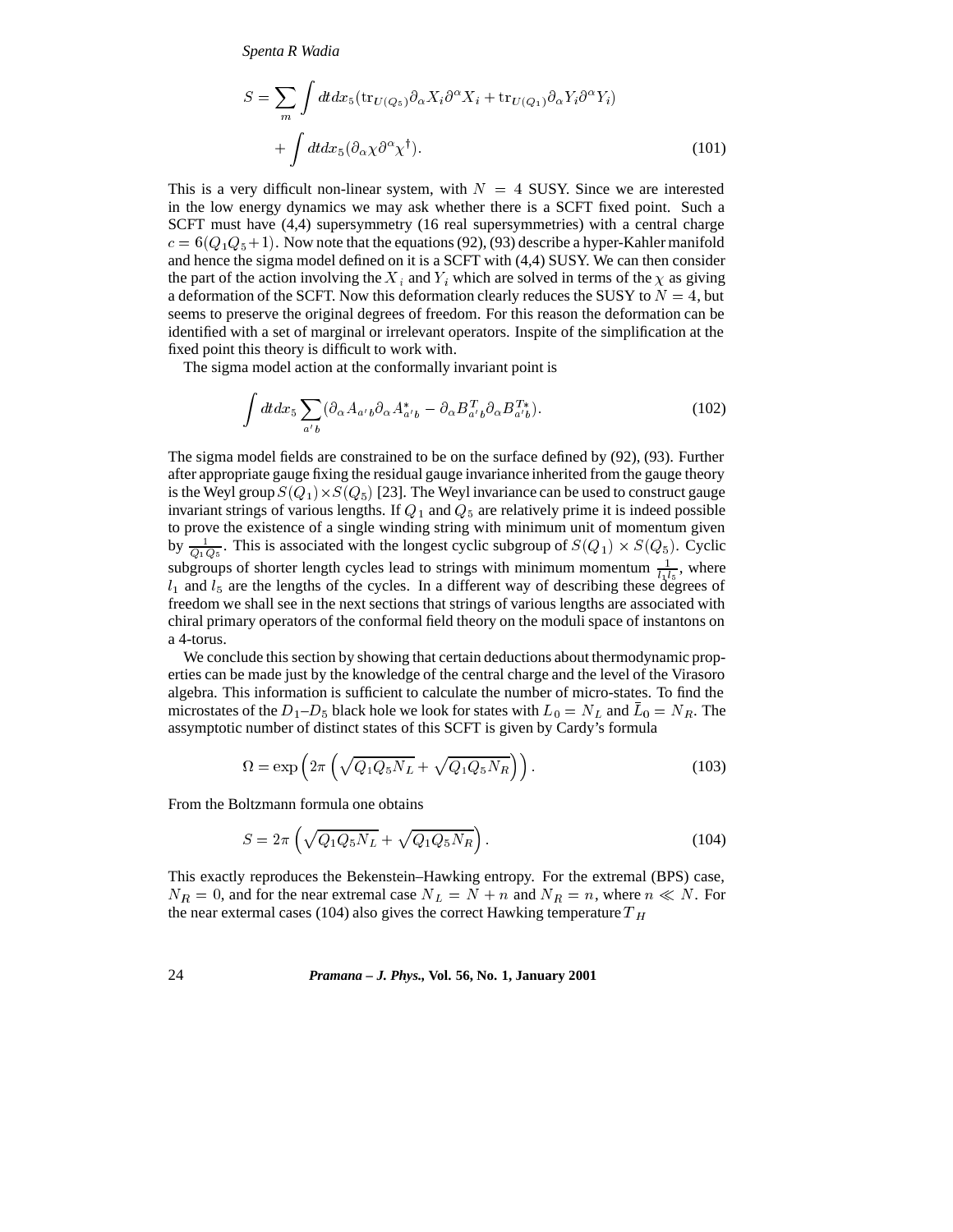*Microscopic modeling of 5-dim. black hole*

$$
T_L^{-1} = \frac{1}{R} \frac{\partial S}{\partial N_L} = \frac{\pi}{R} \sqrt{\frac{Q_1 Q_5}{N_L}},
$$
  
\n
$$
T_R^{-1} = \frac{1}{R} \frac{\partial S}{\partial N_R} = \frac{\pi}{R} \sqrt{\frac{Q_1 Q_5}{N_R}},
$$
  
\n
$$
T_H^{-1} = \frac{1}{2} (T_L^{-1} + T_R^{-1}).
$$
\n(105)

## **9.**  $D_1$  branes as instantons of the  $D_5$  gauge theory

In this section we take a different approach to the description of  $D_1$  branes [30]. We will see that we can find  $D_1$  branes within  $D_5$  branes! We begin with a theory of  $Q_5$ ,  $D_5$  branes along the compact coordinates  $x_i$ ,  $i = 5, 6, 7, 8, 9$ . The low energy degrees of freedom of this system are described by a  $N = 2$ ,  $U(Q_5)$  gauge theory in 6 dimensions. This gauge theory has a dimensional coupling constant  $g_6$ , and hence it is not renormalizable. This means that it cannot capture degrees of freedom at the string scale and hence is valid for wavelengths much larger than the string scale which acts as a short distance cutoff.

In this gauge theory let us look for configurations which break the 16 supersymmetries to 8. The reason is that we know that the presence of  $D_1$  branes would do exactly that. Further since the  $D_1$  branes are strings moving in time along the  $x_5$  direction and smeared all over the 4-torus  $(x_i, i = 6, 7, 8, 9)$  we look for gauge field configurations which, to begin with, depend only on the torus coordinates. Such configurations are well known and easy to find.

We consider the variation of the gaugino under a supersymmetry transformation and set it to zero

$$
\delta_{\epsilon}\lambda = \Gamma_{ab}F^{ab}\epsilon = 0\tag{106}
$$

where  $a, b$  run over  $6, 7, 8, 9$ . It is easy to see that this is equivalent to

$$
F_{ab} = \epsilon_{abcd} F^{cd}, \ a, b, \dots = 6, \dots, 9 \tag{107}
$$

where

$$
\Gamma_{6789}\epsilon = \epsilon. \tag{108}
$$

These are the instanton solutions of euclidean  $SYM<sub>4</sub>$ . We assume that the instanton number is positive and equal to  $Q_1$ . These solutions are characterized by moduli whose variation does not change the action of  $\text{SYM}_6$ . Promoting these moduli to slowly varying functions of  $x_5$ , t we obtain stringy solitons of the 5-brane theory. In order to identify these solitons as  $D_1$  branes we have to show that the instanton number density is a source of the Ramond 2-form  $C^{(2)}$ .

To do this consider the Chern–Simons terms of the world volume theory of the  $D_1$ branes, [27].

$$
\mu_5 \int d^6x [C^{(2)} \wedge F \wedge F] \tag{109}
$$

*Pramana – J. Phys.,* **Vol. 56, No. 1, January 2001** 25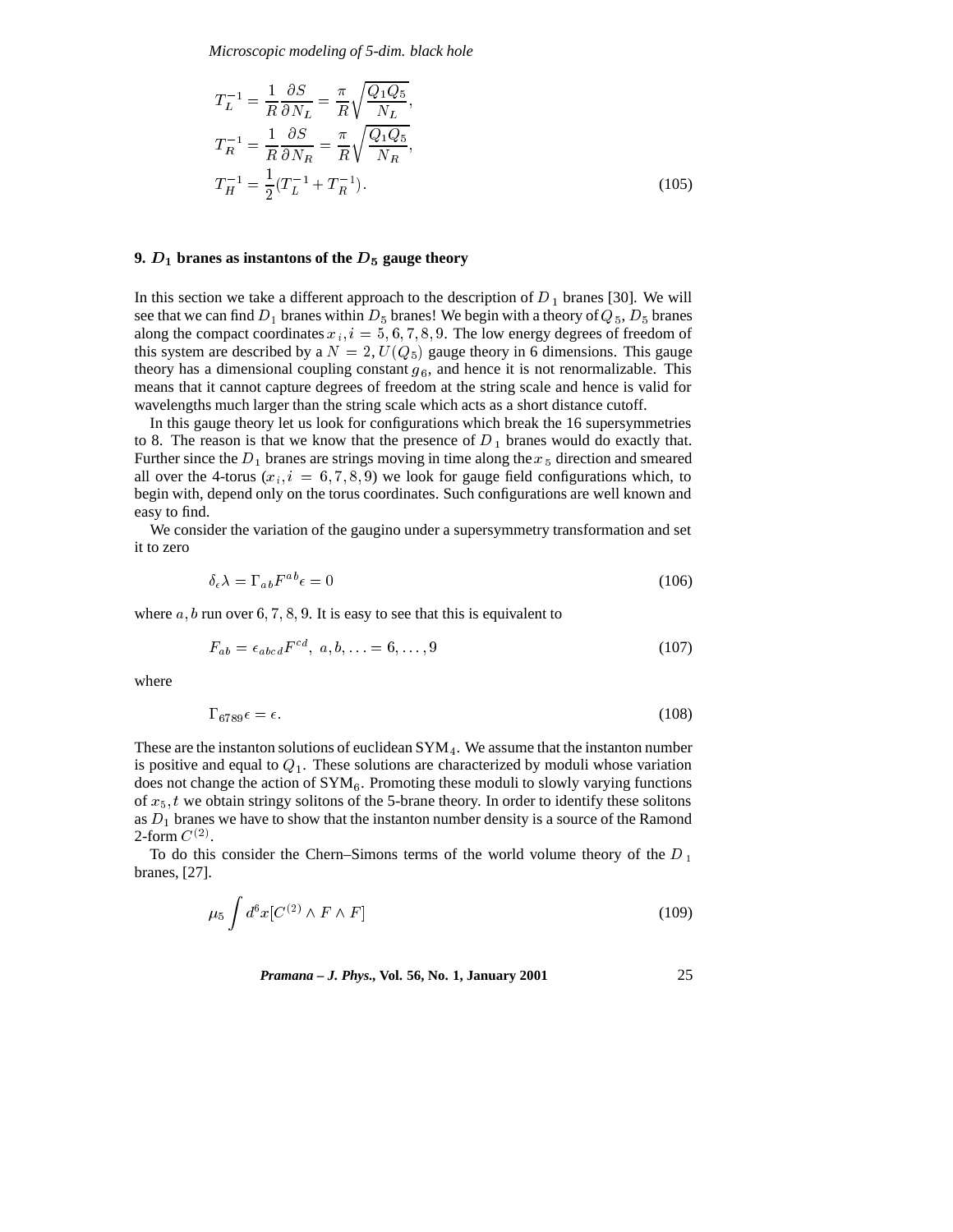which shows that non-zero values of  $F_{67}$ ,  $F_{89}$  can act as a source term for  $C_{05}^{(2)}$ . The latter corresponds to a  $D_1$ -brane stretching in the 5 direction.

We can also verify the mass of the  $D_1$  branes by simply evaluating the instanton action, and it turns out to be

$$
M = \frac{1}{g_s^2}(a_1 g_s Q_1),\tag{110}
$$

where

$$
a_1 = \frac{R}{\alpha'}.\tag{111}
$$

This is a beautiful realization of a brane as a soliton bound within another brane. The motions of these  $D_1$  branes inside the 5-branes represent the low lying collective modes of the  $D_1 - D_5$  system.  $R \gg \sqrt{\alpha'}$  once more implies that we neglect the winding modes of the soliton strings. The KK modes of the  $YM_6$  are also neglected.

The technically difficult part here is that the moduli space of instantons on the 4-torus is not a well known mathematical object. For example the ADHM construction [32] is valid for  $R<sup>4</sup>$  and not  $T<sup>4</sup>$ . There is a possibility that the ADHM construction for this case, in the limit of small instanton size involves the 2 sets of D-terms that we discussed in the last section. The advertised moduli space M, of instantons on  $T^4$ , is the Hilbert Scheme of the symmetric product  $(T^4)^{Q_1 Q_5}/S(Q_1 Q_5)$ . ( $T^4$  can be different from the compactification torus  $T^4$ .)

One can give physical arguments to support at least the topological aspect of the above result [33–35]. One uses the fact that the configuration of  $D_1-D_5$ , we are working with, is U-dual to a fundamental string with winding modes. The BPS states of this fundamental string (that is, states with either purely left moving or right moving oscillators) maps to the ground states of the  $D_1-D_5$  system which is given by the dimension of the cohomology of  $\mathcal{M}.$ 

Our attitude will be to consider the sigma model on  $M$ , as a resolution of the sigma model on the orbifold  $(T^4)^{Q_1 Q_5}/S(Q_1 Q_5)$ . It so turns out that M is a hyper-Kahler manifold and hence one can define a  $N = (4, 4)$  SCFT. We will explicitly construct the  $N = (4, 4)$  orbifold SCFT and discuss its blowing up modes, which turn out to be 4 marginal operators of the SCFT.

Before we do that we would like to discuss the validity of our considerations in the strong coupling region where  $g_s Q_1 Q_5 \gg 1$ .

First we note that (107) is derived as a condition from supersymmetry and is independent of the coupling constant. These instantons also do not receive any stringy corrections [31]. After this we used the collective coordinate method to arrive at the long wavelength approximation. However in the standard procedure we have to assume that  $g_s$  is small and hence we can neglect the interactions of the collective coordinates with the other Yang-Mills quanta. However it can be shown that the moduli space and the corresponding sigma model does not receive any corrections in the string coupling. This is basically because the hypermultiplet moduli space does not get renormalized by the interactions [25,26]. This fact is crucial because it says that the SCFT that we found at weak coupling is valid at strong coupling and hence we can use it to make comparisons with supergravity calculations.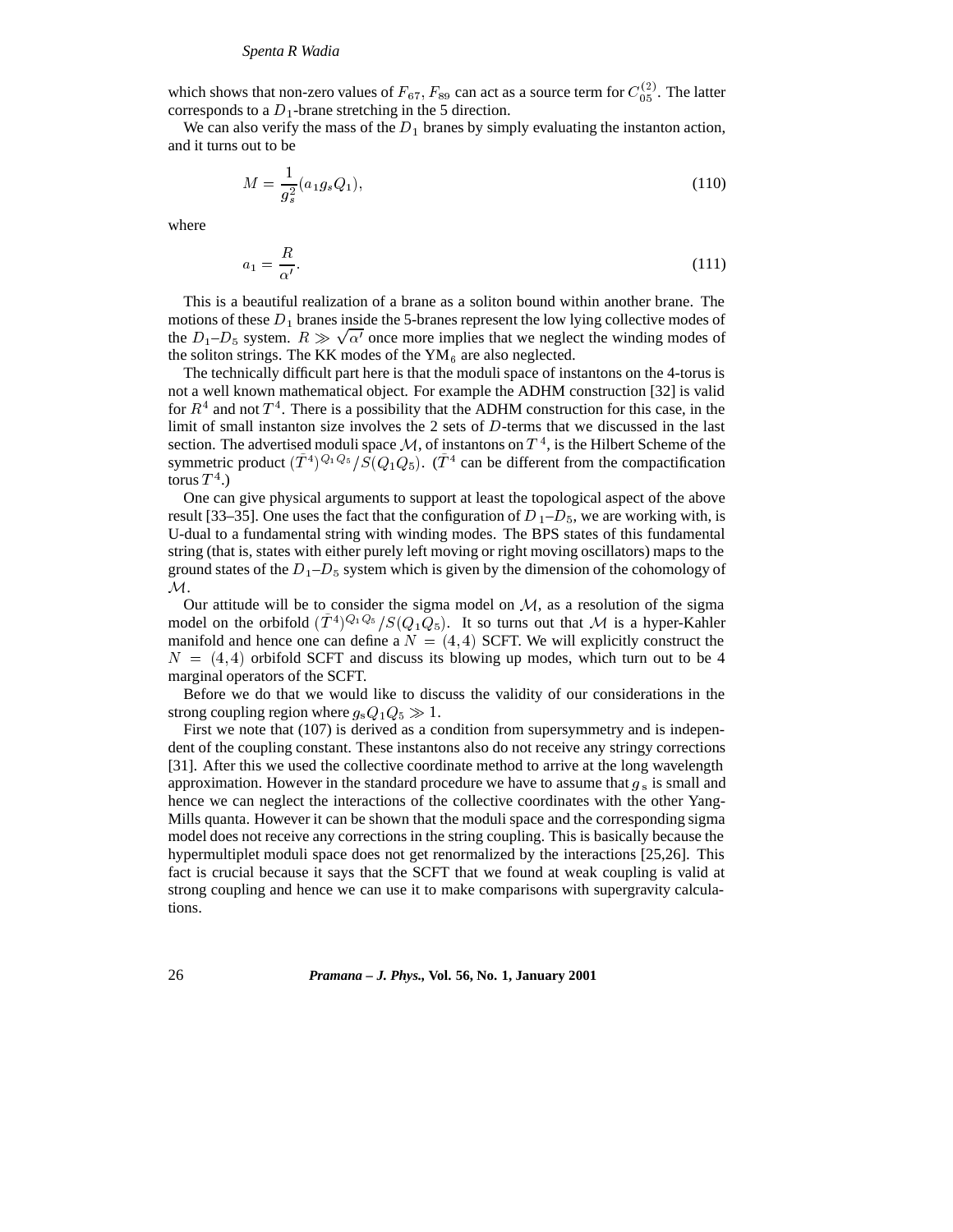# **10. The**  $\mathcal{N} = 4$  **super conformal algebra**

We now discuss the super conformal algebra generated by the holomorphic stress tensor  $T(z)$ , a doublet of supersymmetry generators  $G^a(z)$ ,  $G^{b\dagger}(z)$  and  $J^i(z)$  the  $SU(2)$  R local symmetry. There are also corresponding anti-holomorphic generators  $\tilde{J}(\bar{z})$ ,  $\tilde{G}(\bar{z})$  and  $\widetilde{T}(\overline{z}).$ 

$$
T(z)T(w) = \frac{\partial T(w)}{z - w} + \frac{2T(w)}{(z - w)^2} + \frac{c}{2(z - w)^4},
$$
  
\n
$$
G^a(z)G^{b\dagger}(w) = \frac{2T(w)\delta_{ab}}{z - w} + \frac{2\sigma_{ab}^i \partial J^i}{z - w} + \frac{4\sigma_{ab}^i J^i}{(z - w)^2} + \frac{2c\delta_{ab}}{3(z - w)^3},
$$
  
\n
$$
J^i(z)J^j(w) = \frac{i\epsilon^{ijk}J^k}{z - w} + \frac{c}{12(z - w)^2},
$$
  
\n
$$
T(z)G^a(w) = \frac{\partial G^a(w)}{z - w} + \frac{3G^a(z)}{2(z - w)^2},
$$
  
\n
$$
T(z)G^{a\dagger}(w) = \frac{\partial G^{a\dagger}(w)}{z - w} + \frac{3G^{a\dagger}(z)}{2(z - w)^2},
$$
  
\n
$$
T(z)J^i(w) = \frac{\partial J^i(w)}{z - w} + \frac{J^i}{(z - w)^2},
$$
  
\n
$$
J^i(z)G^a(w) = \frac{G^b(z)(\sigma^i)^{ba}}{2(z - w)},
$$
  
\n
$$
J^i(z)G^{a\dagger}(w) = -\frac{(\sigma^i)^{ab}G^{b\dagger}(w)}{2(z - w)}.
$$
  
\n(112)

The global R-parity group, is given by the zero modes of the currents  $J^{i}(z)$  and  $\widetilde{J}(\overline{z})$ . It is denoted by  $SU(2)_R \times SU(2)_R$ , and it is an outer automorphism of the  $N = (4, 4)$  current algebra. The  $N = (4, 4)$  SCFT admits another global  $SO(4)$  symmetry which we shall discuss subsequently.

# 10.1 *The supergroup*  $SU(1,1|2)$

We now discuss the zero mode part of the current algebra of the previous section. This is the Lie super-algebra  $SU(1,1|2)$  generated by the global charges:  $L_{\pm,0}, J_R^{(1),(2),(3)}$  and  $G^a_{1/2,-1/2}$ . The global charges of the supersymmetry currents  $G^a(z)$  are in the Neveu– Schwarz sector.

$$
[L_0, L_{\pm}] = \mp L_{\pm} \qquad [L_+, L_-] = 2L_0,
$$
  
\n
$$
\{G_{1/2}^a, G_{-1/2}^{b\dagger}\} = 2\delta^{ab} L_0 + 2\sigma_{ab}^i J_R^{(i)},
$$
  
\n
$$
\{G_{-1/2}^a, G_{1/2}^{b\dagger}\} = 2\delta^{ab} L_0 - 2\sigma_{ab}^i J_R^{(i)},
$$
  
\n
$$
\left[J_R^{(i)}, J_R^{(j)}\right] = i\epsilon^{ijk} J_R^{(k)},
$$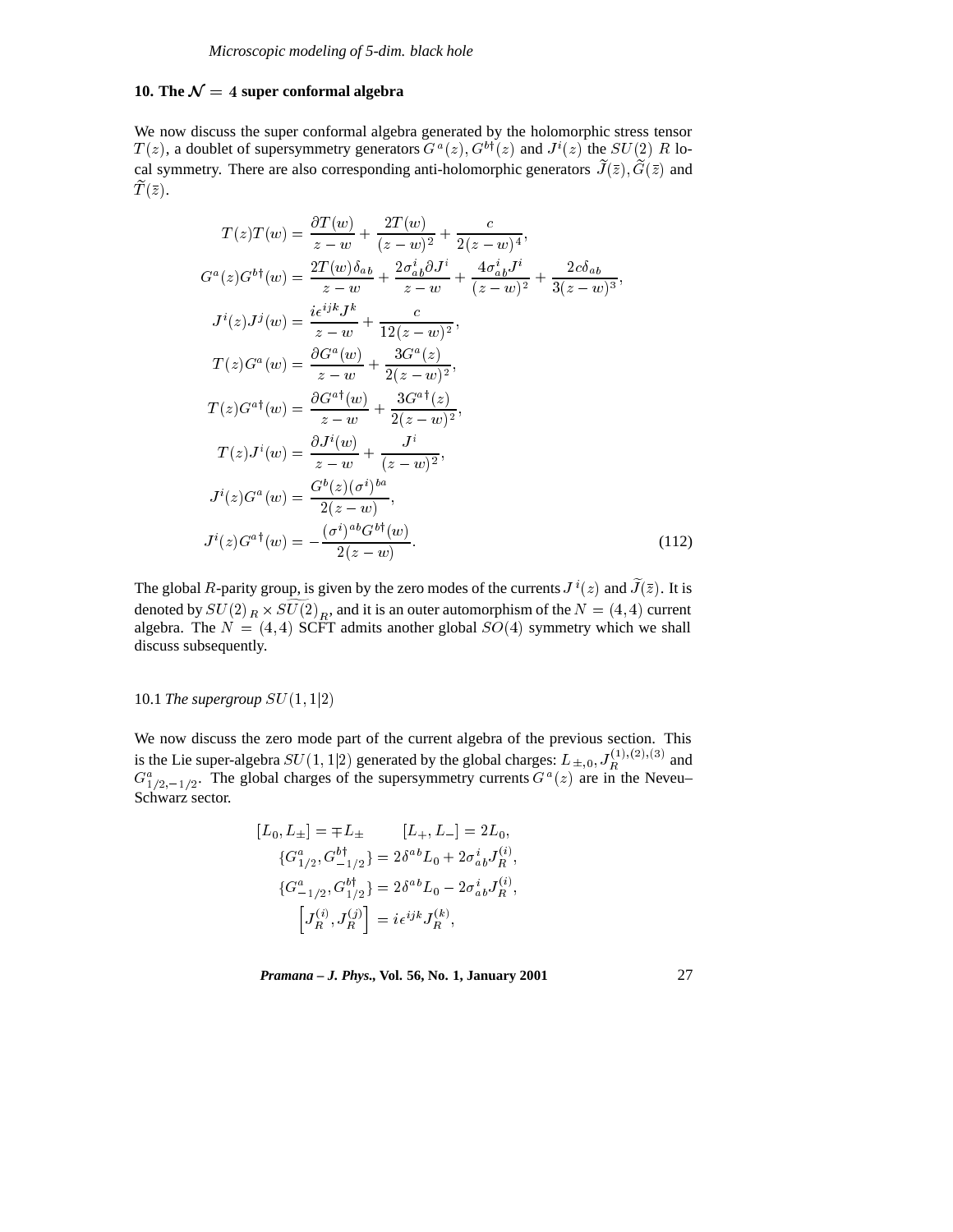$$
\begin{bmatrix} L_0, G_{\pm 1/2}^a \end{bmatrix} = \mp \frac{1}{2} G_{\pm 1/2}^a \qquad \begin{bmatrix} L_0, G_{\pm 1/2}^{a\dagger} \end{bmatrix} = \mp \frac{1}{2} G_{\pm 1/2}^{a\dagger},
$$
\n
$$
\begin{bmatrix} L_+, G_{1/2}^a \end{bmatrix} = 0 \qquad \begin{bmatrix} L_-, G_{-1/2}^a \end{bmatrix} = 0,
$$
\n
$$
\begin{bmatrix} L_-, G_{1/2}^a \end{bmatrix} = -G_{-1/2}^a \qquad \begin{bmatrix} L_+, G_{-1/2}^a \end{bmatrix} = G_{1/2}^a,
$$
\n
$$
\begin{bmatrix} L_+, G_{1/2}^{a\dagger} \end{bmatrix} = 0 \qquad \begin{bmatrix} L_-, G_{1/2}^{a\dagger} \end{bmatrix} = 0,
$$
\n
$$
\begin{bmatrix} L_-, G_{1/2}^{a\dagger} \end{bmatrix} = -G_{-1/2}^a \qquad \begin{bmatrix} L_+, G_{-1/2}^{a\dagger} \end{bmatrix} = G_{1/2}^a,
$$
\n
$$
\begin{bmatrix} J_n^{(i)}, G_{\pm 1/2}^a \end{bmatrix} = \frac{1}{2} G_{\pm 1/2}^b (\sigma^i)^{ba} \qquad \begin{bmatrix} J_n^{(i)}, G_{\pm 1/2}^{a\dagger} \end{bmatrix} = -\frac{1}{2} (\sigma^i)^{ba} G_{\pm 1/2}^{b\dagger}. \qquad (113)
$$

The anti-holomorphic sector leads to an identical algebra so that the global Lie superalgebra is  $SU(1,1|2) \times SU(1,1|2)$ .

One can clearly see that the global group  $SU(1, 1|2)$  has the conformal group and  $SU(2)$ as a sub-algebras. It also has 8 real supercharges (with spin and conformal dimension  $=1/2$ ) and hence including both the holomorphic and anti-holomorphic sectors we have a total of 16 real supercharges. In contrast to this the supergravity background, with zero KK momentun along the circle  $x_5$ , has the isometry  $SU(1,1) \times SO(4)$  and only 8 real Poincaré supersymmetries.

## 10.2 *Maldacena duality: geometry dual to SCFT*

The puzzle of the doubling of the SUSYS is resolved by the remarkable discovery of Maldacena [17] that the geometry dual to the SCFT is infact not the asymptotically flat space times the internal torus  $T^4$  (which has the isometry  $SO(1,1) \times SO(4)_E$  and 8 real Poincaré supersymmetries). Instead the dual geometry is  $AdS_3 \times S^3 \times T^4$ , with isometry  $SO(2,2) \times SO(4)$ . The duality conjecture, as far as the symmetries are concerned, states that the  $SU(1,1|2) \times SU(1,1|2)$  symmetry of the near horizon geometry is matched with the global part of the  $\mathcal{N} = (4, 4)$  SCFT on  $\mathcal{M}$  together with the identification of the  $SO(4)_I$  algebra of  $T^4$  and  $T^4$ .

| Symmetries of the bulk                                               | Symmetries of SCFT                                                |
|----------------------------------------------------------------------|-------------------------------------------------------------------|
| (a) Isometries of $AdS_3$<br>$SO(2,2) \simeq SL(2,R) \times SL(2,R)$ | The global part of the Virasoro group<br>$SL(2,R) \times SL(2,R)$ |
| (b) Isometries of $S^3$<br>$SO(4)_E \simeq SU(2) \times SU(2)$       | R-symmetry of the SCFT<br>$SU(2)_R \times \widetilde{SU(2)}_R$    |
| (c) Sixteen near horizon symmetries                                  | Global supercharges of $\mathcal{N} = (4, 4)$ SCFT                |
| (d) $SO(4)_I$ of $T^4$                                               | $SO(4)_I$ of $\tilde{T}^4$                                        |

With this we conclude the general discussion of matching symmetries of the SCFT and the Ad $S_3 \times S^3 \times T^4$  geometry that is dual to it. In the following section we discuss a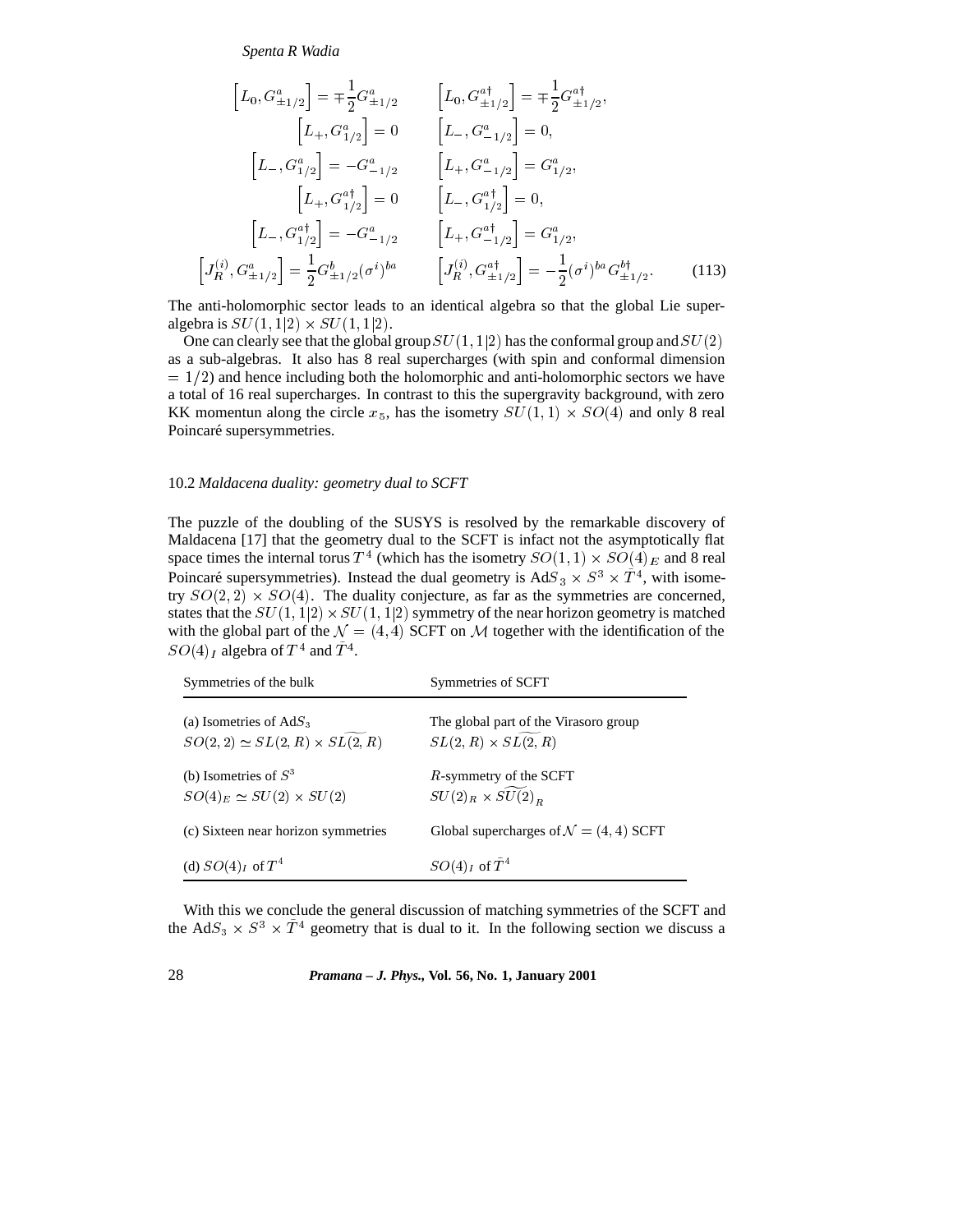specific representation which has further symmetries that enable us to match operators and fields on both sides of the dual description.

## ${\bf 11.}~ {\cal N} = (4,4)~{\rm SCFT}$  on the orbifold  $(T^4)^{Q_1 Q_5}/{S(Q_1 Q_5)}$

The  $\mathcal{N} = 4$  superconformal algebra with  $c = 6Q_1Q_5$  can be constructed out of  $Q_1Q_5$ copies of  $c = 6$ ,  $\mathcal{N} = 4$  superconformal algebra on  $T<sup>4</sup>$ . The discussion in this and subsequent sections is mainly taken from [44,10].

The Lagrangian is given by

$$
S = \frac{1}{2} \int d^2 z \left[ \partial x_A^i \bar{\partial} x_{i,A} + \psi_A^i(z) \bar{\partial} \psi_A^i(z) + \widetilde{\psi}_A^i(\bar{z}) \partial \widetilde{\psi}_A^i(\bar{z}) \right]. \tag{114}
$$

Here *i* runs over the  $T<sup>4</sup>$  coordinates 1, 2, 3, 4 (we have renamed the internal coordinates) and  $A = 1, 2, \ldots, Q_1 Q_5$  labels various copies of the four-torus. The symmetric group  $S(Q_1Q_5)$  acts by permuting the copy indices.

Let us introduce some definitions. The complex bosons  $X$  and the fermions  $\Psi$  are defined as:

$$
X_A(z) = (X_A^1(z), X_A^2(z)) = \sqrt{1/2}(x_A^1(z) + ix_A^2(z), x_A^3(z) + ix_A^4(z)),
$$
  
\n
$$
\Psi_A(z) = (\Psi_A^1(z), \Psi_A^2(z)) = \sqrt{1/2}(\psi_A^1(z) + i\psi_A^2(z), \psi_A^3(z) + i\psi_A^4(z)),
$$
  
\n
$$
X_A^{\dagger}(z) = \begin{pmatrix} X_A^{1\dagger}(z) \\ X_A^{2\dagger}(z) \end{pmatrix} = \sqrt{\frac{1}{2}} \begin{pmatrix} x_A^1(z) - ix_A^2(z) \\ x_A^2(z) - ix_A^2(z) \end{pmatrix},
$$
  
\n
$$
\Psi_A^{\dagger}(z) = \begin{pmatrix} \Psi_A^{1\dagger}(z) \\ \Psi_A^{2\dagger}(z) \end{pmatrix} = \sqrt{\frac{1}{2}} \begin{pmatrix} \psi_A^1(z) - i\psi_A^2(z) \\ \psi_A^3(z) - i\psi_A^4(z) \end{pmatrix}.
$$
 (115)

In terms of these we can write the generators of the SCFT,

$$
T(z) = \partial X_A(z) \partial X_A^{\dagger}(z) + \frac{1}{2} \Psi_A(z) \partial \Psi_A^{\dagger}(z) - \frac{1}{2} \partial \Psi_A(z) \Psi_A^{\dagger}(z),
$$
  
\n
$$
G^a(z) = \begin{pmatrix} G^1(z) \\ G^2(z) \end{pmatrix} = \sqrt{2} \begin{pmatrix} \Psi_A^1(z) \\ \Psi_A^2(z) \end{pmatrix} \partial X_A^2(z)
$$
  
\n
$$
+ \sqrt{2} \begin{pmatrix} -\Psi_A^{2\dagger}(z) \\ \Psi_A^{1\dagger}(z) \end{pmatrix} \partial X_A^1(z),
$$
  
\n
$$
J_R^i(z) = \frac{1}{2} \Psi_A(z) \sigma^i \Psi_A^{\dagger}(z).
$$
 (116)

The charges corresponding to the  $R$ -parity current are

$$
J_R^i = \frac{1}{2} \int \frac{dz}{2\pi i} \Psi_A(z) \sigma^i \Psi_A^\dagger(z). \tag{117}
$$

In the above the summation over A which runs from 1 to  $Q_1Q_5$  is implied.

*Pramana – J. Phys.,* **Vol. 56, No. 1, January 2001** 29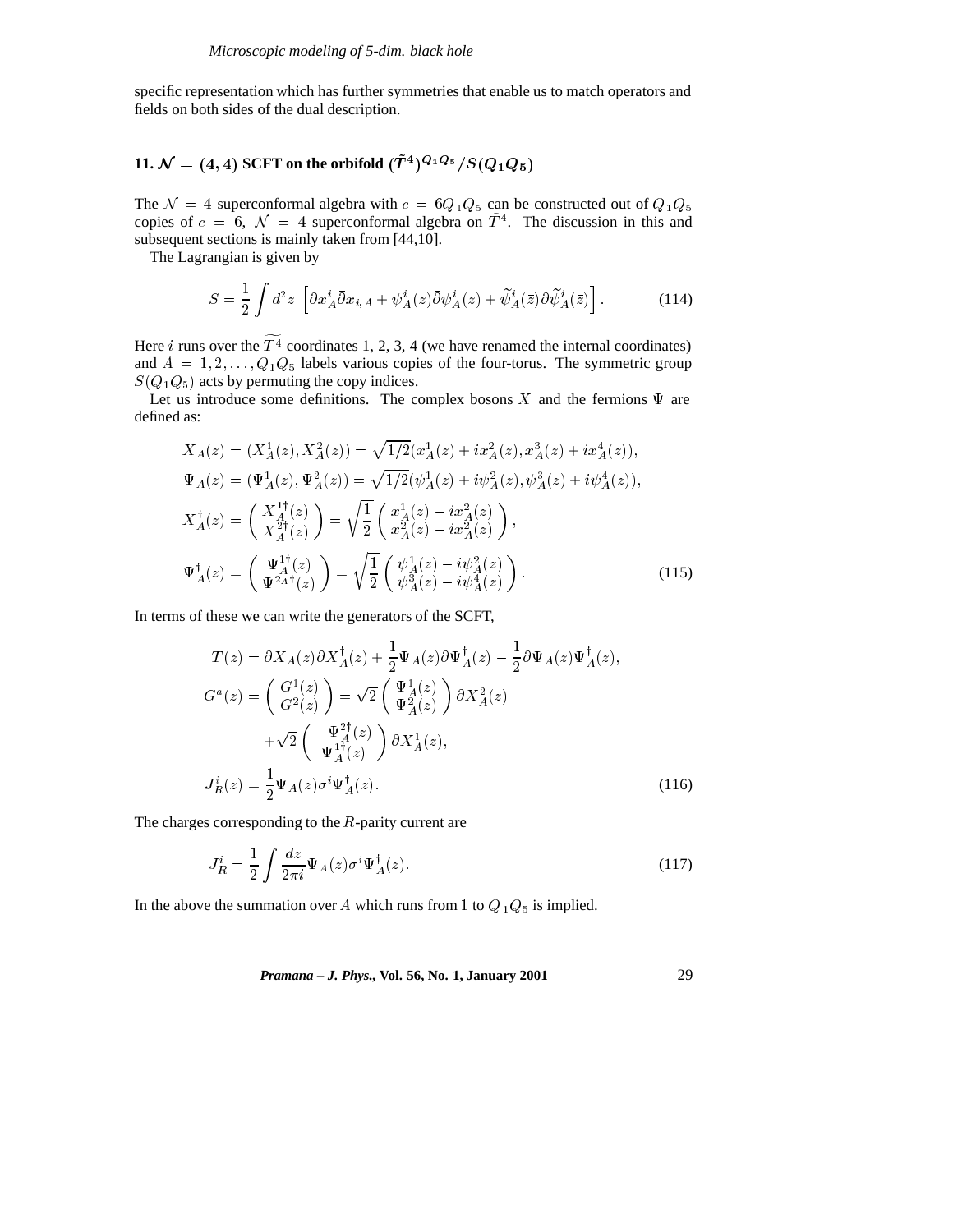## 11.1 *The* SO(4) *global symmetry of the SCFT*

We now discuss global symmetries that are particular to the free field representation that we have discussed above. There are two global  $SU(2)$  symmetries which correspond to the  $SO(4)$  rotations of the 4 bosons  $x<sup>i</sup>$ . The corresponding charges are given by

$$
I_1^i = \frac{1}{4} \int \frac{dz}{2\pi i} X_A \sigma^i \partial X_A^\dagger - \frac{1}{4} \int \frac{dz}{2\pi i} \partial X_A \sigma^i X_A^\dagger
$$
  
+ 
$$
\frac{1}{2} \int \frac{dz}{2\pi i} \Phi_A \sigma^i \Phi_A^\dagger,
$$
  

$$
I_2^i = \frac{1}{4} \int \frac{dz}{2\pi i} X_A \sigma^i \partial X_A^\dagger - \frac{1}{4} \int \frac{dz}{2\pi i} \partial X_A \sigma^i X_A^\dagger.
$$
 (118)

Here

$$
\mathcal{X}_A = (X_A^1, -X_A^{2\dagger}) \quad \mathcal{X}^\dagger = \begin{pmatrix} X_A^{1\dagger} \\ -X_A^2 \end{pmatrix}
$$
  

$$
\Phi_A = (\Psi_A^1, \Psi_A^{2\dagger}) \quad \Phi_A^\dagger = \begin{pmatrix} \Psi_A^{1\dagger} \\ \Psi_A^2 \end{pmatrix}.
$$
 (119)

These charges generate the  $SU(2) \times SU(2)$  algebra:

$$
\begin{bmatrix} I_1^i, I_1^j \end{bmatrix} = i\epsilon^{ijk} I_1^k \qquad \begin{bmatrix} I_2^i, I_2^j \end{bmatrix} = i\epsilon^{ijk} I_2^k
$$
\n
$$
\begin{bmatrix} I_2^i, I_2^j \end{bmatrix} = 0.
$$
\n(120)

The new global charges have the following commutation relations with the local currents,

$$
[I_1^i, G^a(z)] = 0 \t [I_1^i, G^{a\dagger}(z)] = 0,
$$
  
\n
$$
[I_1^i, T(z)] = 0 \t [I_1^i, J(z)] = 0,
$$
  
\n
$$
[I_2^i, G^a(z)] = \frac{1}{2}G^b(z)\sigma_{ba}^i \t [I_2^i, G^{a\dagger}(z)] = -\frac{1}{2}\sigma_{ab}^i G^{b\dagger}(z),
$$
  
\n
$$
[I_2^i, T(z)] = 0 \t [I_2^i, J(z)] = 0,
$$
\n(121)

where

$$
\mathcal{G} = (G^1, G^{2\dagger}) \quad \mathcal{G}^{\dagger} = \left(\begin{array}{c} G^{1\dagger} \\ G^2 \end{array}\right). \tag{122}
$$

The charges  $I_1$ ,  $I_2$  constructed above generate  $SO(4)$  transformations only on the *holomorphic* bosons  $X_A(z)$ . Similarly, we can construct charges  $I_1, I_2$  which generate  $SO(4)$ transformations only on the *antiholomorphic* bosons  $X_A(\bar{z})$ . Normally one would expect these charges to give rise to a global  $SO(4)_{hol} \times SO(4)_{antihol}$  symmetry. However a boson field is a sum of a holomorphic and anti-holomorphic part, and hence it has a well defined transformation property only under the charges

$$
J_I = I_1 + \widetilde{I}_1, \quad \widetilde{J}_I = I_2 + \widetilde{I}_2. \tag{123}
$$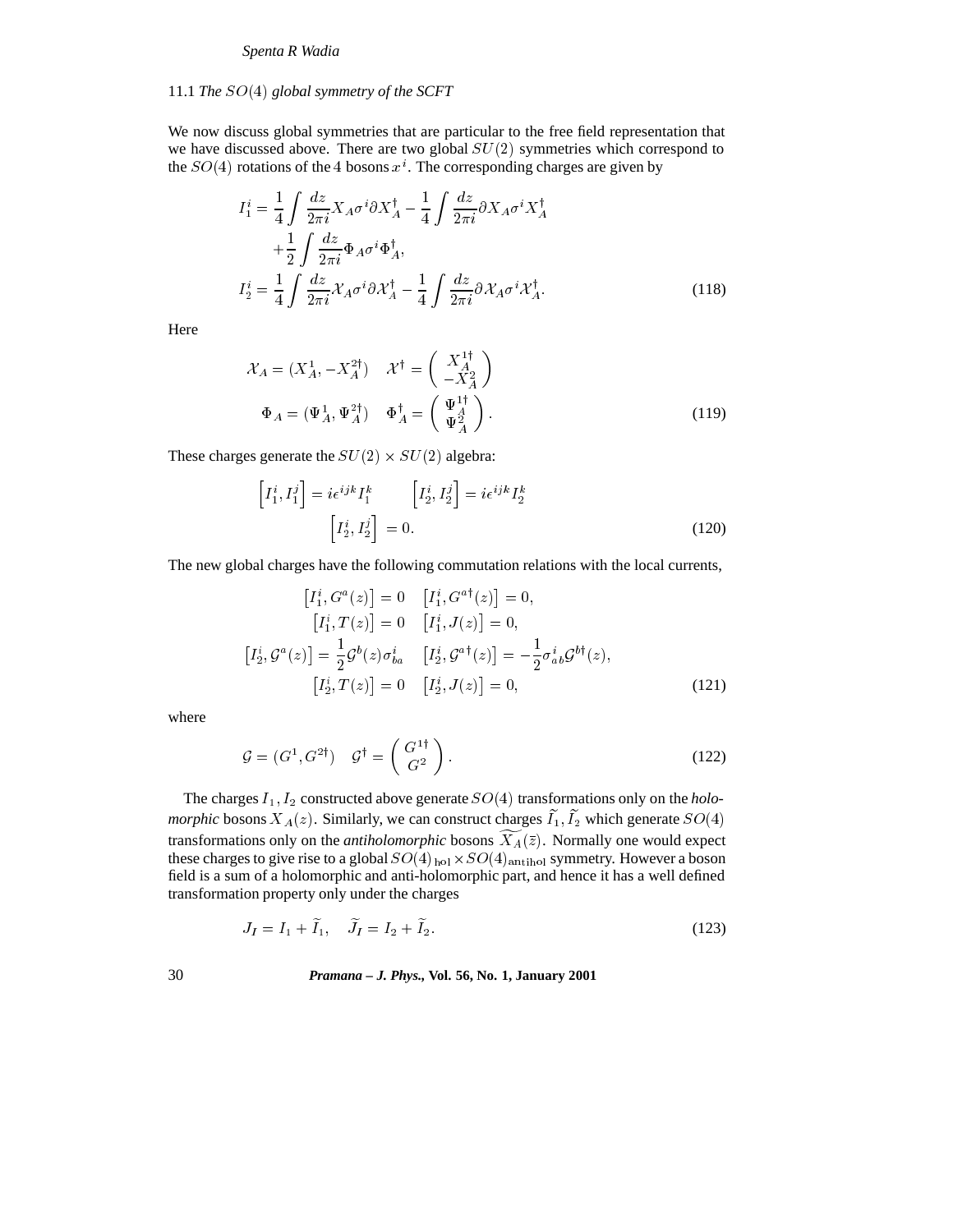These generate the  $SO(4)<sub>I</sub> = SU(2)<sub>I</sub> \times SU(2)<sub>I</sub>$ , and fall into representations of the  $\mathcal{N} = (4, 4)$  algebra (as can be proved by using the commutation relations (124) of the *I*'s). The bosons  $X(z, \bar{z})$  transform as  $(2, 2)$  under  $SU(2)_I \times SU(2)_I$ .

The following commutations relation show that the bosons transform as  $(2, 2)$  under SU(2)I1 - SU(2)I2

$$
\begin{aligned}\n\left[I_1^i, X_A^a\right] &= \frac{1}{2} X_A^b \sigma_{ba}^i, \quad \left[I_1^i, X_A^{a\dagger}\right] = -\frac{1}{2} \sigma_{ab}^i X_A^{b\dagger}, \\
\left[I_2^i, X_A^a\right] &= \frac{1}{2} X_A^b \sigma_{ba}^i, \quad \left[I_2^i, X_A^{a\dagger}\right] = -\frac{1}{2} \sigma_{ab}^i X_A^{b\dagger}.\n\end{aligned} \tag{124}
$$

The fermions transform as  $(2,1)$  under  $SU(2)_{I_1} \times SU(2)_{I_2}$  as can be seen from the commutations relations given below

$$
\begin{aligned}\n\left[I_1^i, \Phi_A^a\right] &= \frac{1}{2} \Phi_A^b \sigma_{ba}^i, & \left[I_1^i, \Phi_A^{a\dagger}\right] &= -\frac{1}{2} \sigma_{ab}^i \Phi_A^{b\dagger}, \\
\left[I_2^i, \Psi^a\right] &= 0, & \left[I_2^i, \bar{\Psi}^a\right] &= 0.\n\end{aligned} \tag{125}
$$

# **12.**  $SU(1,1|2)$  classification of states of the SCFT

The  $SU(1,1|2)$  algebra has 2 sub-algebras: the global Virasoro algebra and the  $SU(2)_R$ algebra. Their representations are labeled by the conformal weight h and the  $SU(2)$  R spin j. The highest weight states  $|hw\rangle = |h, j_R, j_R^3 = j_R\rangle$  are defined by,

$$
L_1|\text{hw}\rangle = 0 \quad L_0|\text{hw}\rangle = h|\text{hw}\rangle,
$$
  
\n
$$
J_R^{(+)}|\text{hw}\rangle = 0 \quad J_R^{(3)}|\text{hw}\rangle = j_R|\text{hw}\rangle,
$$
  
\n
$$
G_{1/2}^a|\text{hw}\rangle = 0 \quad G_{1/2}^{a\dagger}|\text{hw}\rangle = 0,
$$
\n(126)

 $J_R^+$  is the raising operator for spin  $j_R^3$ .

Amongst these highest weight states those for which  $h = j$  satisfy additional conditions  $G_{-1/2}^{2\dagger}$ |hw $\rangle = 0$ ,  $G_{-1/2}^{1}$ |hw $\rangle = 0$ . These states are called *chiral primaries*. From the chiral primaries one can generate multiplets by the action of the operators  $G_{-1/2}^{\perp_{\text{I}}}$  and  $G_{-1/2}^2$ . These multiplets are called *short multiplets*. The  $h = j$  short multiplet is given in the following table:

| <b>States</b>                                                                                        | $\mathcal{I}$ | $L_0$   | Degeneracy |
|------------------------------------------------------------------------------------------------------|---------------|---------|------------|
| $ hw\rangle_S$                                                                                       |               | $h$ $h$ | $2h+1$     |
| $G_{-1/2}^{1\dagger} \text{hw}\rangle_S, G_{-1/2}^2 \text{hw}\rangle_S$ $h-1/2$ $h+1/2$ $2h+2h = 4h$ |               |         |            |
| $G_{-1/2}^{1\dagger}G_{-1/2}^2$  hw $\rangle_S$                                                      | $h-1$ $h+1$   |         | $2h-1$     |
|                                                                                                      |               |         |            |

*Pramana – J. Phys.,* **Vol. 56, No. 1, January 2001** 31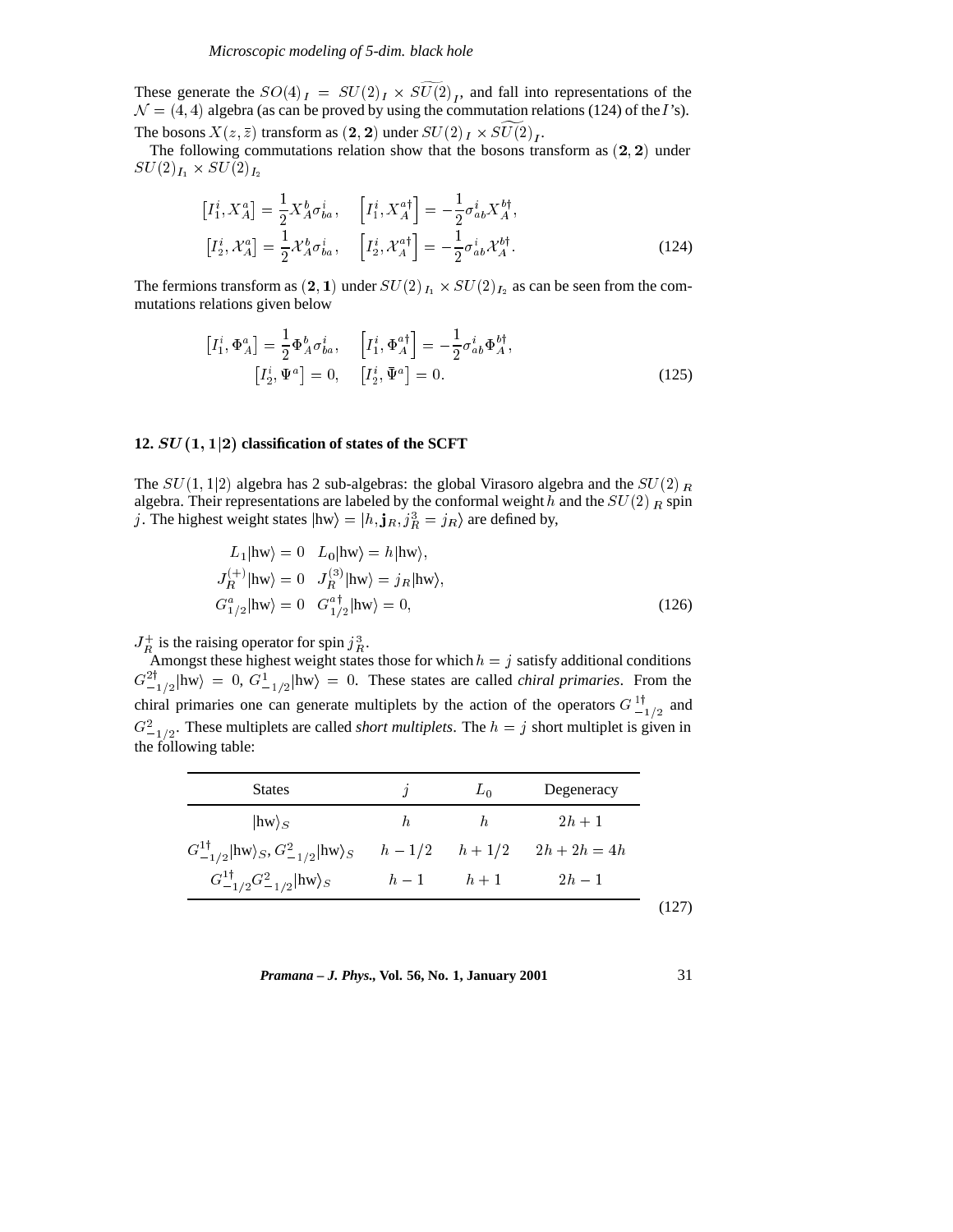The short multiplets are usually denoted by the degeneracy of the  $h = j$  state.

Since we have  $SU(1,1|2)$  also coming from the anti-holomorphic sector the global super-algebra is  $SU(1,1|2) \times SU(1,1|2)$  and its short multiplets will be denoted by  $(2h + 1, 2h' + 1)$ <sub>S</sub>. The top component of the short multiplet is the states belonging to the last row in (127). These states are annihilated by *all* the super-charges.

#### 12.1 *The chiral primaries and marginal operators of the untwisted sector*

The short multiplet  $(2, 2)$ <sub>S</sub> is special, it terminates at the middle row of (127). For this case, the top component is the middle row. These states have  $h = h = 1$  and transform as  $(1,1)$  of  $SU(2)_R \times SU(2)_R$ . There are 4 such states for each  $(2,2)_S$ . Hence these give rise to 16 marginal deformations of the SCFT. We shall see that there are 4 more marginal operators which come from the  $Z_2$  twisted sector of the SCFT.

The 16 marginal operators of the untwisted sector arise as short multiplets belonging to the 4 chiral primaries  $(2, 2)$ <sub>S</sub>,

$$
\Psi_A^1(z)\widetilde{\Psi}_A^1(\bar{z}), \quad \Psi_A^1(z)\widetilde{\Psi}_A^{2\dagger}(\bar{z}), \n\Psi_A^{2\dagger}(z)\widetilde{\Psi}_A^1(\bar{z}), \quad \Psi_A^{2\dagger}(z)\widetilde{\Psi}_A^{2\dagger}(\bar{z}),
$$
\n(128)

where summation over  $A$  is implied. These four operators have conformal dimension  $(h, h) = (1/2, 1/2)$  and  $(j_R^3, j_R^3) = (1/2, 1/2)$  under the R-symmetry  $SU(2)_R \times SU(2)_R$ . These are the relevant operators of the SCFT.

The short multiplets corresponding to each of the above chiral primaries can be constructed following the table in the previous section. Each such multiplet leads to 4 marginal operators with conformal weights  $(1,1)$  and transform as  $(1,1)$  under  $SU(2)_R \times SU(2)_R$ . These operators can be derived from the pole terms of the operator product expansion of the chiral primaries with the SUSY currents. The result agrees with the expectation that the <sup>16</sup> top components of the  $4(2,2)_{\rm S}$  short multiplets are  $\partial x_A^i \partial x_A^j$ . These top components can be added to the SCFT as perturbations without violating the  $\mathcal{N} = (4, 4)$  supersymmetry.

It is clear that these operators can be classified using the global  $SO(4)_I$  symmetry of the SCFT. The four torus  $T<sup>4</sup>$  actually breaks this symmetry but we assume that the target space is  $R<sup>4</sup>$  for the classification of states. We have the following table of various quantum numbers,

| Operator                                                               | $SU(2)_I \times SU(2)_I$  | $SU(2)_R \times SU(2)_R$ | (h,h) |
|------------------------------------------------------------------------|---------------------------|--------------------------|-------|
| $\partial x_4^{\{i}(z)\bar{\partial}x_4^{j\}}(\bar{z})$                |                           |                          |       |
| $-\frac{1}{4}\delta^{ij}\partial x_A^k(z)\bar{\partial}x_A^k(\bar{z})$ | $(\mathbf{3},\mathbf{3})$ | (1,1)                    | (1,1) |
| $\partial x_{A}^{[i}(z)\bar{\partial}x_{A}^{j]}(\bar{z})$              | $(3,1)+(1,3)$             | (1,1)                    | (1,1) |
| $\partial x^i_A(z) \bar{\partial} x^i_A(\bar{z})$                      | (1,1)                     | (1, 1)                   | (1,1) |
|                                                                        |                           |                          | (129  |

32 *Pramana – J. Phys.,* **Vol. 56, No. 1, January 2001**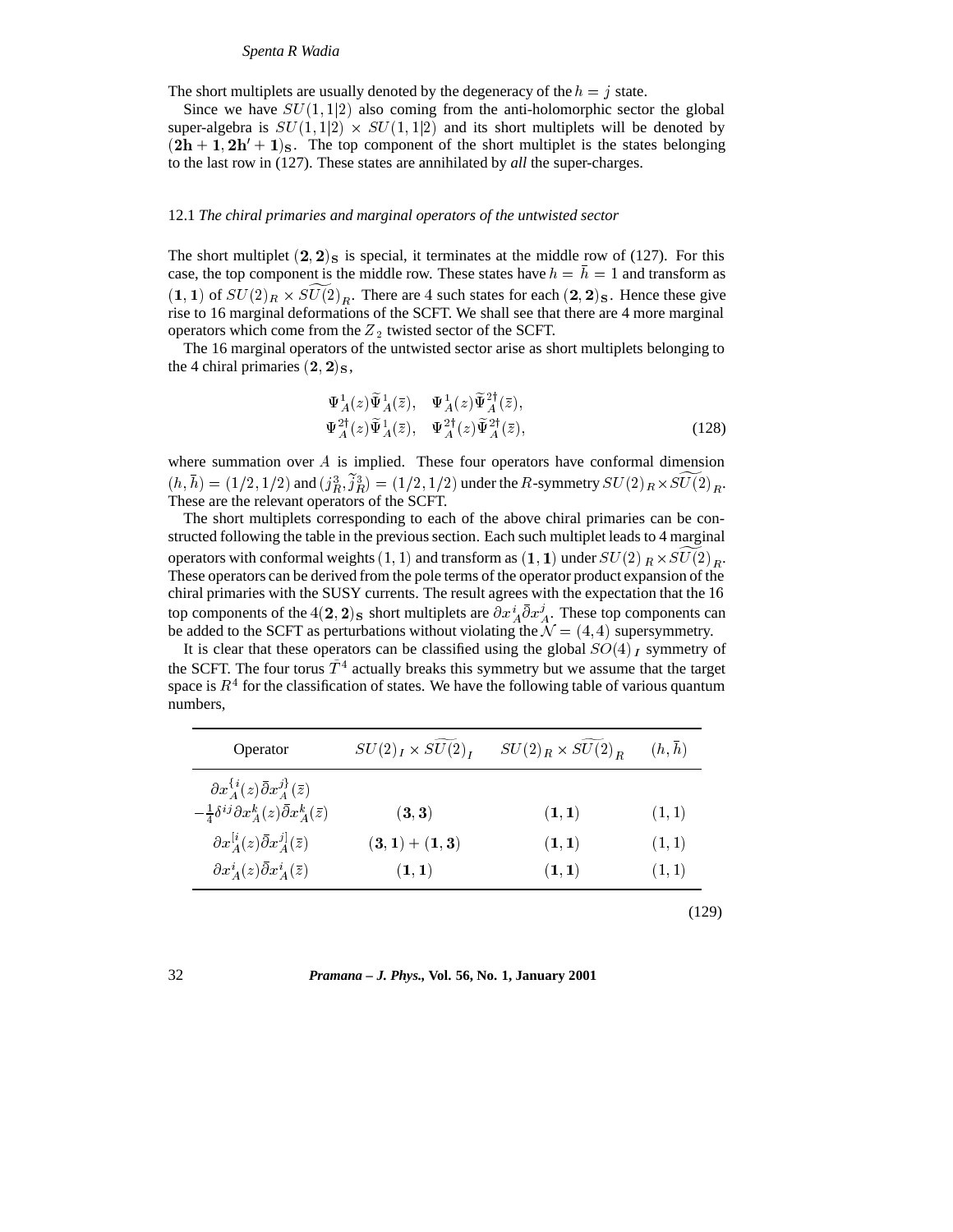## 12.2 *Chiral primaries and marginal operators of the*  $Z_2$  *twist sector*

The orbifold SCFT has twisted sectors corresponding to conjugacy classes of the symmetric group  $S(Q_1Q_5)$ . These classes are labeled by cyclic groups of various lengths. If n is the length of the cycle and  $N_n$  is it's multiplicity then we have the basic equation,

$$
\sum nN_n = Q_1 Q_5. \tag{130}
$$

The simplest conjugacy class consists of 1 cycle of length 2, and  $Q_1Q_5 - 2$  cycles of length 1. An example of an element of this class is

$$
(X_1 \to X_2, X_2 \to X_1), X_A \to X_A, A = 1, \dots, Q_1 Q_5 - 2. \tag{131}
$$

Clearly the group action has a fixed point at  $X_1 = X_2$ . The linear combination that carries a representation of  $Z_2$  is

$$
X_{cm} = X_1 + X_2 \text{ and } \phi = X_1 - X_2. \tag{132}
$$

Under the group action (131)  $X_{cm}$  is invariant and  $\phi \rightarrow -\phi$ . Thus the singularity is *locally* of the type  $R^4/Z_2$  or equivalently  $C^2/Z_2$ . The bosonic twist operators for this orbifold singularity are given by following OPE's [36]

$$
\partial \phi^1(z)\sigma^1(w,\bar{w}) = \frac{\tau^1(w,\bar{w})}{(z-w)^{1/2}}, \quad \partial \phi^{1\dagger}(z)\sigma^1(w,\bar{w}) = \frac{\tau'^1(w,\bar{w})}{(z-w)^{1/2}},
$$

$$
\partial \phi^2(z)\sigma^2(w,\bar{w}) = \frac{\tau^2(w,\bar{w})}{(z-w)^{1/2}}, \quad \partial \phi^{2\dagger}(z)\sigma^2(w,\bar{w}) = \frac{\tau'^2(w,\bar{w})}{(z-w)^{1/2}},
$$

$$
\bar{\partial}\tilde{\phi}^1(\bar{z})\sigma^1(w,\bar{w}) = \frac{\tilde{\tau}'^1(w,\bar{w})}{(\bar{z}-\bar{w})^{1/2}}, \quad \bar{\partial}\tilde{\phi}^{1\dagger}(\bar{z})\sigma^1(w,\bar{w}) = \frac{\tilde{\tau}^1(w\bar{w})}{(\bar{z}-\bar{w})^{1/2}},
$$

$$
\bar{\partial}\tilde{\phi}^2(\bar{z})\sigma^2(w,\bar{w}) = \frac{\tilde{\tau}'^2(w,\bar{w})}{(\bar{z}-\bar{w})^{1/2}}, \quad \bar{\partial}\tilde{\phi}^{2\dagger}(\bar{z})\sigma^2(w,\bar{w}) = \frac{\tilde{\tau}^2(w,\bar{w})}{(\bar{z}-\bar{w})^{1/2}}.
$$
(133)

The  $\tau$ 's are excited twist operators. The fermionic twists are constructed from bosonized currents defined by

$$
\chi^{1}(z) = e^{iH^{1}(z)}, \quad \chi^{1\dagger}(z) = e^{-iH^{1}(z)}, \chi^{2}(z) = e^{iH^{2}(z)}, \quad \chi^{2\dagger}(z) = e^{-iH^{2}(z)},
$$
\n(134)

where the  $\chi$ 's, defined as  $\Psi_1 - \Psi_2$ , are the superpartners of the bosons  $\phi$ .

From the above the supersymmetric twist fields which act both on fermions and bosons are:

$$
\Sigma_{(12)}^{(\frac{1}{2}, \frac{1}{2})} = \sigma^1(z, \bar{z})\sigma^2(z, \bar{z})e^{iH^1(z)/2}e^{-iH^2(z)/2}e^{i\widetilde{H}^1(\bar{z})/2}e^{-i\widetilde{H}^2(\bar{z})/2}
$$
\n
$$
\Sigma_{(12)}^{(\frac{1}{2}, -\frac{1}{2})} = \sigma^1(z, \bar{z})\sigma^2(z, \bar{z})e^{iH^1(z)/2}e^{-iH^2(z)/2}e^{-i\widetilde{H}^1(\bar{z})/2}e^{i\widetilde{H}^2(\bar{z})/2}
$$
\n
$$
\Sigma_{(12)}^{(-\frac{1}{2}, \frac{1}{2})} = \sigma^1(z, \bar{z})\sigma^2(z, \bar{z})e^{-iH^1(z)/2}e^{iH^2(z)/2}e^{i\widetilde{H}^1(\bar{z})/2}e^{-i\widetilde{H}^2(\bar{z})/2}
$$
\n
$$
\Sigma_{(12)}^{(-\frac{1}{2}, -\frac{1}{2})} = \sigma^1(z, \bar{z})\sigma^2(z, \bar{z})e^{-iH^1(z)/2}e^{iH^2(z)/2}e^{-i\widetilde{H}^1(\bar{z})/2}e^{i\widetilde{H}^2(\bar{z})/2}.
$$
\n(135)

*Pramana – J. Phys.,* **Vol. 56, No. 1, January 2001** 33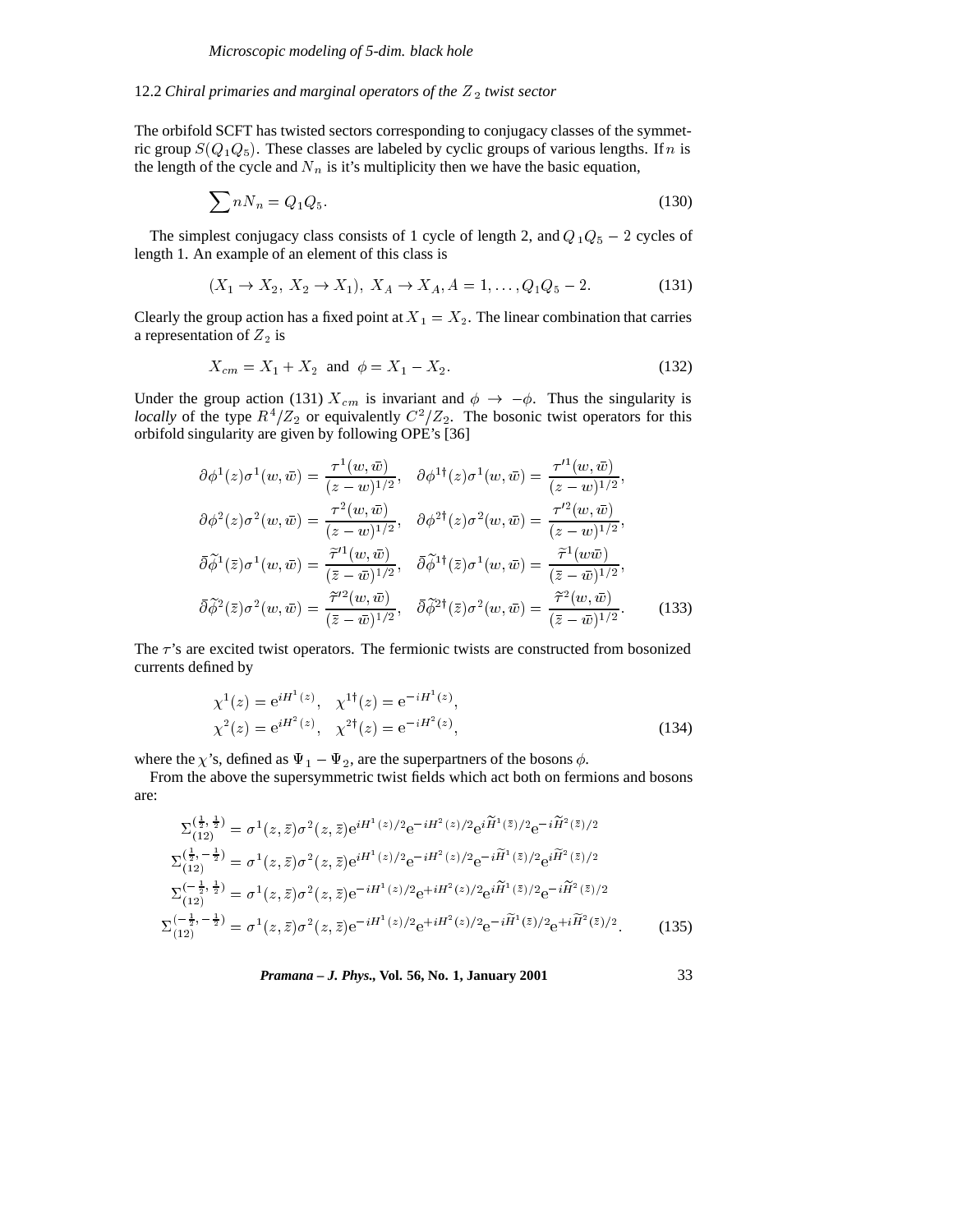The subscript (12) refers to the fact that these twist operators were constructed for the representative group element (131) which exchanges the <sup>1</sup> and <sup>2</sup> labels of the coordinates of  $T<sup>4</sup>$ . The superscript stands for the  $(j<sub>R</sub><sup>3</sup>, j<sub>R</sub><sup>3</sup>)$  quantum numbers. The full twist operators for the  $Z_2$  conjugacy class are obtained by summing over  $Z_2$  twist operators for all representative elements of this class. For  $(j_R^3, j_R^3) = (1/2, 1/2)$ , we have

$$
\Sigma^{(\frac{1}{2},\frac{1}{2})} = \sum_{i=1}^{Q_1 Q_5} \sum_{j=1, j \neq i}^{Q_1 Q_5} \Sigma^{(\frac{1}{2},\frac{1}{2})}_{(ij)}.
$$
\n(136)

A similar construction holds for three other operators. The conformal dimensions of these operators is  $(1/2, 1/2)$ . They transform as  $(2, 2)$  under the  $SU(2)_R \times SU(2)_R$  symmetry of the SCFT. They belong to the bottom component of the short multiplet  $(\overline{2}, 2)$  s. The operator  $\Sigma^{\left(\frac{1}{2},\frac{1}{2}\right)}$  is a chiral primary. As before the 4 top components of this short multiplet, which we denote by

$$
T^{\left(\frac{1}{2},\frac{1}{2}\right)}, \quad T^{\left(\frac{1}{2},-\frac{1}{2}\right)}
$$
\n
$$
T^{\left(-\frac{1}{2},\frac{1}{2}\right)}, \quad T^{\left(-\frac{1}{2},-\frac{1}{2}\right)}, \tag{137}
$$

are given by the leading pole in the following OPE's respectively

$$
G^{2}(z)\widetilde{G}^{2}(\bar{z})\Sigma^{(\frac{1}{2},\frac{1}{2})}(w,\bar{w}), G^{2}(z)\widetilde{G}^{1\dagger}(\bar{z})\Sigma^{(\frac{1}{2},\frac{1}{2})}(w,\bar{w}),
$$
  
\n
$$
G^{1\dagger}(z)\widetilde{G}^{2}(\bar{z})\Sigma^{(\frac{1}{2},\frac{1}{2})}(w,\bar{w}), G^{1\dagger}(z)\widetilde{G}^{1\dagger}(\bar{z})\Sigma^{(\frac{1}{2},\frac{1}{2})}(w,\bar{w}).
$$
\n(138)

The table of the quantum numbers of these operators is given below.

| Operator                                                                                                        |          | $(j^3, \tilde{j}^3)_I$ $SU(2)_R \times SU(2)_R$ | (h, h) |
|-----------------------------------------------------------------------------------------------------------------|----------|-------------------------------------------------|--------|
| $\mathcal{T}_{(1)}^1 = T^{\left(\frac{1}{2}, \frac{1}{2}\right)}$                                               | (0,1)    | (1,1)                                           | (1,1)  |
| $\mathcal{T}_{(0)}^1 = T^{\left(\frac{1}{2}, -\frac{1}{2}\right)} + T^{\left(-\frac{1}{2}, \frac{1}{2}\right)}$ | (0, 0)   | (1,1)                                           | (1,1)  |
| $\mathcal{T}^1_{(-1)} = T^{-\frac{1}{2}, -\frac{1}{2}}$                                                         | $(0,-1)$ | (1,1)                                           | (1,1)  |
| $\mathcal{T}^0 = T^{-\frac{1}{2}, -\frac{1}{2}} - T^{-\frac{1}{2}, -\frac{1}{2}}$                               | (0, 0)   | (1,1)                                           | (1,1). |
|                                                                                                                 |          |                                                 | (139)  |

The first three operators of the above table can be organized as a  $(1, 3)$  under  $SU(2)_I \times$  $SU(2)_I$ . We will denote these 3 operators as  $\mathcal{T}^1$ . The last operator transforms as a scalar  $(1,1)$  under  $SU(2)_I \times SU(2)_I$  and is denoted by  $\mathcal{T}^0$ .

These marginal operators are the 4 blow up modes of the  $R^4/Z_2$  singularity [37], [37a]. Since these are top components of the short multiplet  $(2, 2)$  s they can be added to the free SCFT as perturbations without violating the  $\mathcal{N} = (4, 4)$  supersymmetry of the SCFT.

In conclusion we have accounted for the 20 marginal operators of the SCFT: 16 from the untwisted sector and 4 from the twisted sector. Those from the twisted sector have a special significance because a non-singular SCFT corresponds to turning on non-zero values for the corresponding moduli.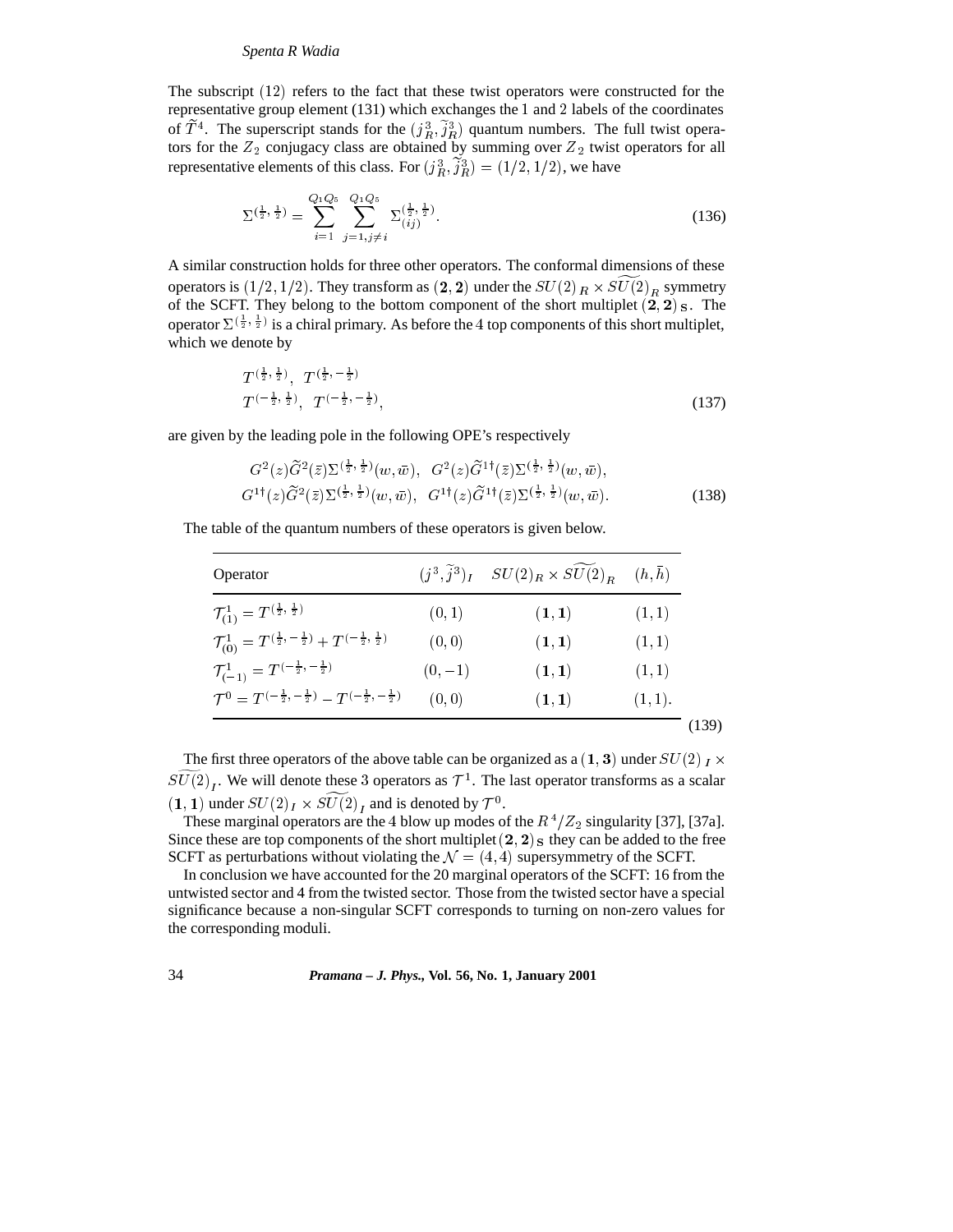It is also possible to show [40] using  $\mathcal{N} = (4, 4)$  supersymmetry that the moduli space of the these 20 marginal operators is the coset space

$$
\frac{SO(4,5)}{SO(4)\times SO(5)}.\tag{140}
$$

Further, the number of marginal operators is  $4h_{11}$  where  $h_{11}$  is the Hodge number and corresponds to the number of chiral primaries of weight  $(h, h) = (1/2, 1/2)$ .

Later we shall see that turning on these moduli also corresponds to a true rather than a marginal bound state of the brane system.

## 12.3 *Chiral primaries of higher twisted sectors*

Cyclic groups of length k lead to twisted sectors characterized by the discrete group  $Z_k$ . In the vicinity of the fixed points the orbifold has the structure

$$
R^4 \times R^4/\omega \times R^4/\omega^2 \times \ldots \times R^4/\omega^{k-1}.\tag{141}
$$

The coordinate  $\phi_m$  is twisted by the phase  $\omega^m$  ( m runs from  $1 \dots k$ ). The dimension of the supersymmetric twist operator which twists the coordinates by a phase  $e^{2\pi i n/N}$  in 2 complex dimensions is  $h(n, N) = n/N$  [36]. Hence the dimension of the twist operator corresponding to the cyclic group of length  $k$  is given by

$$
h = \sum_{i=1}^{k-1} h(i,k) = (k-1)/2.
$$
 (142)

A similar formula holds in the anti-holomorphic sector. There is a twist operator corresponding to every element in the conjugacy class and by summing over all the elements we can construct a chiral primary operator  $\Sigma^{(k-1)/2}$ . It has conformal dimension  $(h, h) = ((k-1)/2, (k-1)/2)$  and  $(j<sub>R</sub><sup>3</sup>, j<sub>R</sub><sup>3</sup>) = ((k-1)/2, (k-1)/2)$ . It belongs to the bottom component of the short multiplet  $(k, k)$  s. The other components of the shortmultiplet  $(k, k)$ <sub>S</sub> corresponding to the k-cycle twists can be generated by the action of supersymmetry currents and the R-symmetry currents of the  $\mathcal{N} = (4, 4)$  theory.

As the largest cycle is of length  $Q_1Q_5$ , the maximal dimension and angular momentum of the k-cycle twist operator is  $((Q_1Q_5 - 1)/2, (Q_1Q_5 - 1)/2)$ . This implies the important conclusion that the maximal value of the angular momentum of the corresponding state is  $(Q_1Q_5 - 1)/2$ . This statement is called the *stringy exclusion principle* [41].

The chiral primaries with conformal weight  $(h, h)$  of a  $\mathcal{N} = (4, 4)$  superconformal field theory on a manifold K correspond to the elements of the cohomology  $\mathcal{H}_{2h}$   $_{2h}$   $_{\bar{h}}$  (K) [42]. The chiral primaries are formed by the product of the chiral primaries corresponding to the cohomology of the diagonal  $T^4$  denoted by  $B^4$  (the sum of all copies of  $T^4$ ) and the various k-cycle chiral primaries.

The cohomology of  $B<sup>4</sup>$  is constructed in terms of the complex fermions defined in (115). The elements of  $\mathcal{H}_{11}(B^4)$  were already given in (128).  $\mathcal{H}_{22}(B^4)$  consists of the top form of  $B^4$ 

$$
\Psi_A^1(z)\Psi_A^{2\dagger}(z)\widetilde{\Psi}_A^1(\bar{z})\widetilde{\Psi}_A^{2\dagger}(\bar{z}),\tag{143}
$$

*Pramana – J. Phys.,* **Vol. 56, No. 1, January 2001** 35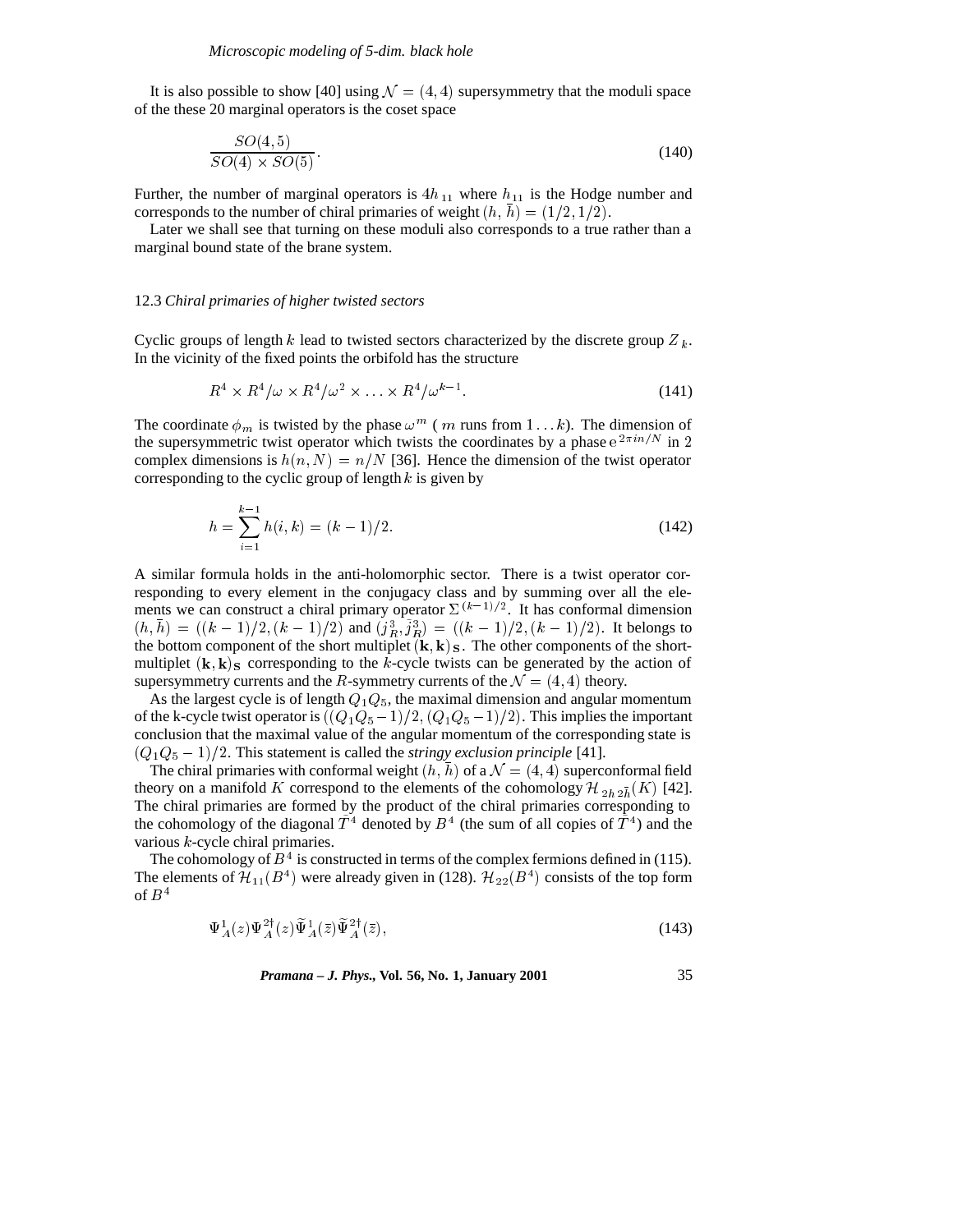where summation over all indices of A is implied.

The chiral primaries of  $B<sup>4</sup>$  which correspond to the elements of the cohomology  $\mathcal{H}_{10}(B^4)$  are given by

$$
\sum_{A=1}^{Q_1 Q_5} \Psi_A^1(z) \quad \text{and} \quad \sum_{A=1}^{Q_1 Q_5} \Psi_A^{2\dagger}(z) \tag{144}
$$

and those that correspond to the elements of the cohomology  $\mathcal{H}_{21}(B^4)$  are

$$
\Psi_A^1(z)\Psi_A^{2\dagger}(z)\widetilde{\Psi}_A^1(\bar{z}) \quad \text{and} \quad \Psi_A^1(z)\Psi_A^{2\dagger}(z)\widetilde{\Psi}_A^{2\dagger}(\bar{z}).\tag{145}
$$

 $\mathcal{H}_{20}(B^4)$  has only one element which is given by

$$
\Psi_A^1(z)\Psi_A^{2\dagger}(z) \tag{146}
$$

where summation over A is implied.

Once we know cohomology of  $B^4$  the cohomology of M can be easily constructed by combining the chiral the chiral primaries  $\sum_{k}^{k/2}(z, \bar{z})$  of the various twisted sectors. For details see [10]. Below we present the answer for the set of chiral primaries with  $h = h$ .

$$
5(2,2)_S + 6 \bigoplus_{m \geq 3} (m, m)_S + 5((Q_1Q_5+1, (Q_1Q_1+1))_S + ((Q_1Q_5+2), (Q_1Q_1+2))_S.
$$
 (147)

In the above the maximaum value of  $m = Q_1 Q_5$ .

#### 12.4 *Matching chiral primaries with states in supergravity*

We have already discussed the Maldacena duality conjecture in section 10:2. The global symmetries of the SCFT exactly match the symmetries of Ad $S_3 \times S^3$ . Further the radius of  $S^3$  is  $\sqrt{\alpha'}(g_6^2Q_1Q_5)^{1/4}$ . Since this is a very large number in the supergravity limit  $g_{\rm s}Q_1 >> 1, g_{\rm s}Q_5 >> 1$ , the masses of the Kaluza-Klien modes on  $S^3$  are very small and we expect these to match the states of the short multiplets of the SCFT in the limit when  $Q_1$ and  $Q_5$  are very large. This indeed happens (except for short multiplets that correspond to non-propagating degrees of freedom). We refer the reader to the literature for details [43,45,46].

#### **13. The supergravity moduli and correspondence with SCFT**

In this section we will match the SUGRA moduli in the near horizon geometry and marginal operators of the SCFT.

Let us first discuss the moduli of supergravity. It is known that the moduli space of type IIB sugra compactified on a 4-torus consists of 25 scalars which parametrize the coset  $SO(5,5)/(SO(5) \times SO(5))$ . These correspond to 10 scalars  $h_{ij}$  which arise from compactification of the metric. *i*, *j*, *k* . . stands for the directions of  $T<sup>4</sup>$ , 6 scalars  $b_{ij}$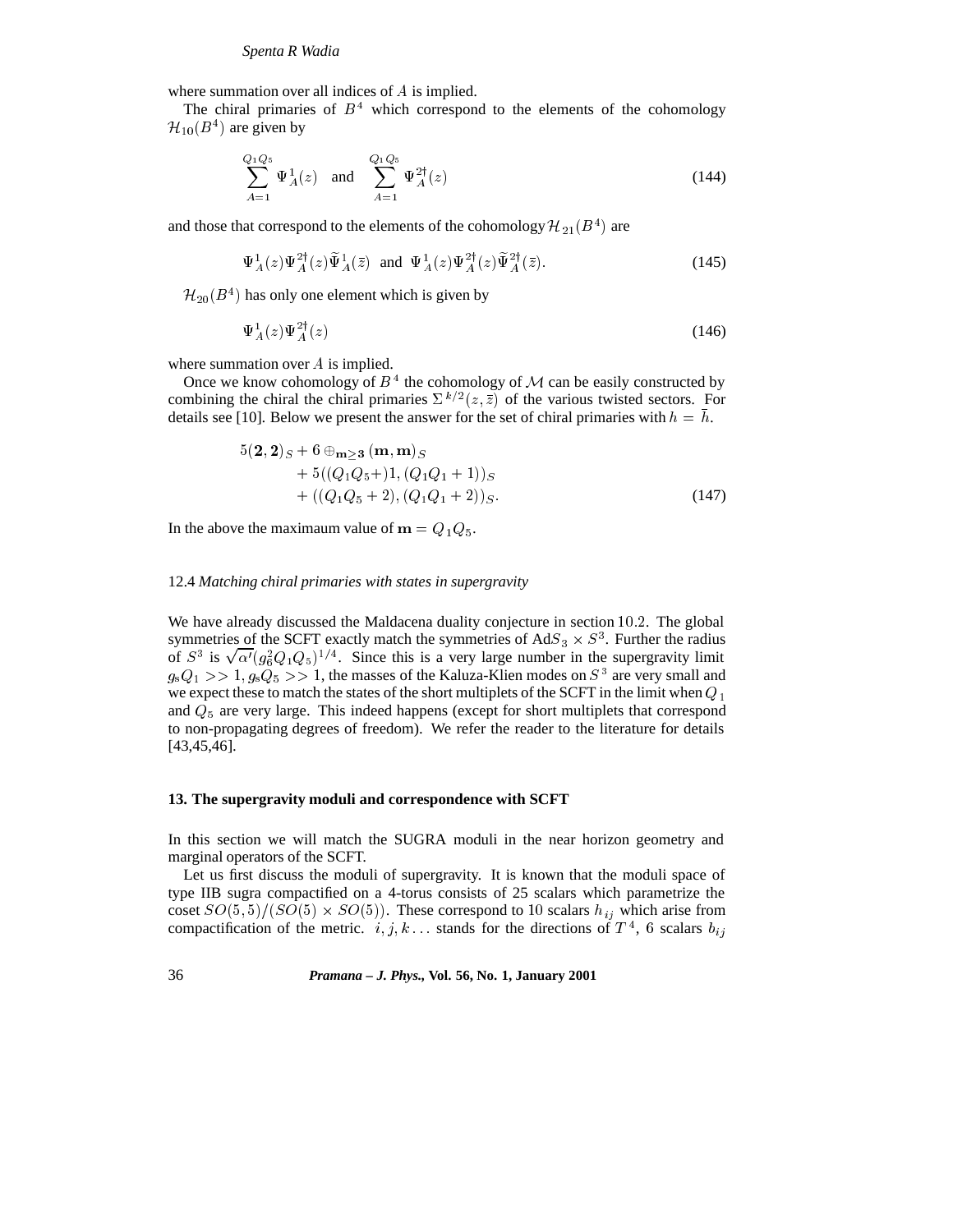which arise from the Neveu–Schwarz B-field, 6 scalars  $b'_{ij}$  from the Ramond–Ramond B'-field, 3 scalars are the ten-dimensional dilaton  $\phi_{10}$ , the Ramond–Ramond scalar  $\chi$ and the Ramond–Ramond 4-form  $C_{6789}$ . In the near horizon geometry 5 of the above scalars become massive. These correspond to  $h_{ii}$ , which is proportional to the volume of the 4-torus,  $b_{ij}^-$ , the anti-self dual part of the Neveu–Schwarz B field and a certain linear combination of the  $RR$  4-form and scalar. This moduli space corresponds to the coset  $SO(5,4)/(SO(5) \times SO(4)).$ 

Now since the above fields are massless we can use the isometries of  $AdS<sub>3</sub>$  to calculate the conformal dimensions  $(h, h)$ . The mass formula is given by [47,41]

$$
h + \bar{h} = 1 + \sqrt{1 + m^2}.
$$
\n(148)

Using this we note that the massless fields have  $(h, h) = (1, 1)$  and hence they belong to the top component of the short multiplet  $5(2, 2)$  s.

The quantum numbers of these massless states are summarized in the table below:

| Field                                     |                 | $SU(2)_I \times SU(2)_I$ $SU(2)_E \times SU(2)_E$ | <b>Mass</b> |
|-------------------------------------------|-----------------|---------------------------------------------------|-------------|
| $h_{ij} = \frac{1}{4} \delta_{ij} h_{kk}$ | (3, 3)          | (1, 1)                                            | $\theta$    |
| $b'_{ij}$                                 | $(3,1) + (1,3)$ | (1, 1)                                            | 0           |
| $\phi_6$                                  | (1,1)           | (1, 1)                                            | 0           |
| $a_1\chi + a_2C_{6789}$                   | (1,1)           | (1, 1)                                            | 0           |
| $b_{ij}^+$                                | (1, 3)          | (1,1)                                             | $\theta$    |
|                                           |                 |                                                   |             |

In sections 2.1 and 2.2 we have presented a table of the quantum numbers of the SCFT marginal operators. We would now like to match those marginal operators with the sugra fields we have obtained above.

| We give the answer below and then justify it: |  |
|-----------------------------------------------|--|
|-----------------------------------------------|--|

| Operator                                                                                                                                                                                                                                                                     | Field                   | $SU(2)_I \times SU(2)_I$ |
|------------------------------------------------------------------------------------------------------------------------------------------------------------------------------------------------------------------------------------------------------------------------------|-------------------------|--------------------------|
| $\frac{\partial x_{\scriptscriptstyle{A}}^{\{i}(z)\bar{\partial}x_{\scriptscriptstyle{A}}^{\{j\}}(\bar{z})-1}{\partial x_{\scriptscriptstyle{A}}^{\{j\}}\partial x_{\scriptscriptstyle{A}}^{\{k\}}\bar{\partial}x_{\scriptscriptstyle{A}}^{k}}\;h_{ij}-1/4\delta_{ij}h_{kk}$ |                         | (3, 3)                   |
| $\partial x_{A}^{[i}(z)\bar{\partial}x_{A}^{j]}(\bar{z})$                                                                                                                                                                                                                    | $b'_{ij}$               | $(3,1) + (1,3)$          |
| $\partial x_A^i(z) \bar{\partial} x_A^i(\bar{z})$                                                                                                                                                                                                                            | φ                       | (1,1)                    |
| $\mathcal{T}^1$                                                                                                                                                                                                                                                              | $b_{ii}^+$              | (1, 3)                   |
| $\tau^{\scriptscriptstyle 0}$                                                                                                                                                                                                                                                | $a_1\chi + a_2C_{6789}$ | (1, 1)                   |
|                                                                                                                                                                                                                                                                              |                         | (150)                    |

The representations  $(1,3)$  and  $(1,1)$  occur twice in the above table and hence there may be an ambiguity in the identification of these sugra fields with the SCFT operators.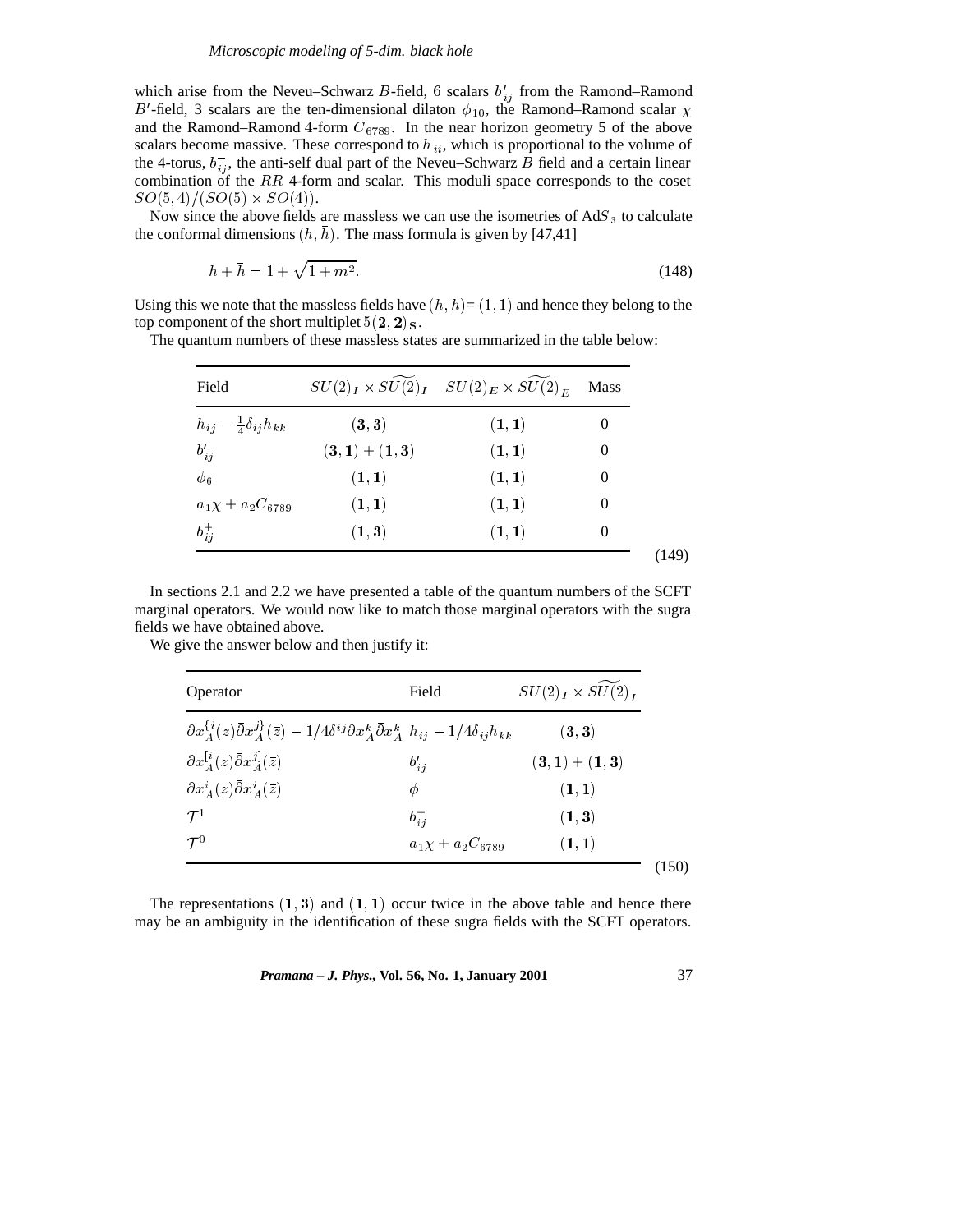We resolve the ambiguity with the help of the following argument. We have noted that the operators  $\mathcal{T}^1$  and  $\mathcal{T}^0$  correspond to blowing up modes of the orbifold CFT. Turning these off would lead us to a singular SCFT. This singularity has been related to the fact that in a marginal bound state of the brane system one can have fragmentation into subsystems. In the supergravity as we have explicitly seen turning on the self-dual  $b_{i}^{+}$  Neveau– Schwarz field leads to a stable bound state of the  $D_1-D_5$  system. This is also true of the modulus corresponding to  $a_1 \chi + a_2 C_{6789}$ . Solutions with these moduli turned off correspond to marginal bound states. Hence we expect that the blowing up modes of the SCFT correspond to the stabilizing moduli.

#### 13.1 *The maximally twisted sector and black hole states*

The black hole is represented by a density matrix

$$
\rho = \frac{1}{\Omega} \sum_{\{i\}} |i\rangle\langle i|.
$$
\n(151)

The states  $|i\rangle$  belongs to the various twisted sectors of the orbifold theory. The total value of  $L_0$  and  $L_0$  satisfy the constraint

$$
L_0 = N_L \quad \bar{L}_0 = N_R. \tag{152}
$$

This corresponds to the fact that the general non-extremal black hole will have Kaluza-Klein excitations along both the directions on the  $S<sup>1</sup>$ .

As we have seen before this information is sufficient to give the entropy of the degenerate state which satify the above constraint. We will see that infact this contribution for large values of the charges comes from the maximally twisted sector of the SCFT. The maximally twisted sector of the orbifold CFT coresponds to the longest cycle of the symmetric group  $S(Q_1Q_5)$ . It has a corresponding chiral primary  $\sum_{Q_1\cup Q_5}$  and its associated short multiplet. The presence of the twist field is equivalent to the following boundary condition on the bosonic fields

$$
X_A(e^{2\pi i}z, e^{-2\pi i}\bar{z}) = X_{A+1}(z, \bar{z}).\tag{153}
$$

This implies that the momentum  $n<sub>L</sub>$ ,  $n<sub>R</sub>$  in the twisted sector is quantized in units of  $1/(Q_1Q_5)$ , and hence the momentum quantum number can go up to an integer multiple of  $(Q_1Q_5)$ . Hence the contribution to the entropy from the twisted sector is

$$
S(\text{maximally twisted}) = 2\pi \sqrt{n_L} + 2\pi \sqrt{n_R}.
$$
 (154)

This equals the total entropy with the choice  $n_L = Q_1 Q_5 N_L$  and  $n_R = Q_1 Q_5 N_R$ .

Hence we can identify the black hole micro-states with the states in the maximally twisted sector.

## **14. Hawking radiation**

In this section we discuss the derivation of the Hawking process from the viewpoint of string theory. First let us collect all the ingredients we have to formulate the process.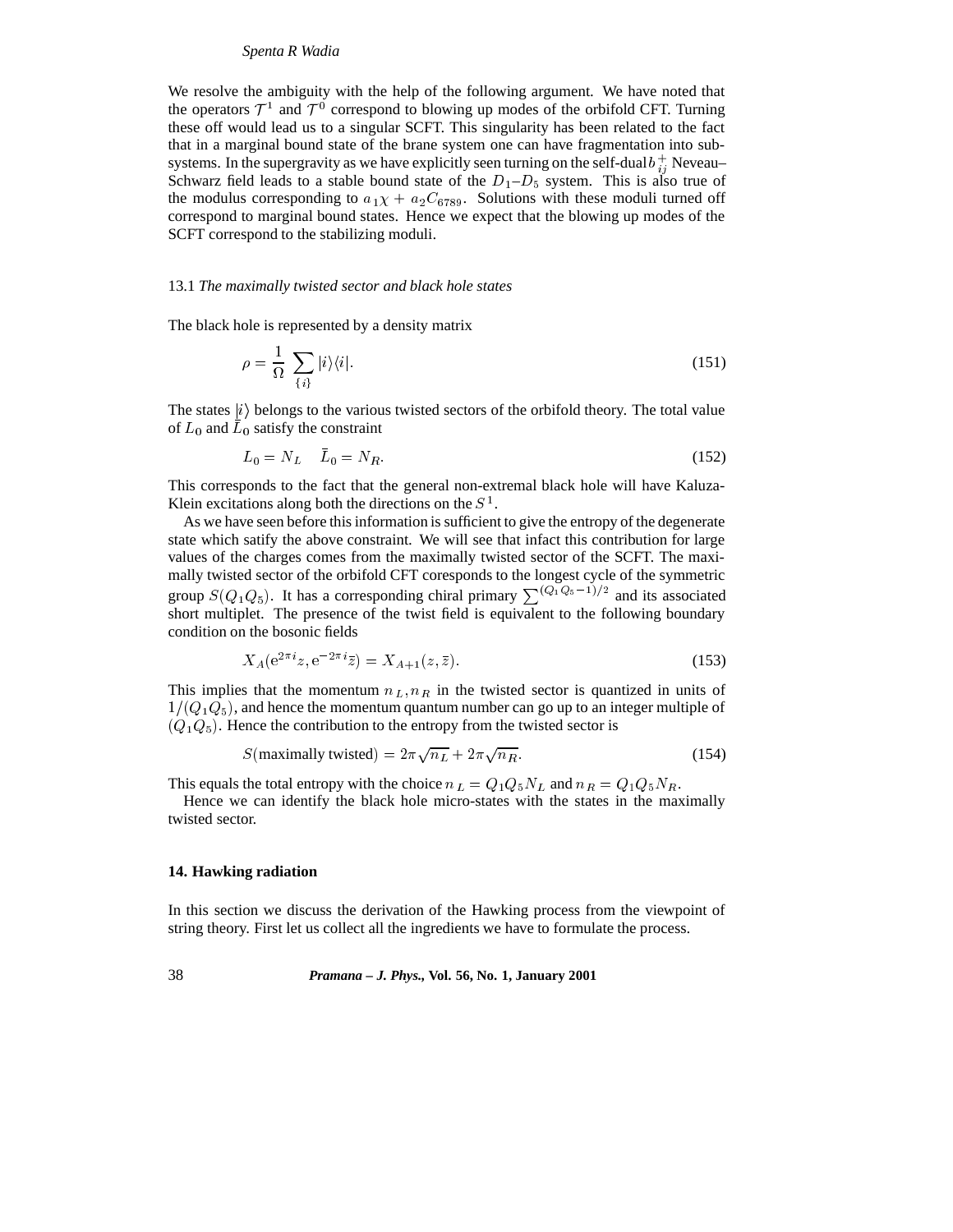- 1. We have a complete description of the low lying excitations of the  $D_1-D_5$  system representated as a SCFT.
- 2. We have a description of the black hole microstates in terms of fractionally moded oscillators that correspond to the chiral primary  $\sum_{n=1}^{\lfloor (Q_1 - Q_5)^2 \rfloor}$ .
- 3. Both the above statements about the microscopic theory are valid at large values of the effective coupling  $g_s\sqrt{Q_1Q_5}$  where the supergravity description is also valid.

If we model the black hole by a density matrix

.

$$
\rho = \frac{1}{\Omega} \sum_{i} |i\rangle\langle i|,\tag{155}
$$

where  $|i\rangle$  represents the microstates then this sector of the full Hilbert space accounts for the black hole entropy

4. We have a correspondence between the massless supergravity modes and the marginal operators of the SCFT.

The Hawking process corresponds to a transition from one black hole state  $|i\rangle$  to another  $|f\rangle$  with the emission of a particle. The emitted particle in principle corresponds to any state allowed by the symmetries. However we shall restrict ourselves to the massless emissions which are a predominant decay mode.

The description of the above transition requires an interaction hamiltonian. In the absence of a Born–Infeld action we appeal to the symmetries of the problem. From the discussion of the classification and matching of the marginal operators of the SCFT and the massless fields of supergravity in the near horizon limit, we can formulate a simple interaction hamiltonian to first order which is consistent with the symmetries.

$$
S_{\rm int} = \int d^2 z \varphi_n |_{B} O_n(z, \bar{z}). \tag{156}
$$

In the above  $\varphi_n|_B$  stands for the boundary value of the closed string (supergravity) mode, and  $O_n(z, \bar{z})$  stands for the corresponding operator. We will assume that the normalization of the supergravity mode is such that in the bulk theory it leads to a standard kinetic energy term. Using the above interaction one can calculate the S-matrix element relevant to the transition from one micro-state to another with the emission of a particle that couples to the micro-state.

$$
S_{if} = \langle f | H_{\text{int}} | i \rangle. \tag{157}
$$

Note that this <sup>S</sup>-matrix describes a transition from one pure state to another. If we use the density matrix description then we have to average over all the initial states to obtain the probability of absorption,

$$
Probabs = \frac{1}{\Omega} \sum_{i} \sum_{f} |S_{if}|^2
$$
 (158)

*Pramana – J. Phys.,* **Vol. 56, No. 1, January 2001** 39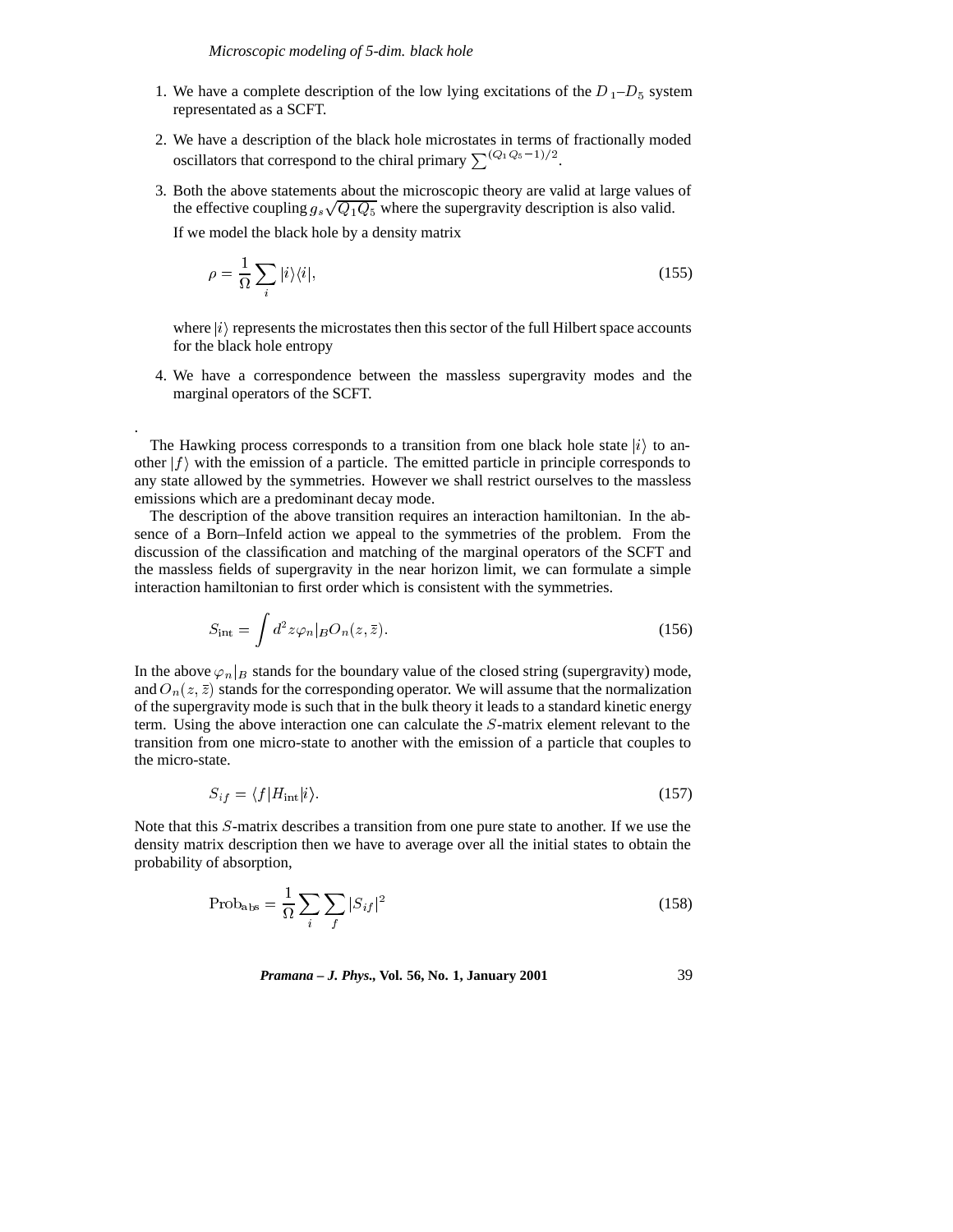where  $\Omega$  is the number of initial microstates.

Let us now use the above principles to calculate the absorption cross-section and the Hawking rate corresponding to one of the 20 minimal scalars namely,  $h_{ij}$  whose corresponding operator was found to be  $\partial x_A^i \partial x_A^j$ . Both transform  $(3,3)$  under  $SO(4)_I$ . The invariant interaction is given by

$$
S_{\rm int} = \frac{\mu}{2} \int d^2 z \, \left[ h_{ij} \partial_z x_A^i \partial_{\bar{z}} x_A^j \right]. \tag{159}
$$

The undetermined constant  $\mu$  can be absorbed in the normalization of the SCFT operator which in turn cannot be fixed within the frame of the conformal field theory. We fix this normalization by matching the 2-point function of  $\partial x_A^i \partial x_A^j$  in the SCFT and the 2-point function of the internal graviton  $h_{ij}$ , in accordance with the Ads/CFT conjecture. This matching implies (in our conventions)  $\mu = 1$  [45].

The presence of the twisted boundary conditions on the bosonic field makes it neccessary to redefine variables so that a convenient mode expansion is possible.

$$
\tilde{x}^{i}(\sigma + 2\pi(A - 1), t) \equiv x_{A}^{i}(\sigma, t), \sigma \in [0, 2\pi), \tag{160}
$$

 $\tilde{x}^i$  has period  $2\pi Q_1 Q_5 R$ . It is easy to write the normal mode expansion

$$
\tilde{x}^i(\sigma, t) = (4\pi)^{-1/2} \sum_{n>0} \left[ \left( \frac{a_n^i}{\sqrt{n}} e^{in(-t+\sigma)/Q_1 Q_5} + \frac{\tilde{a}_n^i}{\sqrt{n}} e^{in(-t-\sigma)/Q_1 Q_5} \right) + \text{h.c.} \right]
$$
\n(161)

The effect of the twisting on these oscillators is given by

$$
g: a_n^i \to a_n^i e^{2\pi i n /Q_1 Q_5}
$$
  
\n
$$
g: \tilde{a}_n^i \to \tilde{a}_n^i e^{-2\pi i n /Q_1 Q_5}.
$$
\n(162)

The black hole state can now be explicitly constructed using the above oscillators,

$$
|i\rangle = \prod_{n=1}^{\infty} \prod_{i} C(n,i) (a_n^{i\dagger})^{N_{L,n}^i} (\tilde{a}_n^{i\dagger})^{N_{R,n}^i} |0\rangle, \qquad (163)
$$

where  $C(n, i)$  are normalization constants ensuring unit norm of the state.  $|0\rangle$  represents the NS ground state.

The present discussion is also valid in the Ramond sector, in which case the ground state will have an additional spinor index but that will not affect the S-matrix. This comment is important because the black hole states are in the Ramond sector of the SCFT. This can be inferred from the boundary conditions on the Killing spinors in the black hole background. For  $AdS_3$  the dual boundary states are in the Neveu–Schwarz sector of the SCFT [49].

The creation operators create KK (Kaluza–Klein) momentum along  $S<sup>1</sup>$  (parameterized by  $x^5$ ). The total left (right) moving KK momentum of (163) (in units of  $1/R$ ,  $R \equiv$  $Q_1Q_5R_5$ ,  $R_5$  being the radius of the  $S^1$ ) is  $N_L$  ( $N_R$ ), where

$$
N_L = \sum_{n,i} n N_{L,n}^i, \quad N_R = \sum_{n,i} n N_{R,n}^i.
$$
 (164)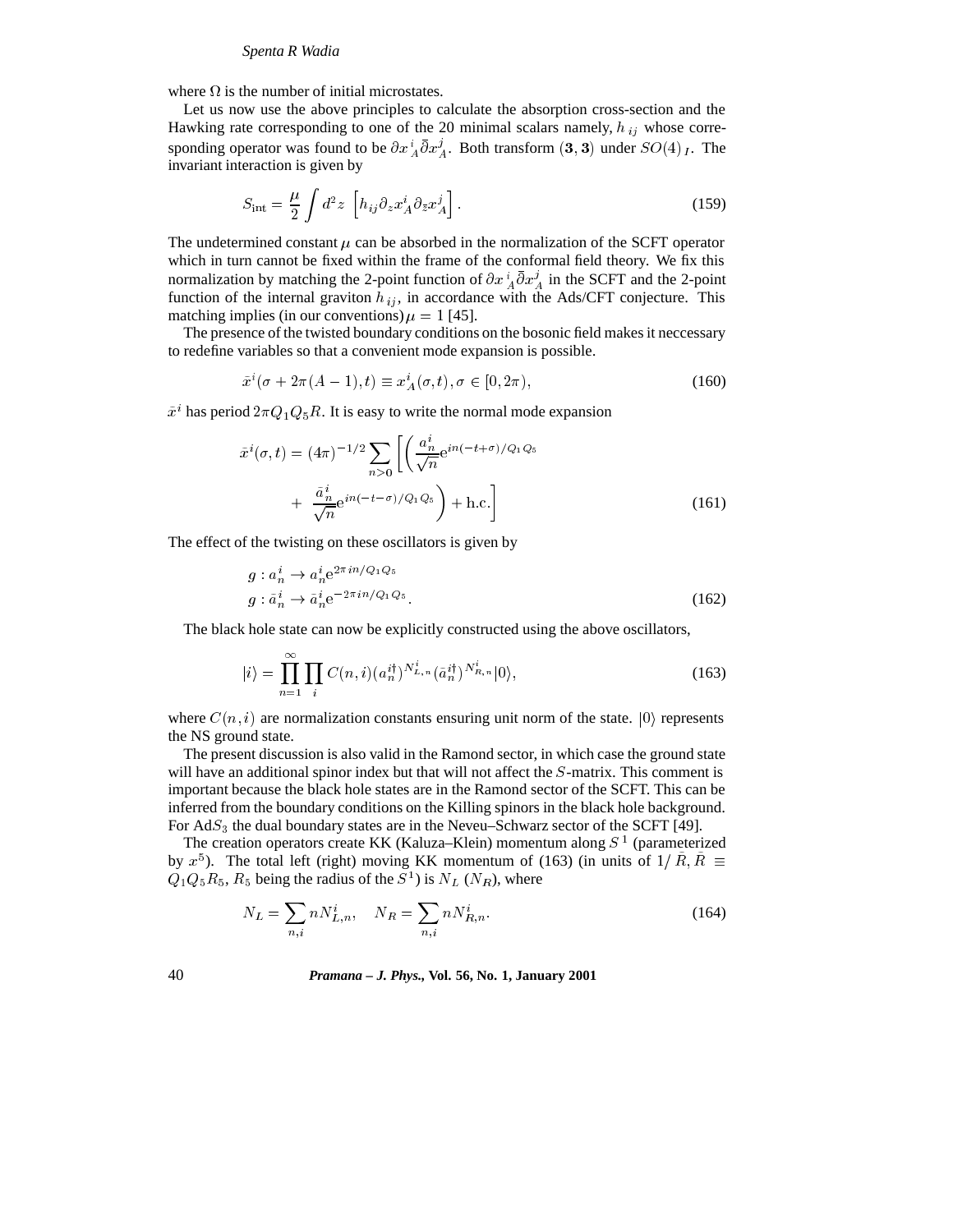The total KK momentum carried by the state  $|i\rangle$  is an integer given by

$$
p_5 = (N_L - N_R)/\tilde{R}
$$
\n<sup>(165)</sup>

where  $\tilde{R} = Q_1 Q_5 R_5$ . This fact also implies that  $|i\rangle$  is invariant under the twisting action. Now we can calculate the S-matrix element for the process:

$$
h_{89}(w,0) \to x_L^8(w/2, -w/2) + x_R^9((w/2, w/2), \tag{166}
$$

(the numbers in parenthesis denote  $(k_0, k_5)$ )

$$
S_{if} = \frac{\sqrt{2}\kappa_5 w_1 w_2 \tilde{R}\delta_{n_1, n_2} 2\pi \delta(w - w_1 - w_2)}{\sqrt{w_1 \tilde{R} w_2 \tilde{R} w V_4}} \sqrt{N_{L, n_1}^8} \sqrt{\tilde{N}_{R, n_2}^9}
$$
(167)

 $V_4$  = volume of the noncompact space.  $N_{L,n}^i$  and  $N_{R,n}^i$  denotes number of oscillators with left- and right-moving momentum n respectively (see (163)). The factors  $\sqrt{N}$  appear from the normalization of the states

$$
|N\rangle = (a^{\dagger})^N / \sqrt{N!} |0\rangle, [a, a^{\dagger}] = 1
$$
\n(168)

and the fact that

$$
\langle N-1|a|N\rangle = \sqrt{N}.\tag{169}
$$

From the above  $S$ -matrix element we can evaluate the absorption probability for a quantum of frequency  $w$ 

$$
\text{Prob}_{\text{abs}} = \frac{1}{\Omega_i} \sum_{i,f} |S_{if}|^2,
$$
  
= 
$$
\frac{\tilde{R}T}{V_4} \kappa_5^2 w \langle N_{iL}(w/2) \rangle \langle N_{iR}(w/2) \rangle.
$$
 (170)

Here  $T$  is the total time of the process.

The decay probability is obtained by the formula

$$
\begin{split} \text{Prob}_{\text{decay}} &= \frac{1}{\Omega_f} \sum_{i,f} |S_{if}|^2, \\ &= \frac{\tilde{R}T}{V_4} \kappa_5^2 w \langle N_{fL}(w/2) \rangle \langle N_{fR}(w/2) \rangle. \end{split} \tag{171}
$$

We are interested in the process

$$
N_{iL,iR}(n_1) = N_{fL,fR}(n_1) + 1,\t\t(172)
$$

where  $n_1/RQ_1Q_5 = w/2$ . To compare the string calculation with the semi-classical absorption calculation, where the black hole does not emit, we have to subtract the  $Prob_{decay}$ from Prob<sub>abs</sub>.

A straightforward calculation then leads to

*Pramana – J. Phys.,* **Vol. 56, No. 1, January 2001** 41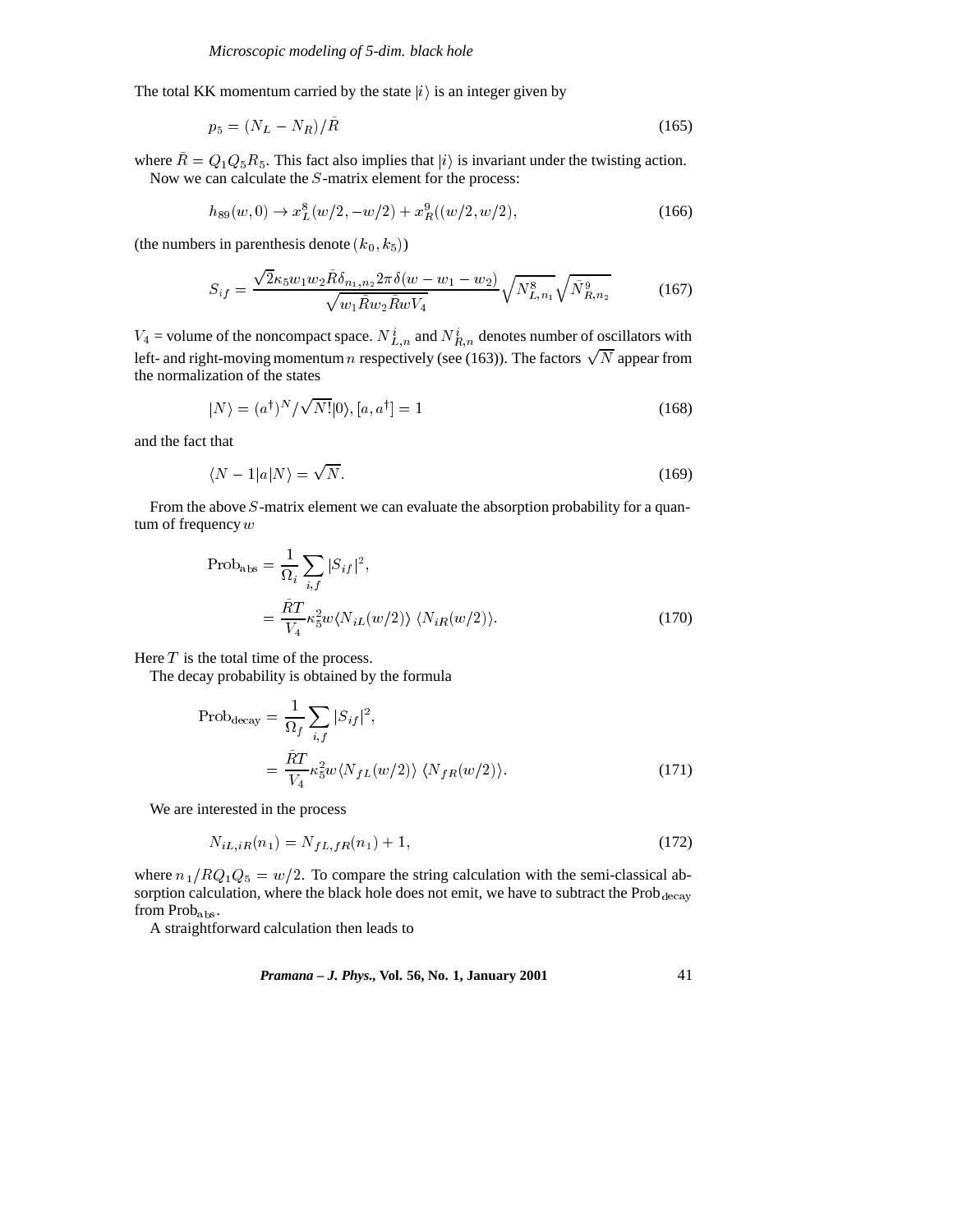$$
\sigma_{\rm abs} = 2\pi^2 r_1^2 r_5^2 \frac{\pi w}{2} \frac{\exp(w/T_H) - 1}{(\exp(w/2T_R) - 1)(\exp(w/2T_L) - 1)}
$$
(173)

which exactly agrees with the semi-classical calculation (73).

Finally the decay rate is given by,

$$
\Gamma = \text{Prob}_{\text{decay}} \frac{V_4}{\tilde{R}T} \frac{d^4k}{(2\pi)^4} \tag{174}
$$

and hence,

$$
\Gamma_H = \sigma_{\text{abs}} (\text{e}^{w/T_H} - 1)^{-1} \frac{d^4 k}{(2\pi)^4} \tag{175}
$$

which also exactly reproduces the semiclassical result (76).

We now make a few comments about these results:

- We have done a lot of work to be able to calculate the absorption crossection and the Hawking rates which agree with the semi-classical supergravity calculations. The string theory calculations were originally done in [20,21] and were based on a model that was physically motivated by string dualities [50,51]. In particular the calculation in [21] based on the DBI action reproduced even the exact coefficient that matched with the semi-classical answer for the absorption cross section of the minimal scalars. However this method did not work when applied to the fixed scalars [52–54]. This fact was very discouraging because it meant the absence of a consistent starting point for string theory calculations. The discovery of Maldacena [17] finally enabled the string theory calculations [45,44] because it was able to make a precise connection of the near horizon geometry with the infra-red fixed point theory of brane dynamics.
- The Hawking radiation calculation that we have presented is physically motivated. However this method or twisted oscillators cannot be used to calculate the rates corresponding to the particles whose vertex operators come from the twisted sector. However these can also be done using a formulation that relates the Hawking rates to the thermal 2-point function of the corresponding operators. Such a formulation follows directly from the basic equations (10), (11). This approach has been discussed in [10] and it is originally due to Callan and Gubser [48].
- We recall that the semi-classical calculation was done in an asymptotically flat geometry and yet the absorption cross section matched with the SCFT calculation which is dual to the near horizon geometry. This emphasizes the fact that in the semi-classical calculation the absorption occurred entirely from near the horizon of the black hole.
- It is important to point out that in the Maldacena limit the closed string modes like the graviton decouple from the brane system. This means that as  $\alpha' \to 0$  the interaction hamiltonian of the graviton and the SCFT would be vanishingly small. Hence one should not work in the strict  $\alpha' = 0$  limit. However one can still obtain a sizable absorption cross section. To see this it is sufficient to note (74),

$$
\sigma_{\rm abs}(w \to 0) = A_h = 4G_5 \sqrt{Q_1 Q_5 N}.
$$
\n(176)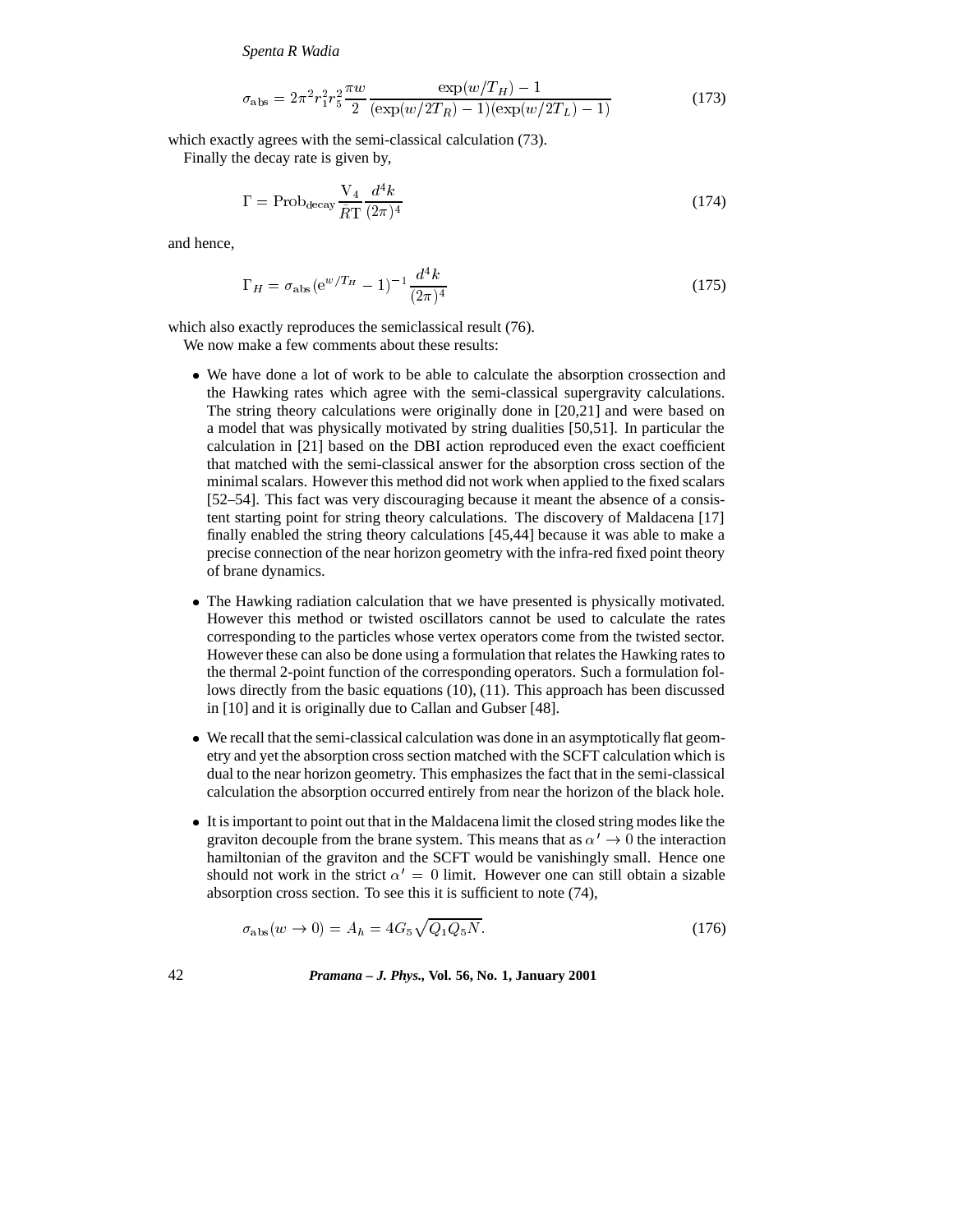From here we see that

$$
A_h \sim \frac{g_6^2}{R_5} \alpha'^2 \sqrt{Q_1 Q_5 N}.\tag{177}
$$

The quantity under the square root sign grows tends to infinity in the supergravity limit and hence compensates the fact that  $\alpha' \to 0$ .

- As we have discussed before in  $\S$ 9 non-renormalization theorems guarantee the validity of the SCFT in the strong coupling region. This also means that the 2-point functions of operators belonging to the short multiplets, which determine the Hawking rates, do not get renormalized. This is in particular true for all the 20 minimal scalars. Hence the Hawking rates of these particles are indeed calculated and matched in the supergravity regime. Also note that the rates of all the 20 particles can be matched by fixing the normalization of any one of them, using the AdS/SCFT correspondence.
- We have explained earlier the importance of studying the  $D_1-D_5$  system in the presence of the vevs of  $B_{\text{NS}}$ . This corresponds to stable rather than marginal bound states and non-singular SCFT. This raises the question, whether the Hawking rates depend upon these vevs. They do not. This was shown in [44].

## **15. Concluding remarks**

Let us conclude by stating some of the outstanding problems.

- 1. How does one formulate the effective long wave length theory of the nonsupersymmetric black holes?
- 2. How does one derive space-time from brane theory? In particular is there a way of deducing  $AdS_3 \times S^3$  (the infinitely stretched horizon) as a consequence of brane dynamics? The method of coadjoint orbits is a promising approach to this question. And what about the black hole horizon itself. These questions are intimately tied to explaining the geometric Bekenstein–Hawking formula or in other words understand the holographic principle [55].
- 3. The  $D_1$ – $D_5$  system has relevant perturbations. It would be interesting to study the holographic renormalization group in this situation. What is the end point of the RG flow?

#### **Acknowledgements**

This review is based on lectures given at various places. I thank Jose Labastida and Jose Barbon for inviting me to lecture at the Advanced School in Santiago de Compostela, Debasish Ghoshal and Dileep Jatkar for lectures given at the MRI workshop and Farhad Ardalan and Hessam Arfaei for the course given at the Isfahan String School and Workshop. I thank all of them for their warm and spirited hospitality.

*Pramana – J. Phys.,* **Vol. 56, No. 1, January 2001** 43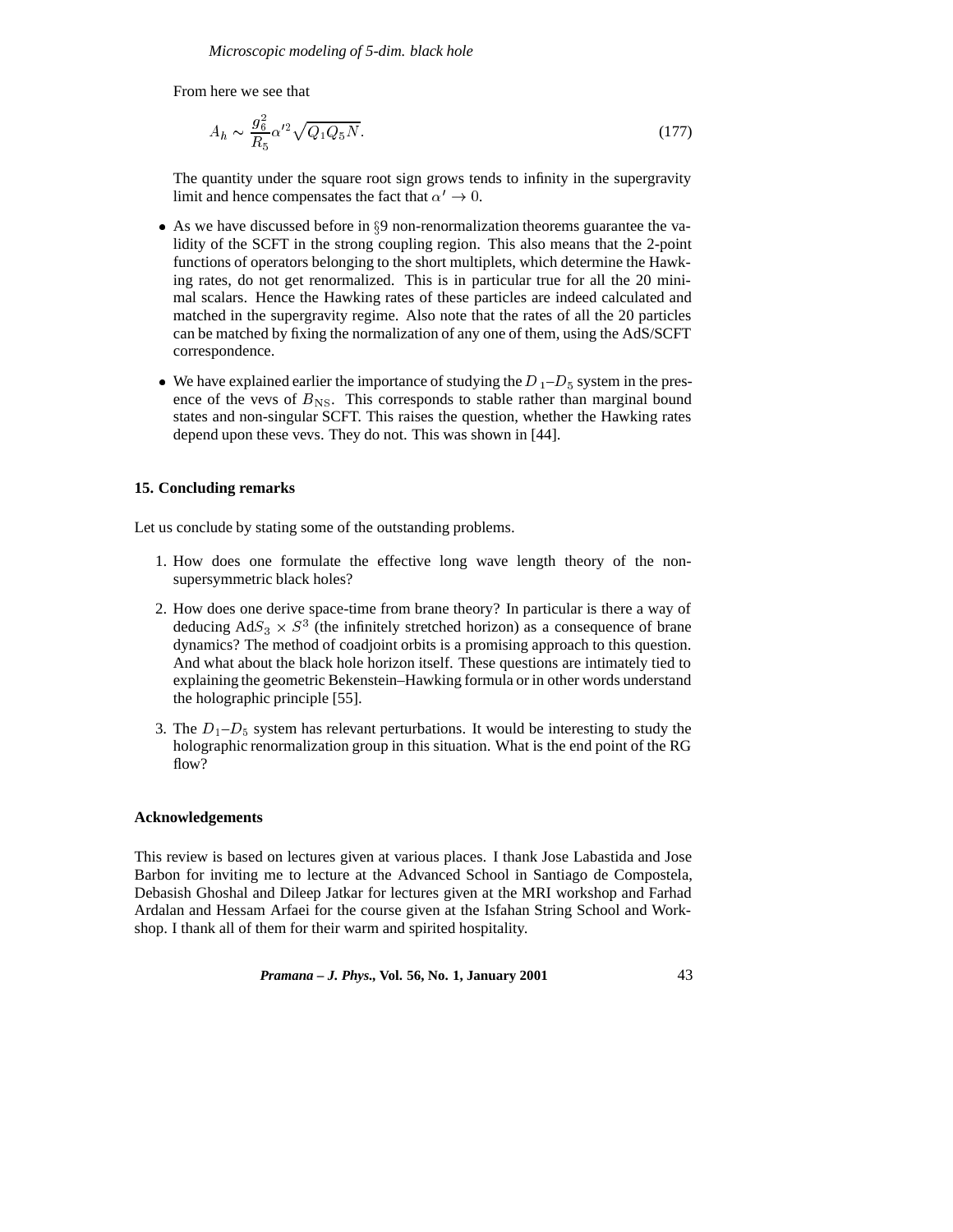It is a pleasure to acknowledge Justin David, Avinash Dhar, Fawad Hassan and Gautam Mandal for useful discussions and collaboration on most of the topics discussed in this review.

I would also like to acknowledge discussions on the topics discussed here with Daniele Amati, Thibault Damour, Sumit Das, Juan Maldacena, Kumar Shiv Narain, Ashoke Sen, Lenny Susskind, Gabriele Veneziano and Edward Witten.

## **References**

- [1] Robert M Wald, *General relativity* (The University of Chicago Press, 1984)
- [2] J Bekenstein, Do we understand black hole entropy?, Plenary talk at 7th Marcel Grossman meeting at Stanford University, (contains references to earlier work) gr-qc/9409015
- [3] S W Hawking, Particle creation by black holes, *Commun. Math. Phys.* **43**, 199 (1975) Breakdown of predictability in gravitational collapse, *Phys. Rev.* **D14**, 2460 (1976)
- [4] Black holes and baby universes and other essays (Toronto, Canada: Bantam Books, 1994)
- [5] L Susskind, Some speculations about black hole entropy in string theory, hep-th/9309145
- [6] A Sen, Extremal black holes and elementary string states, *Mod. Phys. Lett.* **A10**, 2081 (1995) hep-th/9504147
- [7] A Strominger and C Vafa, Microscopic origin of the Bekenstein-Hawking entropy, *Phys. Lett.* **379**, 99 (1996) hep-th/9601029
- [8] G T Horowitz and J Polchinski, A correspondence principle for black holes and strings, *Phys. Rev.* **D55**, 6189 (1997) hep-th/9612146

Self gravitating fundamental strings, *Phys. Rev.* **D57**, 2557 (1998) hep-th/9707170

- [9] T Damour and G Veneziano, Self-gravitating fundamental strings and black holes, hepth/9907030
- [10] J R David, String theory and black holes, Ph.D. Thesis, hep-th/9911003
- [11] G Mandal, A review of the  $D_1 D_5$  system and five dimensional black hole from supergravity and brane viewpoints, hep-th/0002184
- [12] C G Callan and J Maldacena, <sup>D</sup>-brane approach to black hole quantum mechanics,*Nucl. Phys.* **472**, 591 (1996) hep-th/9602043
- [13] J M Maldacena, Black holes in string theory, Ph.D. Thesis, hep-th/9607235
- [14] G T Horowitz, J M Maldacena and A Strominger, Nonextremal black hole microstates and <sup>U</sup>-duality, *Phys. Lett.* **B383**, 151 (1996) hep-th/9603109
- [15] N A Obers and B Pioline, <sup>U</sup>-duality and <sup>M</sup>-theory, *Phys. Rep.* **318**, 113 (1999) hep-th/9809039
- [16] A Dhar, G Mandal, S R Wadia and K P Yogendran,  $D_1 D_5$  system with B-field, noncommutative geometry and the CFT of the Higgs branch, *Nucl. Phys.* **B575**, 177 (2000) hep-th/9910194
- [17] J Maldacena, The large <sup>N</sup> limit of superconformal field theories and supergravity, *Adv. Theor. Math. Phys.* **2**, 231 (1998) hep-th/9711200
- [18] J Maldacena and J Russo, *Large N limit of non-commutative gauge theories*, hep-th/9908134
- [19] S Ferrara, G Gibbons and R Kallosh, Black holes and critical points in moduli space, *Nucl. Phys.* **B500**, 75 (1997) hep-th/9702103
- [20] A Dhar, G Mandal and S R Wadia, Absorption vs decay of black holes in string theory and T-symmetry, *Phys. Lett.* **B388**, 51 (1996) hep-th/9605234
- [21] S Das and S Mathur, Comparing decay rates for black holes and <sup>D</sup>-branes, *Nucl. Phys.* **B478**, 561 (1996) hep-th/9606185; Interactions involving <sup>D</sup>-branes, *Nucl. Phys.* **B482**, 153 (1996) hep-th/9607149
- [22] J Maldacena and A Strominger, *Black hole greybody factors and D-brane spectroscopy*, *Phys. Rev.* **D55**, 861 (1997) hep-th/9609026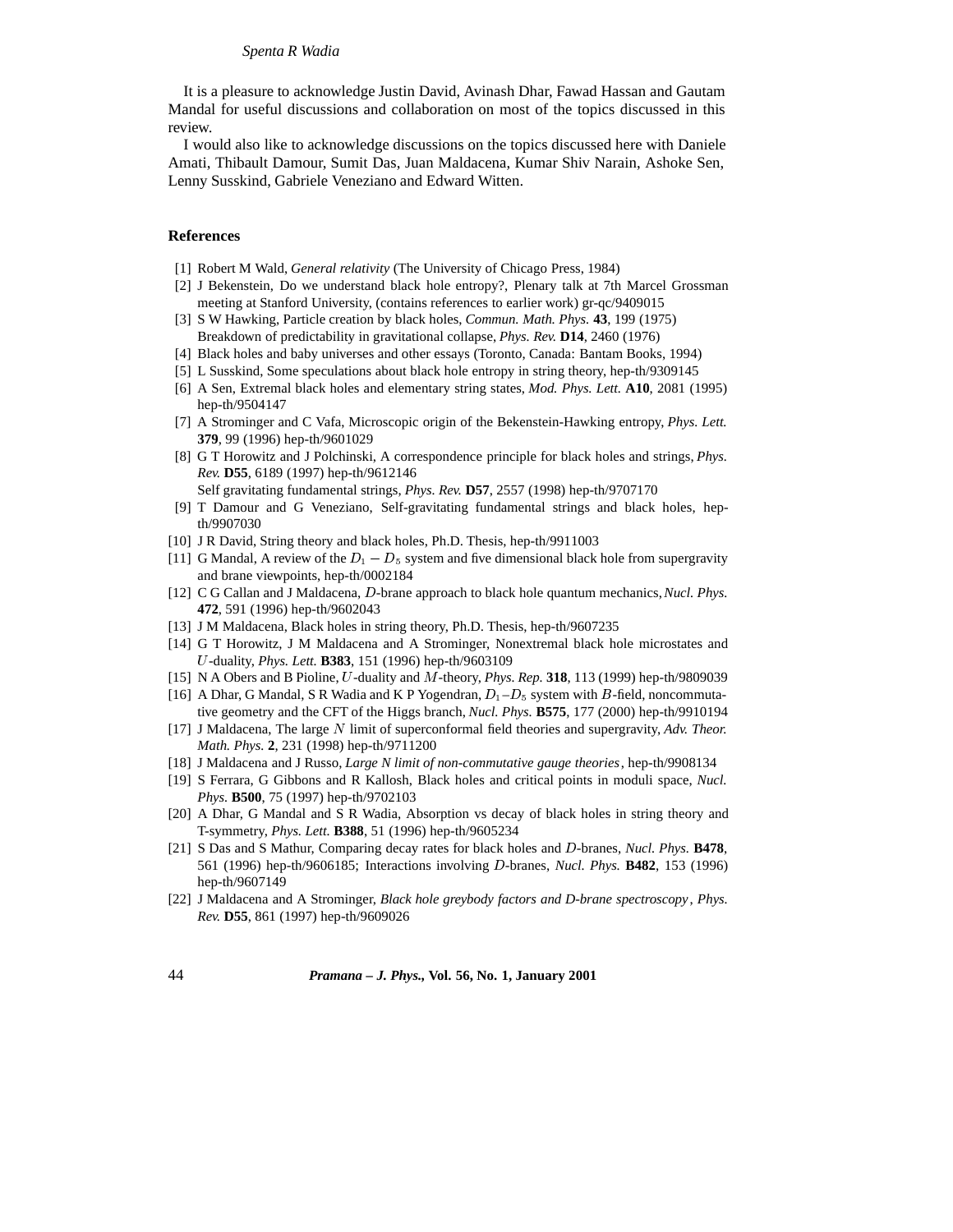- [23] S F Hassan and S R Wadia, Gauge theory description of <sup>D</sup>-brane black holes: Emergence of the effective SCFT and Hawking radiation, *Nucl. Phys.* **B526**, 311 (1998) hep-th/9712213
- [24] E Witten, On the conformal field theory of the Higgs branch, *JHEP* **9707**, 003 (1997) hepth/9707093
- [25] D-E Diaconescu and N Seiberg, *The Coulomb branch of (4,4) supersymmetric field theories in two dimensions*, hep-th/9707158
- [26] J Maldacena, <sup>D</sup>-branes and near extremal black holes at low energies, *Phys. Rev.* **D55**, 7645 (1997)
- [27] J Polchinski, *TASI lectures on D-branes*, hep-th/9611050
- [28] Washington Taylor, <sup>D</sup>-brane field theory on compact spaces, *Phys. Lett.* **B394**, 283 (1997) hep-th/9611042
- [29] N Seiberg and E Witten, The  $D_1 D_5$  system and singular CFT, *JHEP* **04**, 017 (1999) hepth/9903224
- [30] M R Douglas, *Branes within branes*, Cargese '97 talk, hep-th/9512077
- [31] N Seiberg and E Witten, *String theory and noncommutative geometry*, hep-th/9908142
- [32] M F Atiyah, N J Hitchin, V G Drinfeld and Y I Manin, Construction of instantons, *Phys. Lett.* **A65**, 185 (1978)
- [33] C Vafa and E Witten, A strong coupling test of S duality, *Nucl. Phys.* **B431**, 3 (1994) hepth/9408074
- [34] C Vafa, Instantons on <sup>D</sup>-branes, *Nucl. Phys.* **B463**, 435 (1996) hep-th/9512078
- [35] C Vafa, Gas of <sup>D</sup>-branes and hagedorn density of BPS states, *Nucl. Phys.* **B463**, 415 (1996) hep-th/9511088
- [36] L Dixon, D Friedan, E Martinec and S Shenker, The conformal field theory of orbifolds, *Nucl. Phys.* **B282**, 13 (1987)
- [37] M Cvetic, Effective Lagrangian of the (blown up) orbifolds, in *Superstrings, unified theories and cosmology* edited by G Furlan *et al* (1987)
- [37a] Relevance of  $Z_2$  twist operators to the marginal deformations of the SCFT has earlier been discussed in [38,39]
- [38] S F Hassan and S R Wadia, <sup>D</sup>-brane black holes: large-<sup>N</sup> limit and the effective string description, *Phys. Lett.* **B402**, 43 (1997) hep-th/9703163
- [39] R Dijkgraaf, E Verlinde and H Verlinde, 5<sup>D</sup> black holes and matrix strings, *Nucl. Phys.* **B506**, 121 (1997) hep-th/9704018
- [40] S Cecotti, <sup>N</sup> = 2 Landau-Ginzburg vs Calabi-Yau sigma models: Nonperturbative aspects, *Int. J. Mod. Phys.* **A6**, 1749 (1991)
- [41] J Maldacena and A Strominger, AdS(3) black holes and a stringy exclusion principle, *JHEP* **12**, 005 (1998) hep-th/9804085
- [42] E Witten, Constraints on supersymmetry breaking, *Nucl. Phys.* **B202**, 253 (1982)
- [43] J de Boer, Six-dimensional supergravity on  $S^3 \times AdS_3$  and 2d conformal field theory, *Nucl. Phys.* **B548**, 139 (1999) hep-th/9806104
- [44] J R David, G Mandal and S R Wadia,  $D_1 D_5$  moduli in SCFT and gauge theory, and Hawking radiation, *Nucl. Phys.* **B564**, 103 (2000) hep-th/9907075
- [45] J R David, G Mandal and S R Wadia, Absorption and Hawking radiation of minimal and fixed scalars, and AdS/CFT correspondence, *Nucl. Phys.* **B544**, 590 (1999) hep-th/9808168
- [46] J Maldacena, G Moore and A Strominger, Counting BPS black holes in toroidal type II string theory, hep-th/9903163
- [47] E Witten, Anti-de Sitter space and holography, *Adv. Theor. Math. Phys.* **2**, 253 (1998) hepth/9802150
- [48] S Gubser Dynamics of <sup>D</sup>-brane black holes, Ph.D thesis, hep-th/9908004
- [49] O Coussaert and M Henneaux, Supersymmetry of the 2+1 black holes, *Phys. Rev. Lett.* **72**, 183 (1994) hep-th/9310194